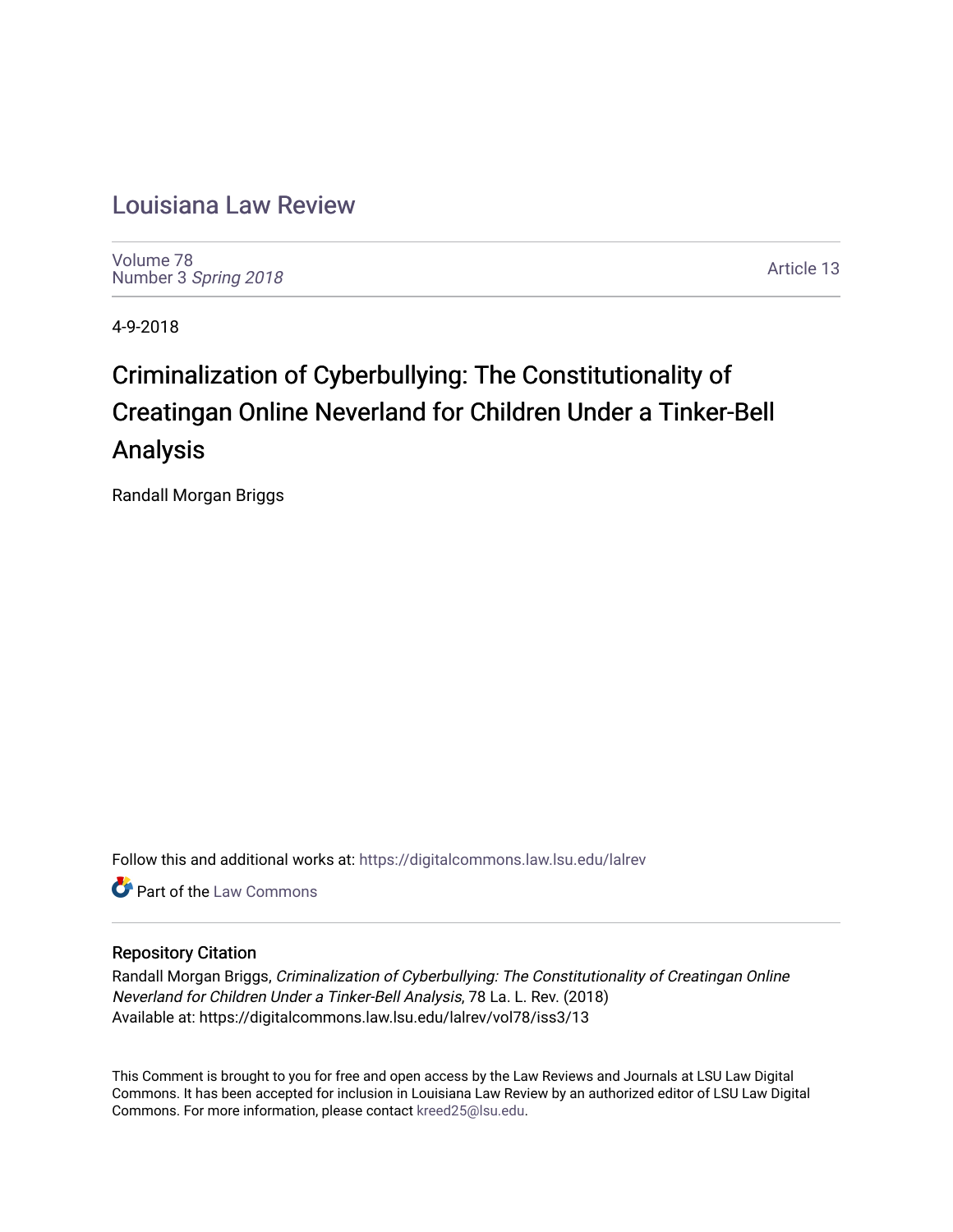# **Criminalization of Cyberbullying: The Constitutionality of Creating an Online Neverland for Children Under a** *Tinker***-***Bell* **Analysis**

# TABLE OF CONTENTS

| I. | Exploring the History of the Right of Free Speech in<br>Government as the Protector of Individual Rights  1066<br>$A_{-}$<br>The Supreme Court's Recognition of Permissible<br>Β.<br>Applying Strict Scrutiny to Content-Based Laws 1069<br>1.<br>Speech Traditionally Limited Due to the Content<br>2.<br>The "Fighting Words" Exception  1072<br>a.                                                                                                                                                                                 |
|----|---------------------------------------------------------------------------------------------------------------------------------------------------------------------------------------------------------------------------------------------------------------------------------------------------------------------------------------------------------------------------------------------------------------------------------------------------------------------------------------------------------------------------------------|
|    | The "Obscene Material" Exception 1073<br>b.                                                                                                                                                                                                                                                                                                                                                                                                                                                                                           |
|    | $\mathbf{c}$ .                                                                                                                                                                                                                                                                                                                                                                                                                                                                                                                        |
|    | d.                                                                                                                                                                                                                                                                                                                                                                                                                                                                                                                                    |
| Π. | Jurisprudence Relevant to Criminalizing Cyberbullying  1076<br>Speech Limitations Furthering Legitimate<br>A.<br>Pedagogical Concerns Are Constitutional  1077<br>Tinker v. Des Moines Independent Community<br>1.<br>Bethel School District No. 403 v. Fraser  1079<br>2.<br>3.<br>Hazelwood School District v. Kuhlmeier  1080<br>4.<br>Jurisprudence Analyzing Restrictions of<br>B.<br>Bell v. Itawamba County School Board:<br>1.<br>The Fifth Circuit Extending Tinker 1082<br>State v. Bishop: North Carolina's Analysis<br>2. |
| Ш. | Analyzing the Constitutionality of Louisiana's                                                                                                                                                                                                                                                                                                                                                                                                                                                                                        |
|    |                                                                                                                                                                                                                                                                                                                                                                                                                                                                                                                                       |
|    |                                                                                                                                                                                                                                                                                                                                                                                                                                                                                                                                       |
|    | Applying Federal First Amendment Jurisprudence<br>B.                                                                                                                                                                                                                                                                                                                                                                                                                                                                                  |
|    |                                                                                                                                                                                                                                                                                                                                                                                                                                                                                                                                       |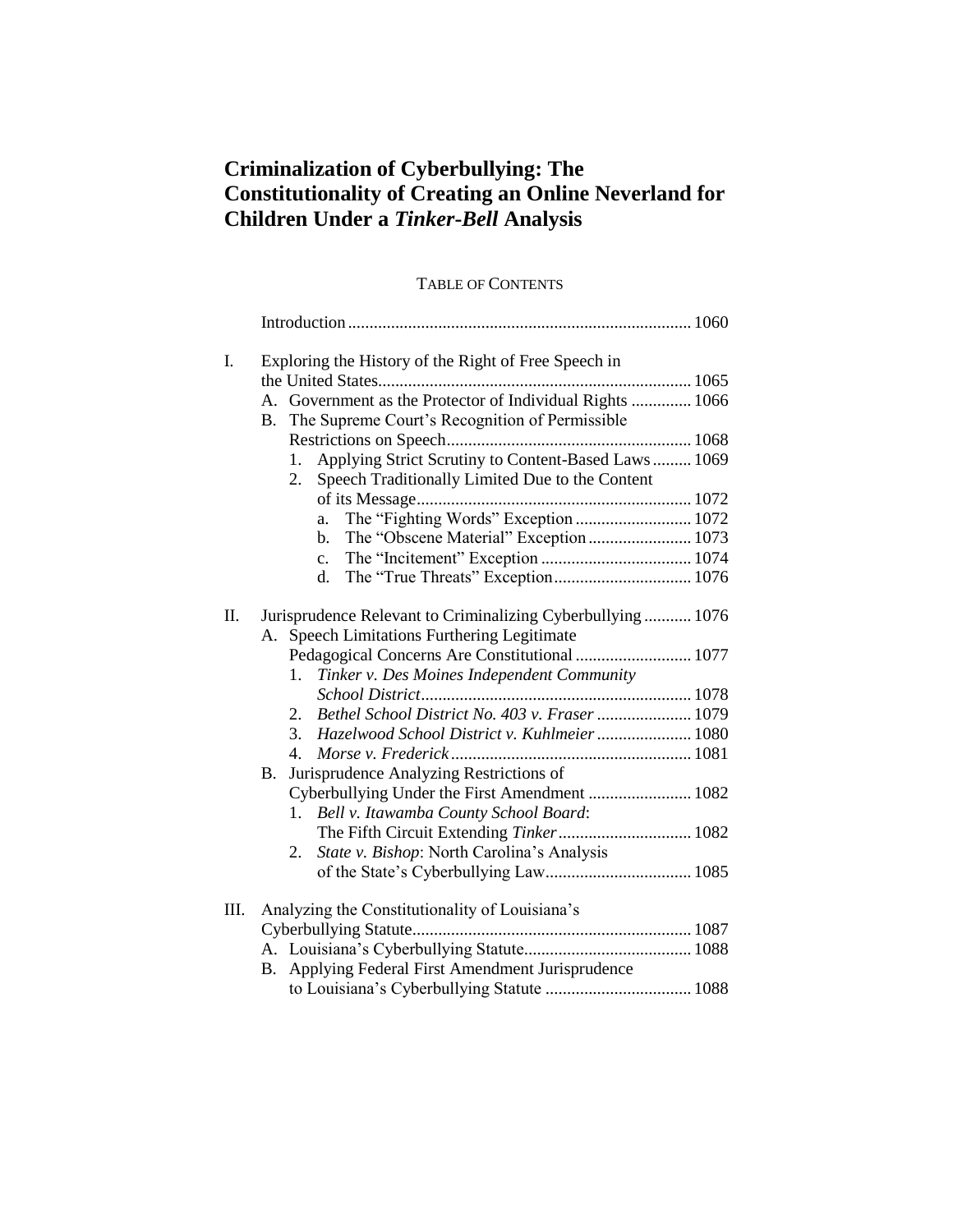| 1060 | <i>LOUISIANA LAW REVIEW</i>                                                                           | [Vol. 78 |
|------|-------------------------------------------------------------------------------------------------------|----------|
|      | 1. Louisiana's Cyberbullying Statute Fails to Survive<br>the Two-Pronged Test of Strict Scrutiny 1089 |          |
|      | 2. Louisiana's Cyberbullying Statute Fails to Use the                                                 |          |
|      |                                                                                                       |          |
|      | C. Applying Louisiana's Constitutional Protections                                                    |          |
|      |                                                                                                       |          |
| IV.  |                                                                                                       |          |
|      | A. Amending Louisiana's Cyberbullying Statute to                                                      |          |
|      |                                                                                                       |          |
|      | B. Amending Louisiana's Cyberbullying Statute to                                                      |          |
|      |                                                                                                       |          |
|      | C. Louisiana Should Amend the Statute to Track the                                                    |          |
|      |                                                                                                       |          |
|      | D. Louisiana Statutes Must Comply with Louisiana's                                                    |          |
|      |                                                                                                       |          |
|      |                                                                                                       |          |

#### **INTRODUCTION**

Conclusion.................................................................................. 1099

Megan Meier, Phoebe Connop, Ryan Halligan, Jesse Logan, Hope Sitwell, Jamey Rodemeyer, Amanda, Todd, and Katlin Loux all died before their 19th birthdays.<sup>1</sup>

Copyright 2018, by RANDALL MORGAN BRIGGS.

<sup>1.</sup> *See Megan's Story*, MEGAN MEIER FOUND., http://www.meganmeierfound ation.org/megans-story.html (last visited Oct. 29, 2017) [https://perma.cc/RN7V-GV 4K]; Mark Hodge & Ian Murphy, *'AN ABSOLUTE TRAGEDY' Schoolgirl hanged herself over fears of online backlash over racially offensive Instagram snap*, SUN (Aug. 28, 2016), https://www.thesun.co.uk/news/1687224/schoolgirl-hanged-herselfover-fears-of-online-backlash-over-racially-offensive-instagram-snap/ [https://perma .cc/499E-UB2B]; John Halligan & Kelly Halligan, *Ryan's Story*, http://www.ryan patrickhalligan.org (last visited Nov. 2, 2017) [https://perma.cc/9V53-BUEG]; Mike Celizic, *Her teen committed suicide over 'sexting'*, TODAY PARENTS (Mar. 6, 2009, 8:26 AM), http://www.today.com/parents/her-teen-committed-suicide-over-sexting-2D80555048 [https://perma.cc/HJV4-DV9H]; Patience Ley, *Cyber Bullying*, PREZI (Mar. 18, 2014), https://prezi.com/mxhrody4tlkx/cyber-bullying/ [https://perma.cc /8NYW-DNU8]; Michelle Dean, *The Story Of Amanda Todd*, NEW YORKER (Oct. 18, 2012), http://www.newyorker.com/culture/culture-desk/the-story-of-amandatodd [https://perma.cc/HRV4-CY59]; Susan Donaldson James, *Jamey Rodemeyer Suicide: Police Consider Criminal Bullying Charges*, ABC NEWS (Sept. 22, 2011), http://abcnews.go.com/Health/jamey-rodemeyer-suicide-ny-police-open-criminal-in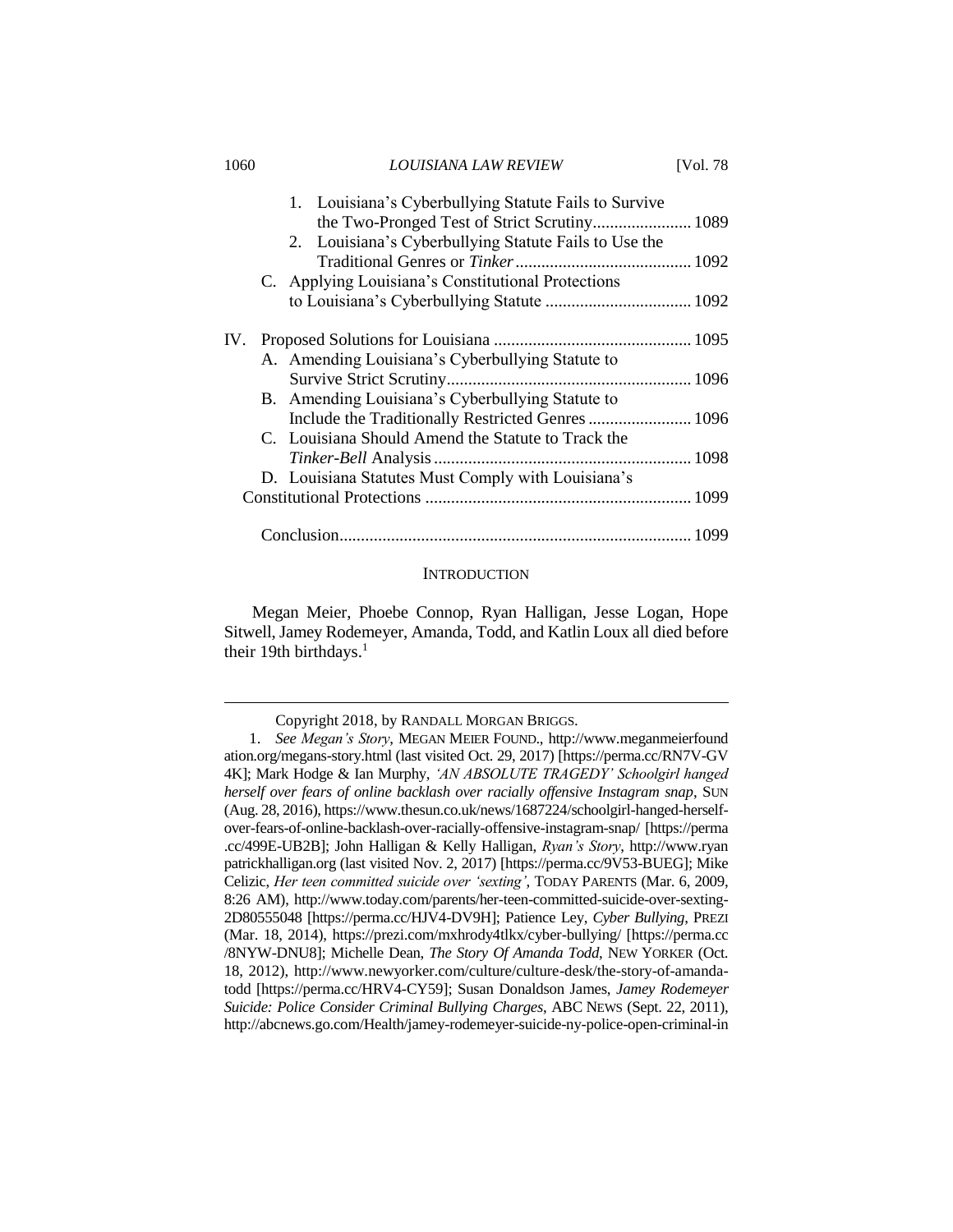Jesse lost her life at age 18<sup>2</sup> Phoebe was 16 years old.<sup>3</sup> Amanda was 15.<sup>4</sup> Jamey was 14.<sup>5</sup> Ryan,<sup>6</sup> Hope,<sup>7</sup> and Megan<sup>8</sup> were 13. Katlin, who lived a few miles south of Shreveport, Louisiana, had just graduated from high school.<sup>9</sup> She was 17.<sup>10</sup> What was the cause of these young peoples' premature deaths? They were victims of suicide provoked by cyberbullying.<sup>11</sup>

vestigation/story?id=14580832 [https://perma.cc/6AKG-HTUS]; Loresha Wilson, *Louisiana teen deaths highlight dangers of bullying*, USA TODAY (Sept. 26, 2013, 5:50 PM), http://www.usatoday.com/story/news/nation/2013/09/25/student-bullyingsuicides/2867781/ [https://perma.cc/4P5H-4ZYZ].

2. Celizic, *supra* note 1 (recounting Jesse Logan's suicide after her exboyfriend shared nude photographs of her with their classmates).

3. Hodge & Murphy, *supra* note 1 (explaining 16-year-old Phoebe Connop's suicide after her peers cyberbullied her for making racially insensitive remarks).

4. Dean,*supra* note 1 (recounting Amanda Todd's suicide after a man took nude photographs of her during an online chat session and sent them to her classmates).

5. James, *supra* note 1 (recounting Jamey Rodemeyer's suicide after he was bullied online with homophobic slurs).

6. Halligan & Halligan, *supra* note 1 (detailing Ryan Halligan's suicide after experiencing pervasive bullying during face-to-face confrontations and online communication).

7. Ley, *supra* note 1 (detailing Hope Sidwell's suicide after her ex-boyfriend shared nude photos of her with their classmates).

8. *Megan's Story*, *supra* note 1 (detailing 13-year-old Megan Meier's suicide after she was catfished and cyberbullied, via social media, by an adult in her neighborhood).

9. Wilson, *supra* note 1.

10. *Id.* (explaining the story of Katlin Loux's tragic suicide one week after her high school graduation because of pervasive bullying).

11. There is no uniform definition of cyberbullying. *See, e.g.*, NANCY WILLARD, EDUCATOR'S GUIDE TO CYBERBULLYING AND CYBERTHREATS 1 (Apr. 2007), https://education.ohio.gov/getattachment/Topics/Other-Resources/School-Safety/Safe-and-Supportive-Learning/Anti-Harassment-Intimidation-and-Bullying -Resource/Educator-s-Guide-Cyber-Safety.pdf.aspx (defining cyberbullying as "cruel[ty] to others by sending or posting harmful material or engaging in other forms of social aggression using the Internet or other digital technologies") [https://perma.cc/ZSJ5-T5ZY]; MARCI FELDMAN HERTZ & CORINNE DAVID-FERDON, CTRS. FOR DISEASE CONTROL & PREVENTION, ELECTRONIC MEDIA AND YOUTH VIOLENCE: A CDC ISSUE BRIEF FOR EDUCATORS AND CAREGIVERS 3 (Jan. 2009), http://www.cdc.gov/violenceprevention/pdf/EA-brief-a.pdf (defining cyberbullying as "any kind of aggression perpetrated through technology—any type of harassment or bullying (teasing, telling lies, making fun of someone, making rude or mean comments, spreading rumors, or making threatening or aggressive comments) that occurs through email, a chat room, instant messaging, a website (including blogs), or text messaging") [https://perma.cc/9GUX-NVAG]. Louisiana defines cyberbullying as the "transmission of any electronic textual, visual, written, or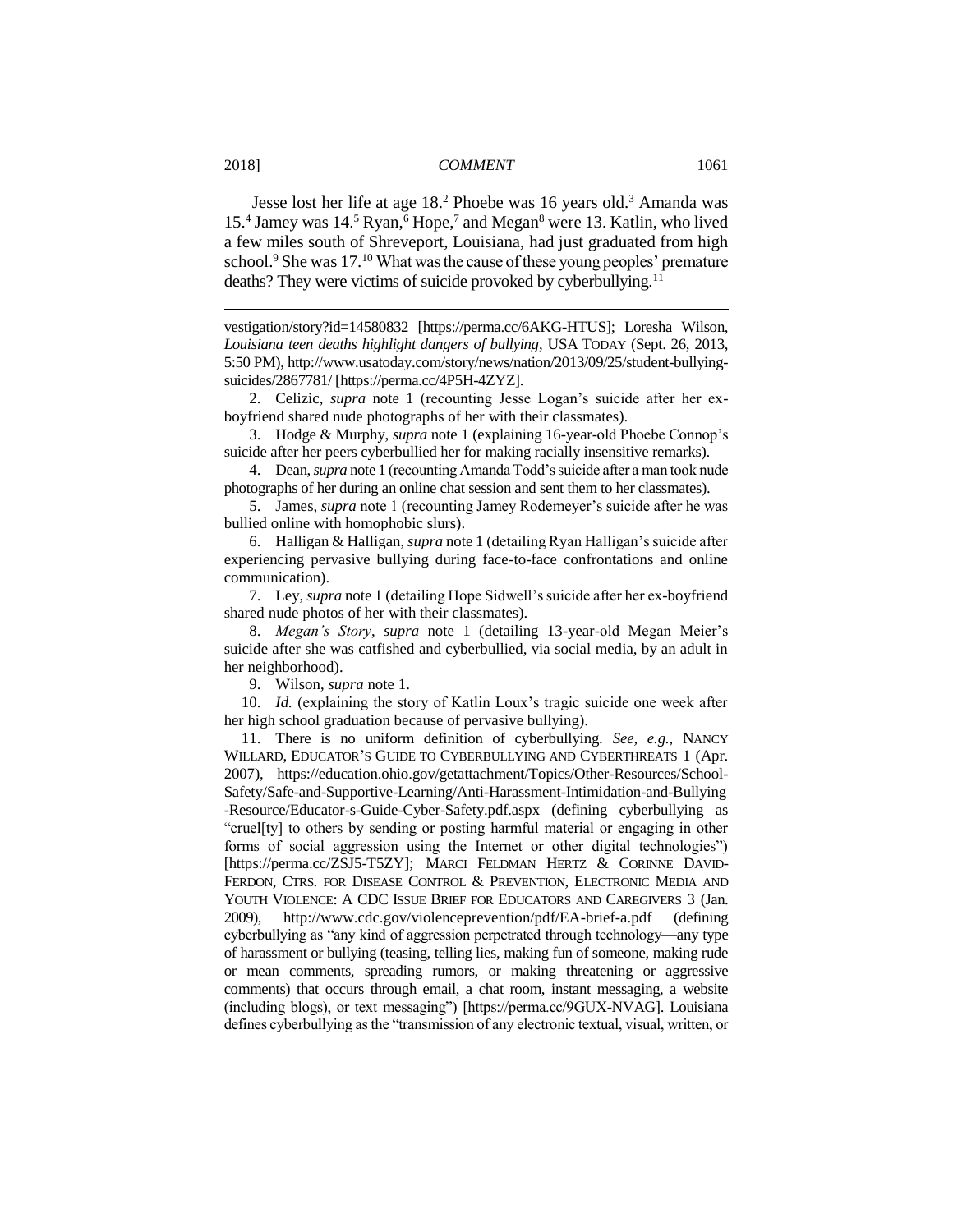Each of these tragic suicides is sufficient to provoke an emotional response that, in turn, spurs corrective or preventative legislative action.<sup>12</sup> Beyond simple emotionalism, a recurring problem that has created an observable and detrimental harm to society, such as cyberbullying, justifies legislative response.<sup>13</sup> Pervasive cyberbullying frequently impacts academic decisions, $<sup>14</sup>$  leads to real-world confrontations, $<sup>15</sup>$  and too often</sup></sup> culminates in tragic suicides.<sup>16</sup>

In 2015, 34% of middle school students surveyed reported experiencing cyberbullying.<sup>17</sup> Children are particularly vulnerable to the damaging effects of cyberbullying because their brains are still developing.<sup>18</sup> Cyberbullying

oral communication with the malicious and willful intent to coerce, abuse, torment, or intimidate a person under the age of eighteen." LA. REV. STAT. § 14:40.7 (2017).

<sup>12.</sup> *See, e.g.*, MO. REV. STAT. § 565.090 (2017) ("A person commits the crime of harassment if he or she . . . [k]nowingly frightens, intimidates, or causes emotional distress to another person by anonymously making a telephone call or any electronic communication.").

<sup>13.</sup> *See, e.g.*, Wilson, *supra* note 1. Cyberbullying has become so pervasive that it has appeared on prominent societal icons, such as South Park. *See* Peter Anthony, *'South Park' Season 19 Episode 5: Top 5 Moments From 'Safe Space' [RECAP]*, DESIGN & TREND (Oct. 22, 2015, 12:14 PM) (on file with author).

<sup>14.</sup> Christina Warren, *Rebecca Black Quits Middle School After Bullying*, MASHABLE (Aug. 12, 2011), http://mashable.com/2011/08/12/rebecca-black-quitsschool-bullying-poll/#38sqn.dJnOq1 (explaining how Rebecca Black was bullied after becoming a viral sensation for her hit song "Friday") [https://perma.cc/8SAE-9PZW].

<sup>15.</sup> Damon Sims, *Cleveland shooting shows how cyberbullying is spreading and leading to real-world confrontations*, CLEVELAND (Apr. 5, 2009), http://blog.cleveland.com/metro/2009/04/cleveland\_shooting\_shows\_how\_c.html (detailing how a social media feud between two teens led to a non-lethal shooting) [https://perma.cc/3Q6J-7489].

<sup>16.</sup> *See Megan's Story*, *supra* note 1 (explaining that 13-year-old Megan Meier committed suicide after being catfished and cyberbullied via social media by an adult in her neighborhood); Hodge & Murphy, *supra* note 1 (explaining how 16-year-old Phoebe Connop committed suicide after being cyberbullied by her peers for making racially insensitive remarks).

<sup>17.</sup> Samir Hinduja & Justin W. Patchin, *2015 Cyberbullying Data*, CYBERBULLYING RES. CTR. (May 1, 2015), http://cyberbullying.org/2015-data [https://perma.cc/7WP2-9AP6].

<sup>18.</sup> Linda Spear, *Adolescent Brain Development*, 8 T.M. COOLEY J. PRAC. & CLINICAL L. 11, 19 (2006) (asserting that emotional environments make it difficult for adolescents to focus vis-a-vis executive functions).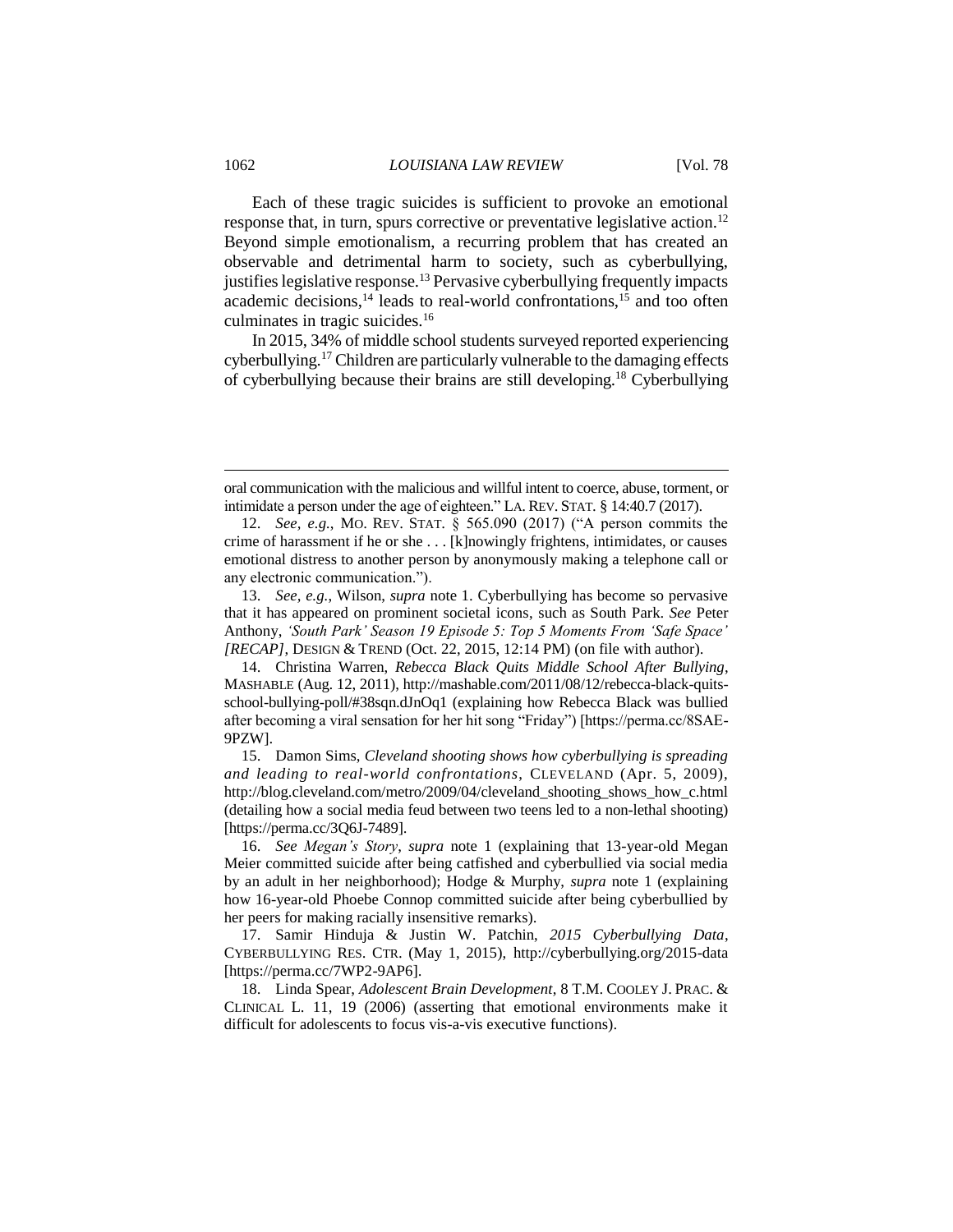often leads to adolescent suicide<sup>19</sup> and contributes to the fact that suicide is the second leading cause of death in the United States for people between ages 15 and  $24.^{20}$ 

Cyberbullying poses a significant danger because people can access forms of electronic communication almost anywhere at any time.<sup>21</sup> Cyberbullying adversely affects victims in numerous observable ways, including "lowering self-esteem, increasing depression, and producing feelings of powerlessness."<sup>22</sup> Accordingly, cyberbullying contributes to school problems, anti-social behavior, substance use, and delinquency.<sup>23</sup> These issues are just some of the reasons that individual states have adopted cyberbullying legislation.<sup>24</sup> This legislation, however, must not infringe First Amendment rights.<sup>25</sup>

22. *Id.*

23. *Cyberbullying Facts*, CYBERBULLYING RES. CTR., http://cyberbullying .org/facts (last visited Oct. 29, 2017) [https://perma.cc/W9Y9-QT9F].

24. *See, e.g.*, Phil Prazan, *After teen's suicide David's Law hopes to prevent cyber-bullying*, KXAN (Nov. 13, 2016, 11:32 PM), http://kxan.com/2016/11/13 /davids-law-hopes-to-stem-cyber-bullying-in-texas/ [https://perma.cc/Y88B-SMPF]; *see also* Samir Hinduja & Justin W. Patchin, *A Brief Review of State Cyberbullying Laws and Policies*, CYBERBULLYING RES.CTR. (Jan. 2016), https://cyberbullying.org /Bullying-and-Cyberbullying-Laws.pdf (listing Arkansas, Louisiana, Missouri, Nevada, North Carolina, Tennessee, and Washington as states that criminalize cyberbullying at the time of the last update).

25. *See, e.g.*, State v. Bishop, 787 S.E.2d 814, 820 (N.C. 2016).

<sup>19.</sup> *See, e.g.*, *Megan's Story*, *supra* note 1 (detailing 13-year-old Megan Meier's suicide after she was catfished and cyberbullied via social media by an adult in her neighborhood).

<sup>20.</sup> *See* CHRISTOPHER W. DRAPEAU & JOHN L. MCINTOSH, AM. ASS'N OF SUICIDOLOGY, U.S.A. SUICIDE: 2013 OFFICIAL FINAL DATA (Apr. 24, 2015), http://www.suicidology.org/Portals/14/docs/Resources/FactSheets/2013datapgsv 3.pdf [https://perma.cc/YVN3-UBZ4].

<sup>21.</sup> Jenn Anderson, Mary Bresnahan & Catherine Musatics, *Combating Weight-Based Cyberbullying on Facebook with the Dissenter Effect*, 17 CYBERPSYCHOLOGY, BEHAV. & SOC. NETWORKING 281, 281 (2014) (arguing that online bullying is more dangerous than traditional bullying for several reasons. First, online bullying is easier to engage in because of increased anonymity and decreased internal censorship. Second, online bullying is more pervasive than traditional bullying, partly because perpetrators can use a broad range of platforms, including web sites, cell phones, e-mail, and instant messaging. Third, online bullying comments are often permanently, and repeatedly, visible by victims and their peers).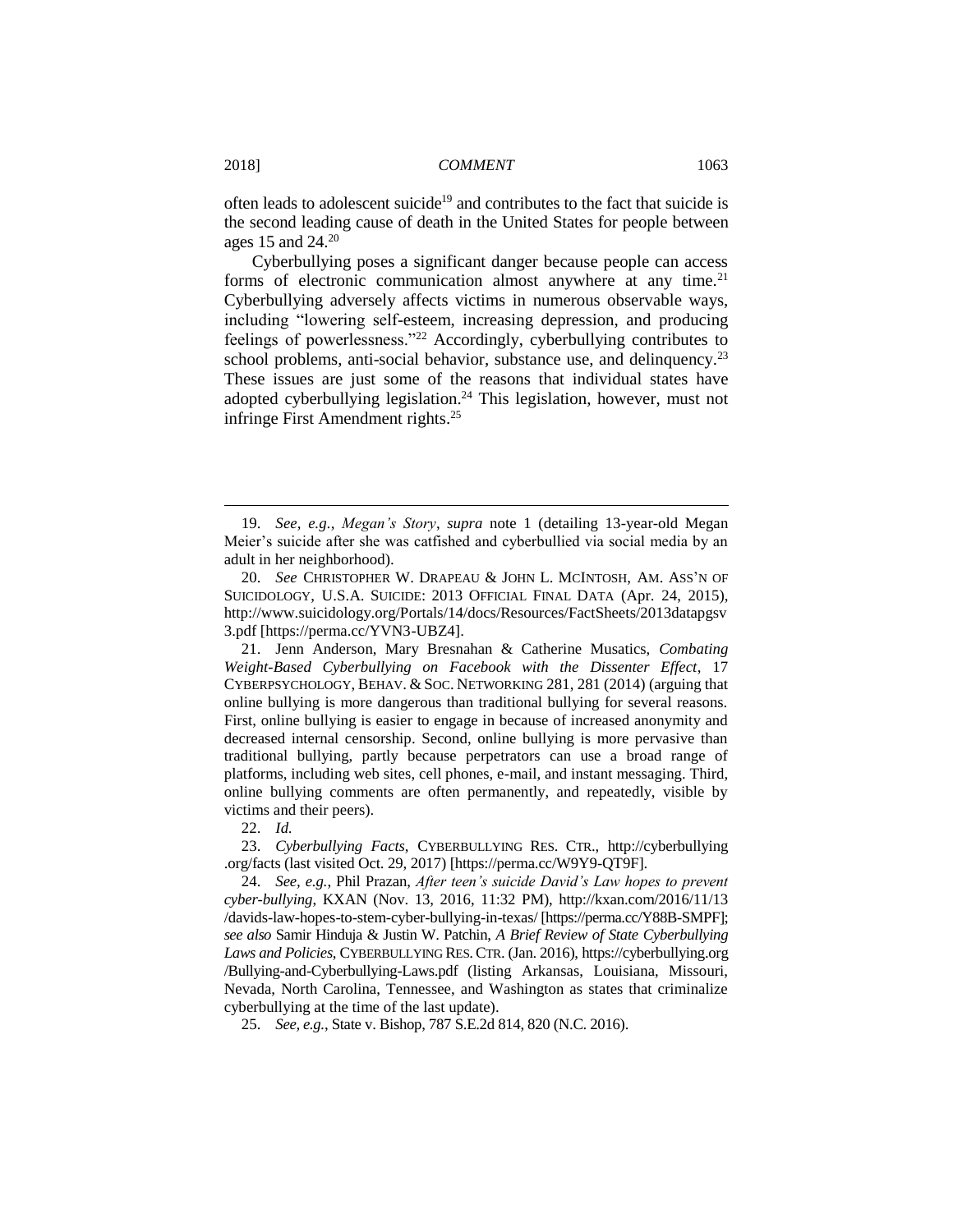The First Amendment guarantees freedom of speech and protects that right from arbitrary government intrusion.<sup>26</sup> Although the First Amendment does not protect all speech, it does protect offensive or disagreeable speech.<sup>27</sup> For speech to be restricted by the government, the Constitution requires that the speech be more than merely offensive or undesirable.<sup>28</sup> The United States Supreme Court has declined to address how First Amendment protections apply to cyberbullying prohibitions.<sup>29</sup> In the Supreme Court's silence, state legislatures, including Louisiana's, have passed criminal cyberbullying statutes.<sup>30</sup>

This Comment asserts that Louisiana's criminal cyberbullying statute is unconstitutional because it extends beyond the exceptions to First Amendment protections recognized by the Supreme Court and the United States Fifth Circuit Court of Appeals and thus criminalizes constitutionally

28. Bell v. Itawamba Cty. Sch. Bd., 799 F.3d 379, 408 (5th Cir. 2015), *cert. denied*, 136 S. Ct. 1166 (2016) (quoting Texas v. Johnson, 491 U.S. 397, 414 (1989)).

30. *See, e.g.*, ARK.CODE ANN. § 5-71-217 (2017); LA.REV.STAT.§ 14:40.7 (2017).

<sup>26.</sup> *See* Reed v. Town of Gilbert, 135 S. Ct. 2218, 2226 (2015) ("The First Amendment . . . prohibits the enactment of laws 'abridging the freedom of speech.'" (quoting U.S. CONST. amend I)). In a 2017 decision, the Supreme Court recognized that the First Amendment protects the right to engage in free speech on social media. The Court likened social media to the traditional town square. Packingham v. North Carolina, 137 S. Ct. 1730, 1737 (2017) ("[P]rohibiting sex offenders from using [social media], . . . bars access to . . . speaking and listening in the modern public square . . . . [Social media] can provide perhaps the most powerful mechanisms available to a private citizen to make his or her voice heard.").

<sup>27.</sup> Matal v. Tam, 137 S. Ct. 1744, 1751 (2017) (finding that a federal law prohibiting disparaging trademarks "violates the Free Speech Clause of the First Amendment. It offends a bedrock First Amendment principle: Speech may not be banned on the ground that it expresses ideas that offend."); *id.* at 1764 ("Speech that demeans on the basis of race, ethnicity, gender, religion, age, disability, or any other similar ground is hateful; but the proudest boast of our free speech jurisprudence is that we protect the freedom to express 'the thought that we hate.'" (quoting United States v. Schwimmer, 279 U.S. 644, 655 (1929) (Holmes, J., dissenting))); Texas v. Johnson, 491 U.S. 397, 414 (1989) ("If there is a bedrock principle underlying the First Amendment, it is that the government may not prohibit the expression of an idea simply because society finds the idea itself offensive or disagreeable.").

<sup>29.</sup> *See* Bell v. Itawamba Cty. Sch. Bd., 136 S. Ct. 1166 (2016) (denying certiorari where discipline of a student was upheld for posting a rap to Facebook and YouTube that threatened violence on school teachers); Kowalski v. Berkeley Cty. Schs., 565 U.S. 1173 (2012) (denying writ when the student's creation of an online chat room to ridicule a fellow student was upheld); Blue Mt. Sch. Dist. v. J.S. *ex rel.* Snyder, 565 U.S. 1156 (2012) (denying writ when a student was protected by the First Amendment when she created a false online profile of her principal).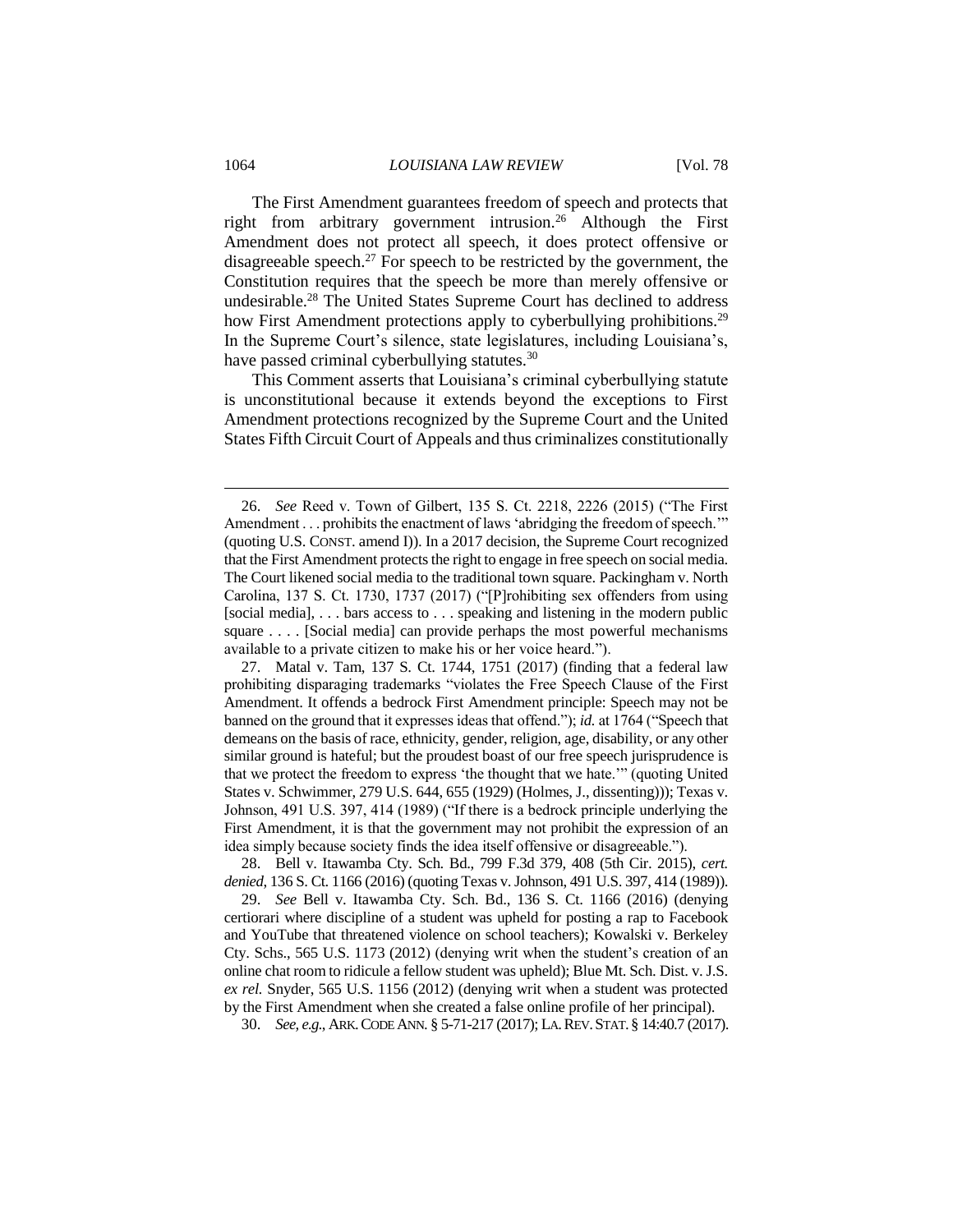protected speech.<sup>31</sup> Louisiana should amend its statute to provide the greatest possible protection for children while conforming to the requirements of both the First Amendment and the Louisiana Constitution.

Part I of this Comment discusses the history and significance of the fundamental right of free speech in the United States and exceptions to First Amendment protections recognized by the Supreme Court. Part II explores Supreme Court jurisprudence and subsequent lower court decisions regarding speech relevant to criminalizing cyberbullying. Part III analyzes the constitutionality of Louisiana's cyberbullying statute under the First Amendment of the United States Constitution and the Louisiana Constitution. Part IV proposes changes to the statute to provide the greatest constitutional protection for children.

# I. EXPLORING THE HISTORY OF THE RIGHT OF FREE SPEECH IN THE UNITED STATES

The United States' founders believed certain fundamental rights were granted by Nature and its Creator.<sup>32</sup> The government could not abridge these fundamental rights because they did not flow from government and were not surrendered by the people.<sup>33</sup> The United States Constitution expressly

<sup>31.</sup> *See* U.S. CONST. amend. I.

<sup>32.</sup> THE DECLARATION OF INDEPENDENCE para. 2 (U.S. 1776) ("We hold these truths to be self-evident, that all men are created equal, that they are endowed by their Creator with certain unalienable Rights . . . ."). This understanding of natural rights can be traced throughout history to earlier thinkers, such as England's John Locke. *See generally* MICHAEL P. ZUCKERT, NATURAL RIGHTS AND THE NEW REPUBLICANISM 187–215 (2011) (explaining Locke's insistence that natural law comes from a Creator).

<sup>33.</sup> *See* VIRGINIA DECLARATION OF RIGHTS § 1 (1776) ("That all men are by nature equally free and independent and have certain inherent rights, of which, when they enter into a state of society, they cannot, by any compact, deprive or divest their posterity."); 1 WILLIAM BLACKSTONE, COMMENTARIES \*124 ("For the principal aim of society is to protect individuals in the enjoyment of those absolute rights, which were vested in them by the immutable laws of nature."); *see also* U.S. CONST. amend. IX ("The enumeration in the Constitution, of certain rights, shall not be construed to deny or disparage others retained by the people.").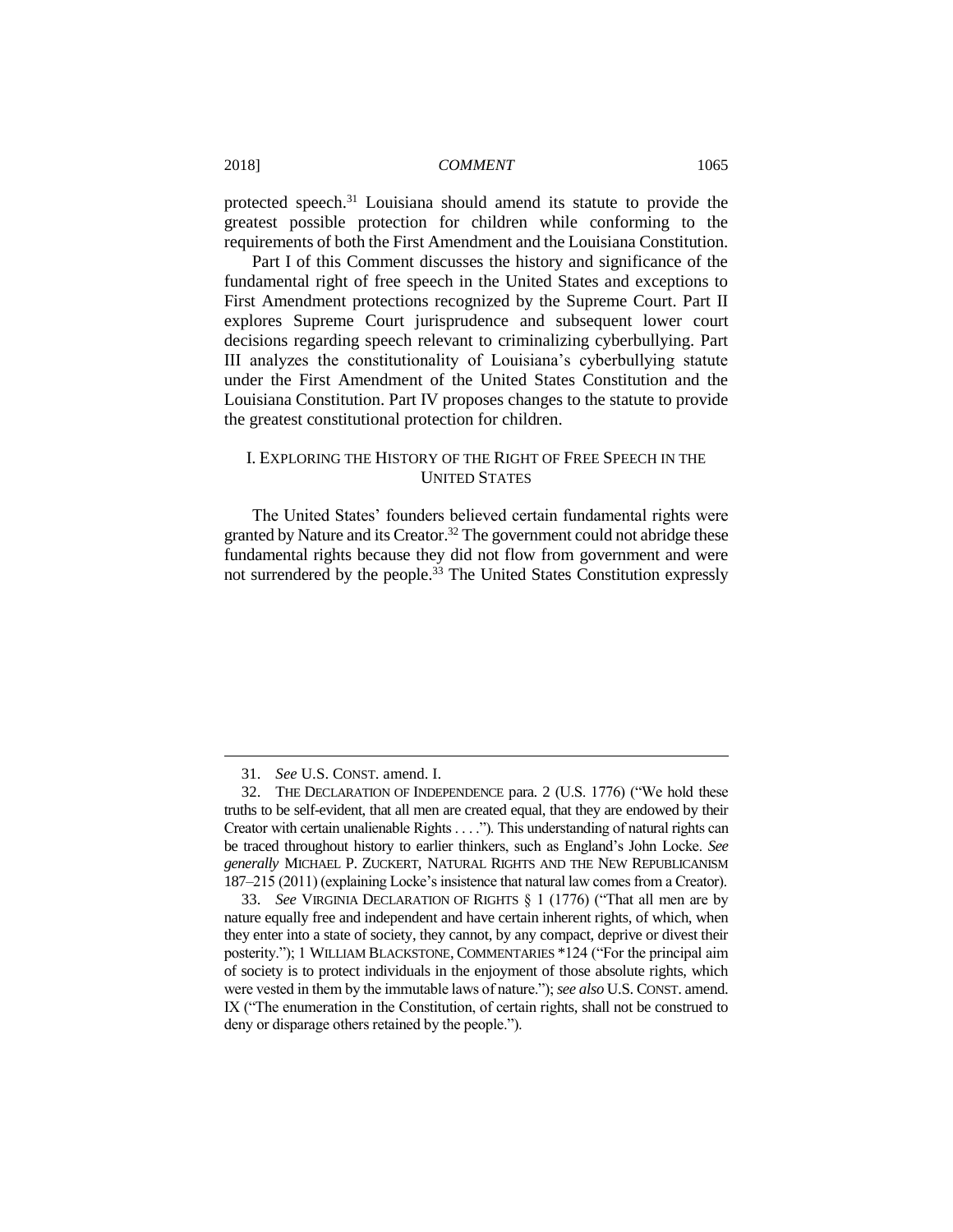recognized freedom of speech as one of these fundamental rights<sup>34</sup> in 1791.<sup>35</sup> Nevertheless, these rights were never considered absolute.<sup>36</sup>

# *A. Government as the Protector of Individual Rights*

The Declaration of Independence declares that governments are formed to protect fundamental rights. $37$  Historically, commentators have recognized protecting fundamental rights as one of government's most significant functions.<sup>38</sup> When giving the government the power necessary to protect individual rights, it is necessary to ensure that government itself does not impermissibly infringe upon individual's exercise of these fundamental rights.<sup>39</sup> Consequently, the American people adopted the first

37. THE DECLARATION OF INDEPENDENCE para. 2 (U.S. 1776) ("That to secure these rights, Governments are instituted among Men, deriving their just powers from the consent of the governed.").

38. *See, e.g.*, 1 WILLIAM BLACKSTONE, COMMENTARIES \*124 ("Hence it follows, that the first and primary end of human laws is to maintain and regulate these *absolute* rights of individuals.").

39. THE FEDERALIST NO. 51 (James Madison) ("If men were angels, no government would be necessary. If angels were to govern men, neither external nor internal controls on government would be necessary. In framing a government which is to be administered by men over men, the great difficulty lies in this: you must first enable the government to control the governed; and in the next place oblige it to control itself. A dependence on the people is, no doubt, the primary control on the government; but experience has taught mankind the necessity of auxiliary precautions.").

<sup>34.</sup> *Fundamental Right*, BLACK'S LAW DICTIONARY (10th ed. 2014) ("(1) A right derived from natural or fundamental law. (2) *Constitutional law.* A significant component of liberty, encroachments of which are rigorously tested by courts to ascertain the soundness of purported governmental justifications.").

<sup>35.</sup> Thornhill v. Alabama, 310 U.S. 88, 95 (1940) ("The freedom of speech and of the press, which are secured by the First Amendment against abridgment by the United States, are among the fundamental personal rights and liberties which are secured to all persons by the Fourteenth Amendment against abridgment by a state.").

<sup>36.</sup> *See* Chaplinsky v. New Hampshire, 315 U.S. 568, 571 (1942) ("[T]he right of free speech is not absolute at all times and under all circumstances."); *see also* Zechariah Chafee, Jr., *Freedom of Speech in War Time*, 32 HARV. L. REV. 932, 957 (1919) ("'Your right to swing your arms ends just where the other man's nose begins.' To find the boundary line of any right, we must get behind rules of law to human facts. In our problem, we must regard the desires and needs of the individual human being who wants to speak and those of the great group of human beings among whom he speaks. That is, in technical language, there are individual interests and social interests, which must be balanced against each other, if they conflict, in order to determine which interest shall be sacrificed under the circumstances and which shall be protected and become the foundation of a legal right.").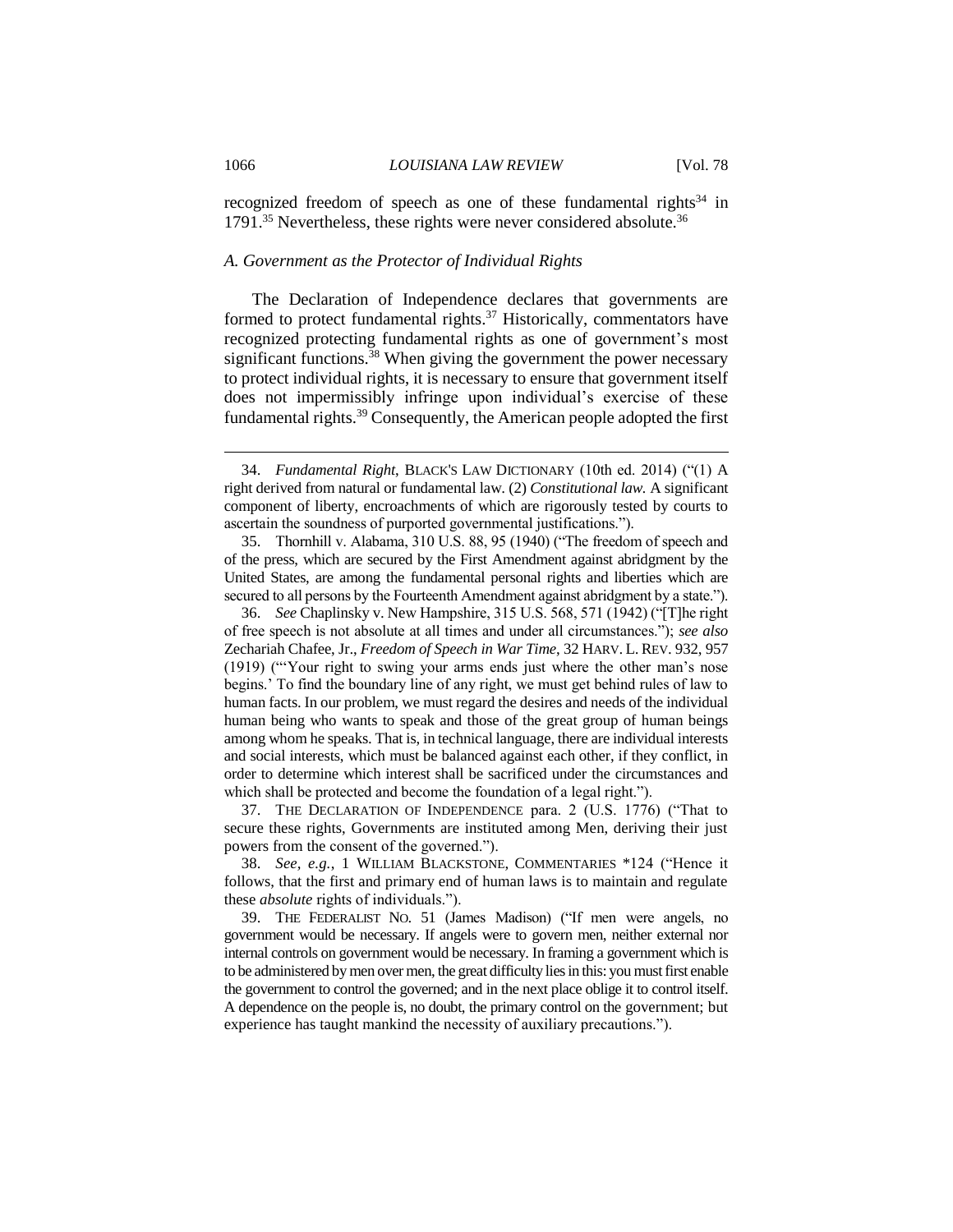ten amendments to the Constitution, commonly known as the Bill of Rights,<sup>40</sup> as checks on the federal government's power.<sup>41</sup>

The Constitution's First Amendment guarantees American citizens' fundamental right to freedom of speech with a clear and resounding declaration: "Congress shall make no law . . . abridging the freedom of speech, or of the press." $42$  Although the plain text limits only Congress's

[f]or centuries Magna Carta has stood for the principle that no man is above the law, not even a king. Although King John's Magna Carta does not explicitly articulate this idea, it did create checks designed to restrain the king whenever he failed to uphold the terms of the charter. . . . the understanding that any act by the king or one of his agents that violated the terms of the charter was void, and, in the language of Edward I's 1297

Confirmation of the Charters, "should be undone and holden for naught." LIBRARY OF CONGRESS, *supra*.

41. *See* BILL OF RIGHTS INST., *supra* note 40. The Bill of Rights was adopted as part of a compromise between federalist and anti-federalist factions to ratify the Constitution. RICHARD BEEMAN, PLAIN, HONEST MEN: THE MAKING OF THE AMERICAN CONSTITUTION 389–90 (2009).

42. U.S. CONST. amend I. As the first individual right expressly protected from governmental intrusion, the freedom of speech holds a venerated position in American society. *See From George Washington to Officers of the Army, 15 March 1783*, FOUNDERS ONLINE, http://founders.archives.gov/documents/Washington/99- 01-02-10840 (last updated June 29, 2017) [https://perma.cc/4PHA-TPPG]. George Washington wrote a letter to his army officers explaining free speech's importance:

[I]f Men are to be precluded from offering their sentiments on a matter, which may involve the most serious and alarming consequences, that can invite the consideration of Mankind; reason is of no use to us—the freedom of Speech may be taken away—and, dumb & silent we may be led, like sheep, to the Slaughter.

FOUNDERS ONLINE,*supra*; *see also Extract Thomas Jefferson to Archibald Stuart*, JEFFERSON QUOTES AND FAMILY LETTERS, http://tjrs.monticello.org/letter/139 (last visited Oct. 29, 2017) ("I would rather be exposed to the inconveniencies attending too much liberty than those attending too small a degree of it.") [https://perma.cc/5KXV-698N].

<sup>40.</sup> U.S. CONST. amends. I-X. *See Bill Of Rights Of The United States Of America (1791)*, BILL OF RIGHTS INST., https://www.billofrightsinstitute.org /founding-documents/bill-of-rights/ (last visited Oct. 29, 2017) [https://perma.cc /WLV9-97QN]. Historical precursors to the Bill of Rights include the Magna Carta that restricted the power of the King. *See Magna Carta: Muse and Mentor: Executive Power*, LIBRARY OF CONGRESS, https://www.loc.gov/exhibits/magnacarta-muse-and-mentor/executive-power.html (last visited Nov. 2, 2017) [https: //perma.cc/7945-2EAJ]. The Library of Congress explains the Magna Carta's historical importance because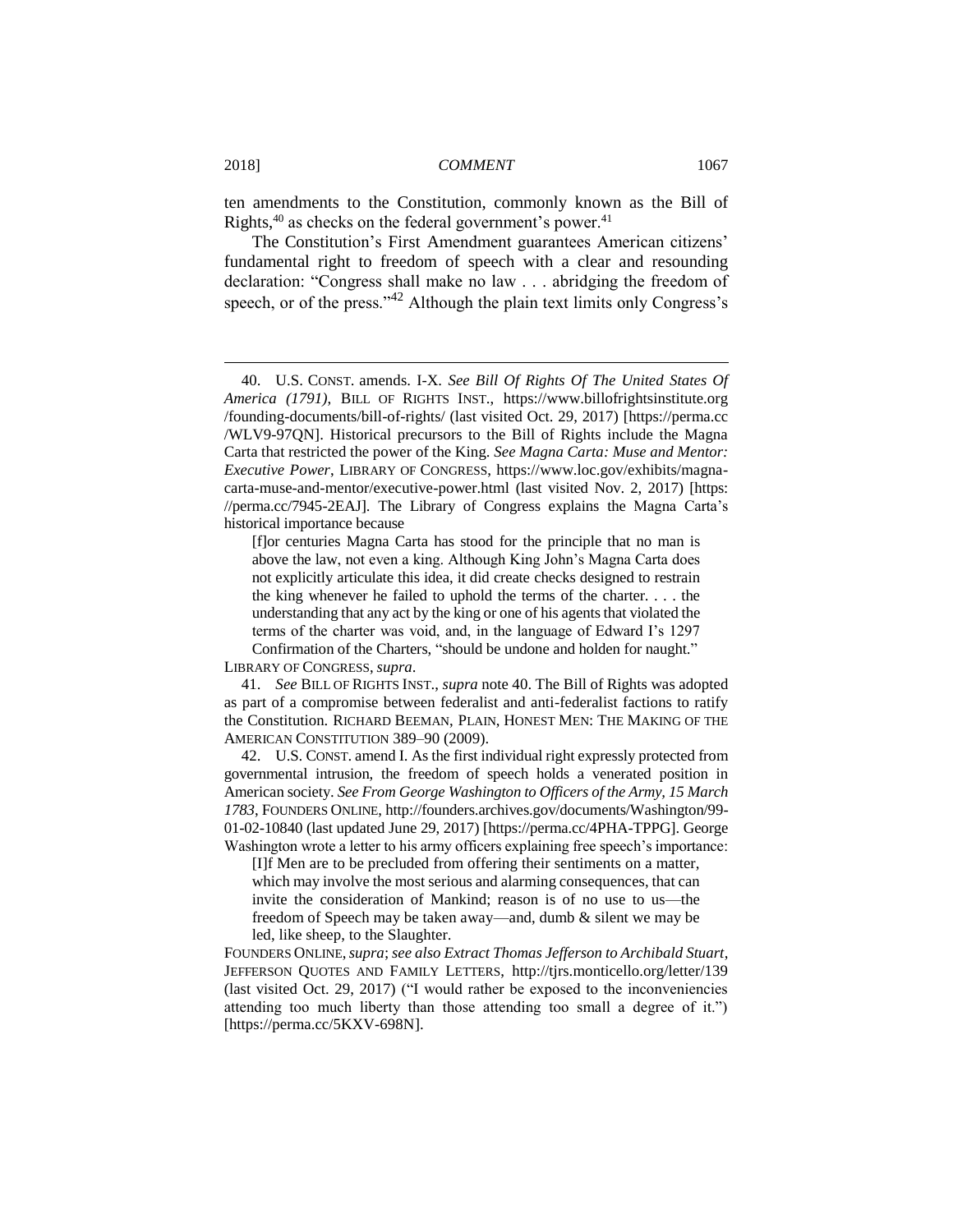power, the First Amendment, through the Fourteenth Amendment<sup>43</sup> and the doctrine of incorporation, $44$  precludes each state from violating the rights the Amendment protects.<sup>45</sup> Each state, therefore, is prohibited from restricting speech protected by the First Amendment.<sup>46</sup>

# *B. The Supreme Court's Recognition of Permissible Restrictions on Speech*

The First Amendment prohibits the government from "restrict[ing] expression because of its message, its ideas, its subject matter, or its

45. *See* Cantwell v. Connecticut, 310 U.S. 296, 303 (1940) (finding that the Fourteenth Amendment precluded state legislatures from passing laws violating the free exercise of religion enshrined in the First Amendment). Before the Fourteenth Amendment and the incorporation doctrine, the Supreme Court held that the Bill of Rights did not apply to the states. In *Barron v. City of Baltimore*, the Supreme Court stated that

[i]n almost every convention by which the constitution was adopted, amendments to guard against the abuse of power were recommended. These amendments demanded security against the apprehended encroachments of the general government not against those of the local governments. . . . These amendments contain no expression indicating an intention to apply them to the state governments. This court cannot so apply them. We are of opinion, that the provision in the fifth amendment to the constitution . . . is intended solely as a limitation on the exercise of power by the government of the United States, and is not applicable to the legislation of the states.

Barron v. City of Baltimore, 32 U.S. 243, 250–51 (1833).

46. Tinker v. Des Moines Indep. Cmty. Sch. Dist., 393 U.S. 503, 513 (1969) ("The Constitution says that Congress (and the States) may not abridge the right to free speech. This provision means what it says.").

<sup>43.</sup> U.S. CONST. amend XIV (providing that no state may "deprive any person of life, liberty, or property, without due process of law; nor deny to any person within its jurisdiction the equal protection of the laws").

<sup>44.</sup> The doctrine of incorporation provides that certain Bill of Rights protections are enforced against the states through the Fourteenth Amendment. *See*  Reed v. Town of Gilbert, 135 S. Ct. 2218, 2226 (2015) ("The First Amendment, applicable to the States through the Fourteenth Amendment, prohibits the enactment of laws abridging the freedom of speech."); *see also* McDonald v. City of Chicago, 561 U.S. 742, 764 (2010) ("[I]ncorporated Bill of Rights protections 'are all to be enforced against the States under the Fourteenth Amendment according to the same standards that protect those personal rights against federal encroachment.'" (quoting Malloy v. Hogan, 378 U.S. 1, 10 (1964))).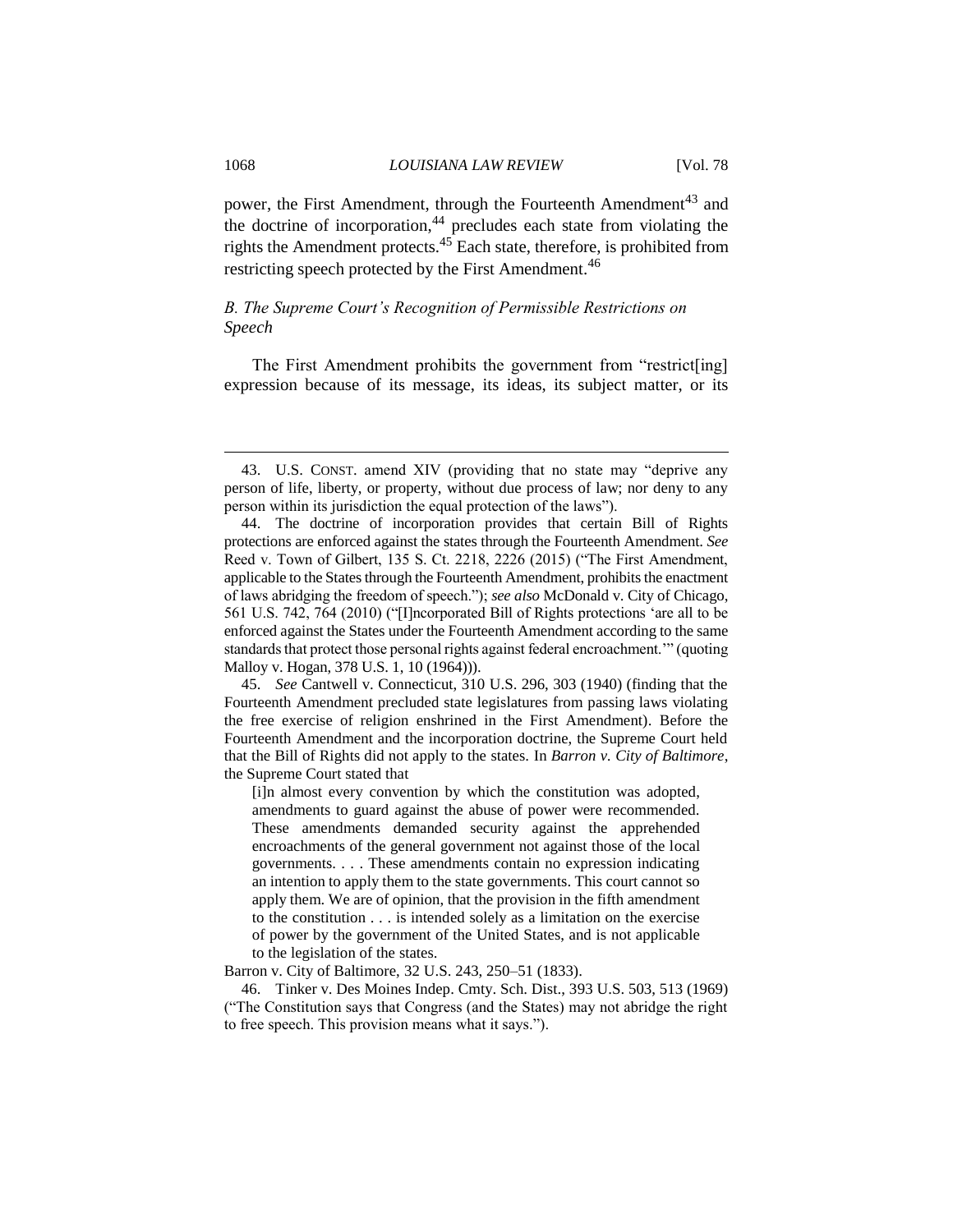content."<sup>47</sup> Speech does not have to be beneficial or useful to enjoy First Amendment protections.<sup>48</sup> As a general rule, a law restricting speech because of the content of its message, such as an cyberbullying statute, must survive strict scrutiny to be constitutional.<sup>49</sup>

When analyzing cyberbullying laws, there are two notable potential exceptions to applying strict scrutiny. First, a state actor may prohibit speech when its content concerns a traditionally limited genre of speech.<sup>50</sup> Second, speech may be limited in cases related to schools if the restriction complies with *Tinker v. Des Moines Independent Community School District*<sup>51</sup> and its progeny*.* 52

# *1. Applying Strict Scrutiny to Content-Based Laws*

A law is content-based if it restricts speech because of the "topic discussed or the idea or message expressed."<sup>553</sup> Further, a law is contentbased if it cannot be justified "without reference to the content of the regulated speech" or if the law was passed "because of disagreement with the message."<sup>54</sup> Conversely, a content-neutral speech restriction "serves

<sup>47.</sup> Ashcroft v. Am. Civil Liberties Union, 535 U.S. 564, 573 (2002) (internal quotation mark omitted) (quoting Bolger v. Youngs Drug Products Corp*.*, 463 U.S. 60, 65 (1983)).

<sup>48.</sup> *See* Sorrell v. IMS Health, Inc., 564 U.S. 552, 576 (2011) ("Speech remains protected even when it may stir people to action, move them to tears, or inflict great pain.") (internal quotation mark omitted).

<sup>49.</sup> Brown v. Ent. Merchs. Ass'n, 564 U.S. 786, 799 (2011) (stating that to survive strict scrutiny, there must be both a compelling state interest, and the state must choose the least restrictive means in achieving that interest).

<sup>50.</sup> True threats, incitement, obscenity, and fighting words have traditionally been restricted without raising First Amendment concerns. *See id.* at 791.

<sup>51.</sup> *Tinker*, 393 U.S. 503 (holding that conduct by a student on campus conduct that materially disrupts classwork or involves substantial disorder or invasion of the rights of others—is not immunized by the First Amendment right to free speech).

<sup>52.</sup> *See, e.g.*, Bell v. Itawamba Cty. Sch. Bd., 799 F.3d 379, 394 (5th Cir. 2015), *cert. denied*, 136 S. Ct. 1166 (2016) (extending *Tinker* to reach speech made online off-campus).

<sup>53.</sup> Reed v. Town of Gilbert, 135 S. Ct. 2218, 2227 (2015). Cyberbullying laws are usually content-based restrictions because they criminalize or restrict speech based upon its bullying message. *See, e.g.*, State v. Bishop, 787 S.E.2d 814, 820 (N.C. 2016).

<sup>54.</sup> *Reed*, 135 S. Ct. at 2227 (quoting Ward v. Rock Against Racism, 491 U.S. 781, 791(1989)) (internal quotation marks omitted).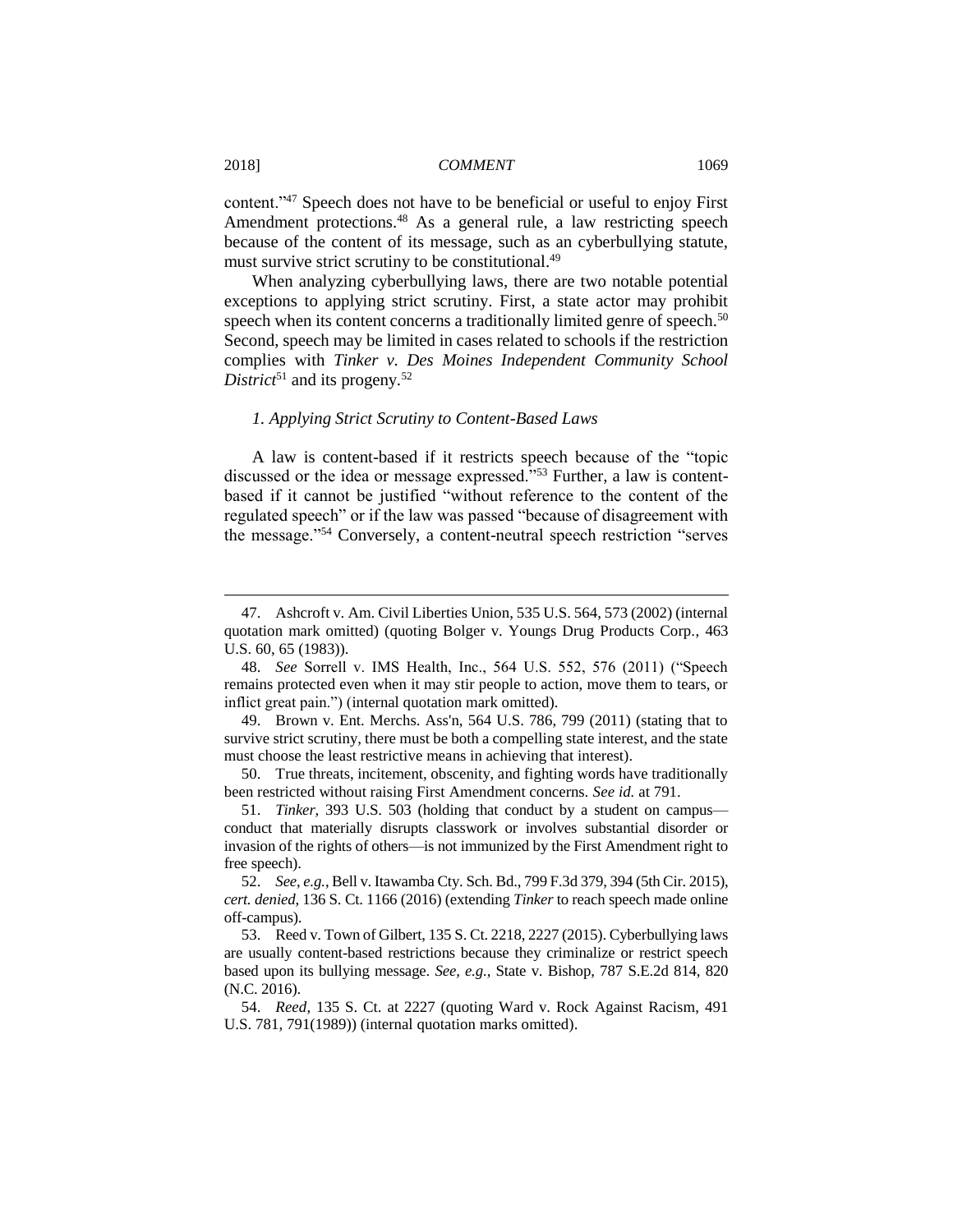purposes unrelated to the content of expression."<sup>55</sup> A court is required to determine if a challenged regulation "on its face" distinguishes protected and criminalized speech "based on the message a speaker conveys."<sup>56</sup> Suppressing speech because of its content generally is presumed unconstitutional.<sup>57</sup>

Strict scrutiny is a heightened form of review used by courts to determine a law's constitutionality.<sup>58</sup> To withstand strict scrutiny, a content-based speech regulation must promote a compelling state interest and embody the least restrictive means to further that interest so that the regulation does not "unnecessarily interfer[e]" with freedoms protected by the First Amendment.<sup>59</sup> Strict scrutiny sometimes has been called "'strict' in theory and fatal in fact."<sup>60</sup> One scholar's research shows that only 22% of statutes analyzed in free speech cases survived strict scrutiny.<sup>61</sup>

*Id.* (internal quotation marks omitted) (internal citations omitted).

56. *Reed*, 135 S. Ct. at 2227 (quoting Sorrel v. IMS Health, Inc., 564 U.S. 552, 566 (2011)).

57. *Id.* at 2226 ("Content-based laws . . . are presumptively unconstitutional and may be justified only if the government proves that they are narrowly tailored to serve compelling state interests.").

58. *See Strict scrutiny*, EXPLORING CONSTITUTIONAL LAW, https://www.law .cornell.edu/wex/strict\_scrutiny (last visited Oct. 29, 2017) [https://perma.cc/8E3M -KW78].

59. Sable Commc'ns of Cal., Inc. v. FCC, 492 U.S. 115, 126 (1989).

60. Fullilove v. Klutznick, 448 U.S. 448, 519 (1980) (Marshall, J., concurring) (defining "conventional 'strict scrutiny'" as "scrutiny that is strict in theory, but fatal in fact" because strict scrutiny is difficult to survive); *see also*  Gerald Gunther, *Foreword: In Search of Evolving Doctrine on A Changing Court: A Model for A Newer Equal Protection*, 86 HARV. L. REV. 1, 8 (1972); Bernal v. Fainter, 467 U.S. 216, 220 n.6 (1984) ("Only rarely are statutes sustained in the face of strict scrutiny.").

61. Adam Winkler, *Fatal in Theory and Strict in Fact: An Empirical Analysis of Strict Scrutiny in the Federal Courts*, 59 VAND. L. REV. 793, 851 (2006). The same study found that although "the Supreme Court (25%) and the district courts

<sup>55.</sup> *Ward*, 491 U.S. at 791. The Supreme Court stated how a speech restriction is content-neutral:

The principal inquiry in determining content neutrality, in speech cases generally . . . is whether the government has adopted a regulation of speech because of disagreement with the message it conveys. *. . .* The government's purpose is the controlling consideration. A regulation that serves purposes unrelated to the content of expression is deemed neutral, even if it has an incidental effect on some speakers or messages but not others. . . . Government regulation of expressive activity is content neutral so long as it is *justified* without reference to the content of the regulated speech.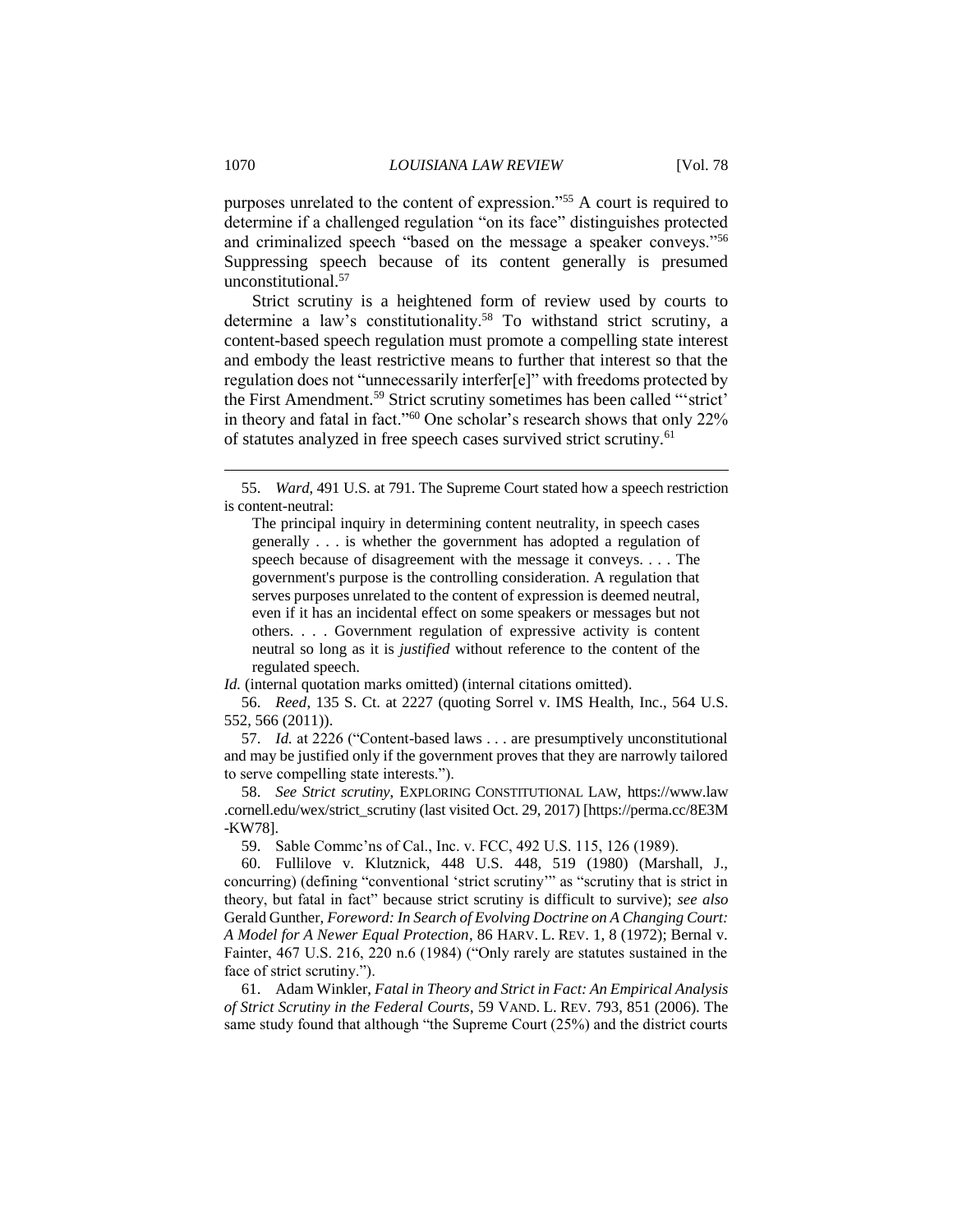Content-based speech restrictions rarely survive strict scrutiny.<sup>62</sup> The Supreme Court decided such a rare case when it upheld a state statute prohibiting electioneering within 100 feet of polling places because the law furthered a compelling state interest—having free and effective elections<sup>63</sup>—by the least restrictive means.<sup>64</sup> On the other hand, a statute purporting to protect children from obscene messages did not survive strict scrutiny because the statute went beyond what was necessary to further the state's compelling interest by also denying "adult access to telephone messages which were indecent."<sup>65</sup> Additionally, a law prohibiting a church and its pastor from displaying temporary directional signs announcing service times and locations failed to survive strict scrutiny because the statute was not narrowly tailored to achieve a compelling state interest.<sup>66</sup> Nevertheless, a content-based speech restriction that otherwise would fail to survive strict scrutiny is constitutional if the law restrains a traditionally restricted genre of speech. 67

63. Burson v. Freeman, 504 U.S. 191, 208 (1992) (plurality opinion).

64. *Id.* at 211 ("Accordingly, it is sufficient to say that in establishing a 100– foot boundary, Tennessee is on the constitutional side of the line.").

65. Sable Commc'ns of Cal., Inc. v. FCC, 492 U.S. 115, 131 (1989).

66. *Reed*, 135 S. Ct. at 2232. The Supreme Court held that the sign restriction failed strict scrutiny because

[t]he Town has offered no reason to believe that directional signs pose a greater threat to safety than do ideological or political signs. If anything, a sharply worded ideological sign seems more likely to distract a driver than a sign directing the public to a nearby church meeting. In light of this underinclusiveness, the Town has not met its burden to prove that its Sign Code is narrowly tailored to further a compelling government interest.

*Id.*

 $\overline{a}$ 

67. *See* United States v. Alvarez, 567 U.S. 709, 717–18 (2012) (reciting content-based restrictions on speech that have been permitted in a few historical categories, including incitement, fighting words, and true threats).

<sup>(23%)</sup> uphold laws at similar rates, the circuit courts of appeal are much more likely to uphold a law (39%)" under strict scrutiny. *Id.* at 826. Winkler concludes that his study conclusively shows that "strict scrutiny is survivable in practice and not fatal in fact." *Id.* at 871.

<sup>62.</sup> *See* Brown v. Ent. Merchs. Ass'n, 564 U.S. 786, 799 (2011) ("It is rare that a regulation restricting speech because of its content will ever be permissible." (quoting United States v. Playboy Ent. Group, Inc., 529 U.S. 803, 818 (2000))).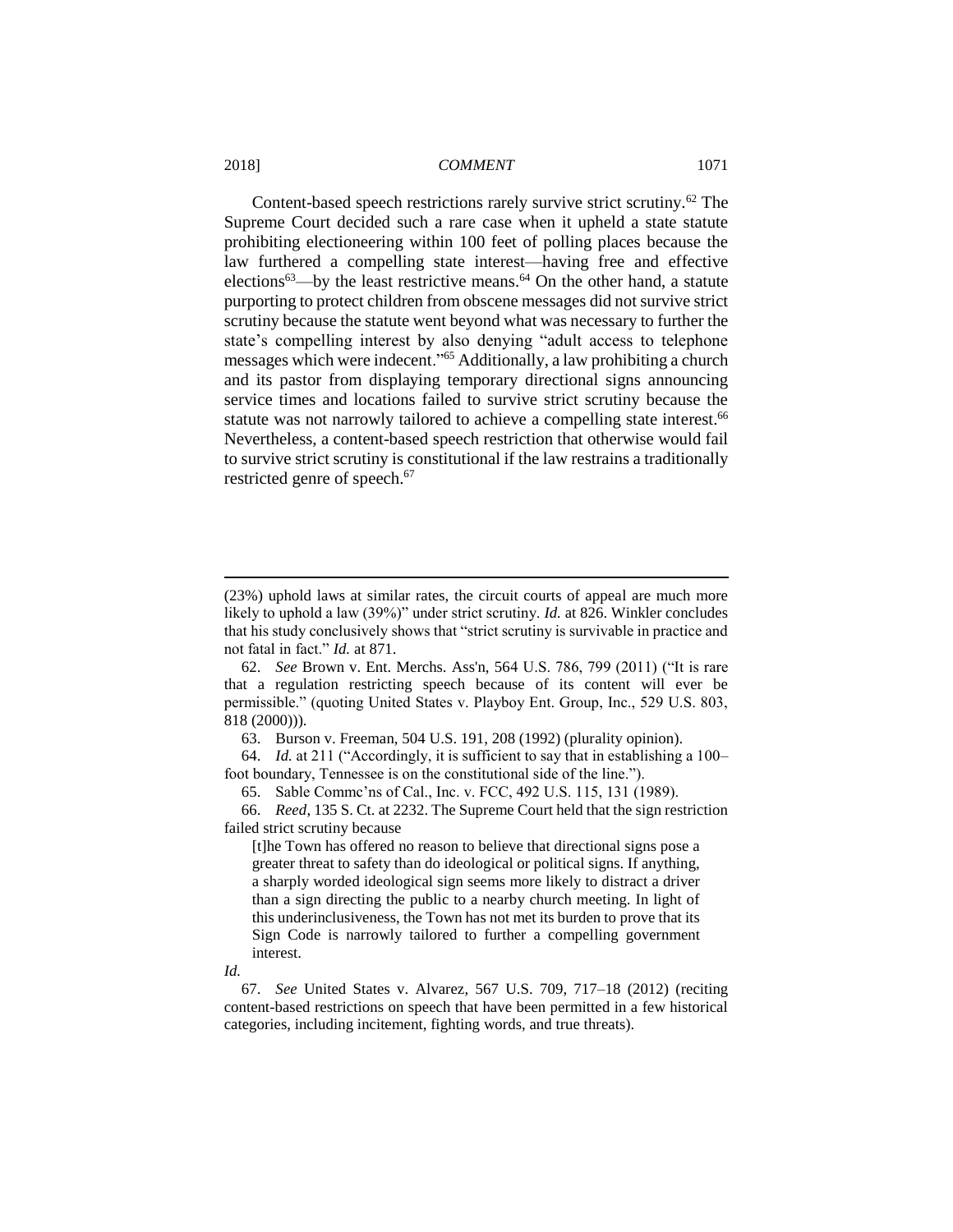#### *2. Speech Traditionally Limited Due to the Content of its Message*

Certain genres of speech traditionally have been limited because the message conveyed does not violate the First Amendment.<sup>68</sup> The Supreme Court has observed that limiting these "well-defined and narrowly limited classes of speech" does not impermissibly infringe upon constitutional rights.<sup>69</sup> These traditionally restricted classes or genres include fighting words,<sup>70</sup> obscenity,<sup>71</sup> incitement,<sup>72</sup> and true threats.<sup>73</sup> Because the First Amendment does not protect these types of speech, they can be restricted without violating the Constitution.<sup>74</sup>

# *a. The "Fighting Words" Exception*

"Fighting words" are words "[that] by their very utterance inflict injury or tend to incite an immediate breach of the peace."<sup>75</sup> Fighting words provide no benefit to social discourse; any value derived from fighting words is outweighed by the damage caused to societal interests.<sup>76</sup> As such, fighting words do not convey any information or opinion protected by the Constitution and may be restricted.<sup>77</sup>

75. *Chaplinsky*, 315 U.S. at 572.

<sup>68.</sup> Chaplinsky v. New Hampshire, 315 U.S. 568, 571–72 (1942) ("There are certain well-defined and narrowly limited classes of speech, the prevention and punishment of which have never been thought to raise any Constitutional problem.").

<sup>69.</sup> Brown v. Ent. Merchs. Ass'n, 564 U.S. 786, 790–91 (2011) (explaining that obscenity, incitement, and fighting words "represent well-defined and narrowly limited classes of speech, the prevention and punishment of which have never been thought to raise any Constitutional problem" (quoting *Chaplinsky*, 315 U.S. at 571–72)).

<sup>70.</sup> *Chaplinsky*, 315 U.S. at 572.

<sup>71.</sup> Roth v. United States, 354 U.S. 476, 483 (1957).

<sup>72.</sup> Brandenburg v. Ohio, 395 U.S. 444, 447–49 (1969) (per curiam).

<sup>73.</sup> Virginia v. Black, 538 U.S. 343, 359 (2003) ("[T]he First Amendment also permits a State to ban a true threat.") (internal citation omitted).

<sup>74.</sup> 281 Care Comm. v. Arneson, 638 F.3d 621, 633 (8th Cir. 2011) ("The categories of speech that the Supreme Court has found fall outside the First Amendment include fighting words, obscenity, child pornography, and defamation; statutes restricting speech from one of these categories are not subject to strict scrutiny as long as they are viewpoint-neutral." (citing R.A.V. v. City of St. Paul, 505 U.S. 377, 382–88 (2000))).

<sup>76.</sup> *Id.* ("[Fighting words] are no essential part of any exposition of ideas, and are of such slight social value as a step to truth that any benefit that may be derived from them is clearly outweighed by the social interest in order and morality.").

<sup>77.</sup> *Id.*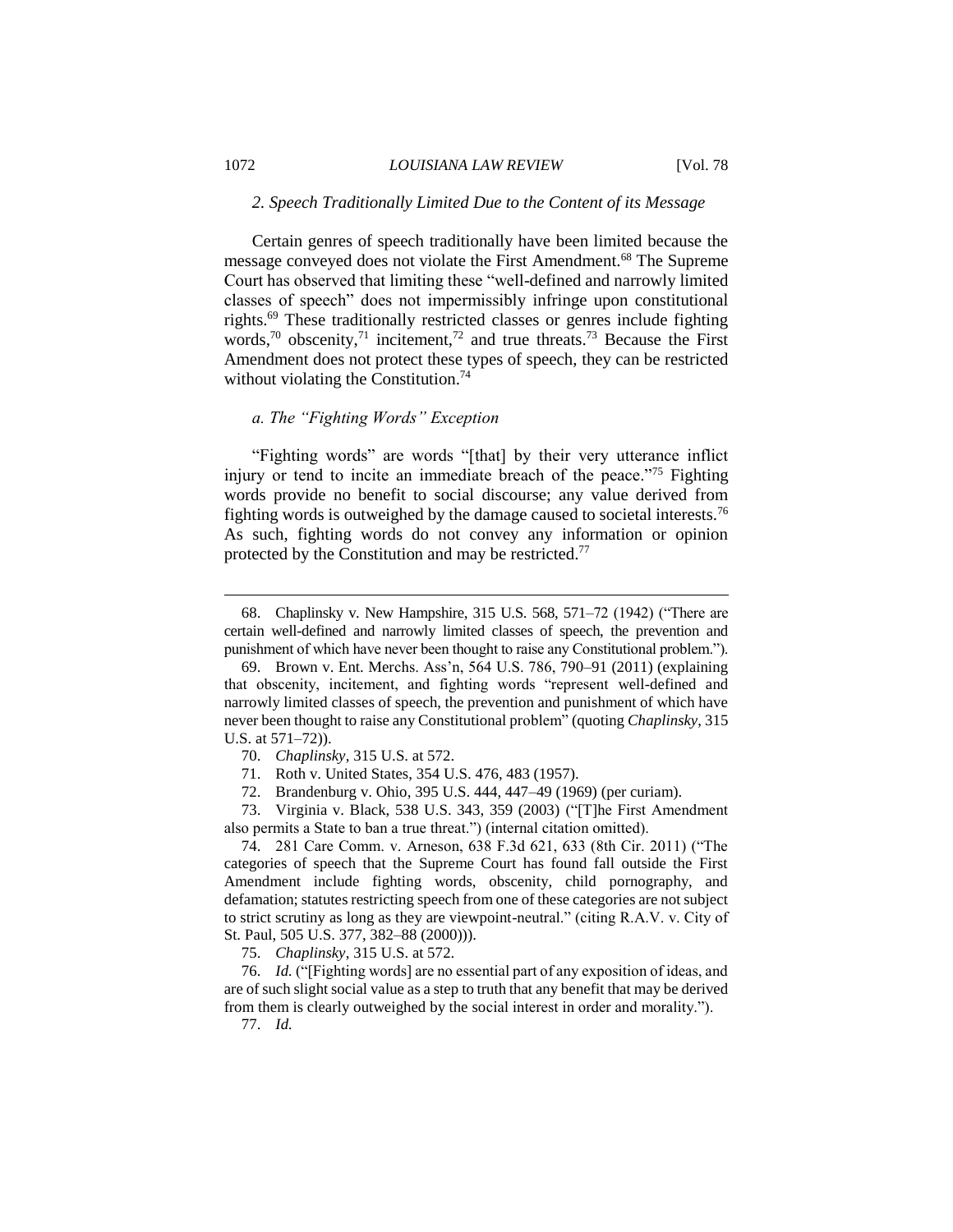In *Chaplinsky v. State of New Hampshire*, the Supreme Court upheld a statute prohibiting anyone from addressing offensive, derisive, or annoying words that had a "direct tendency to cause acts of violence" to another person lawfully in a public place.<sup>78</sup> Walter Chaplinsky was convicted under the statute for accusing another man and the government of Rochester, New Hampshire of being, among other things, fascist.<sup>79</sup> The Court held that this law did not violate the First Amendment because the statute was "narrowly drawn and limited to define and punish specific conduct lying within the domain of state power."<sup>80</sup> Thus, the Court held that Chaplinsky's conviction under the statute was constitutionally permissible because his "fighting words" were likely to cause an immediate breach of the peace.<sup>81</sup>

Courts have greatly limited the fighting words doctrine since *Chaplinsky*. <sup>82</sup> One scholar notes the existence of a "strong body of law expressly limiting the fighting words doctrine to face-to-face confrontations likely to provoke immediate violence."<sup>83</sup> Further, the Supreme Court has not upheld a "fighting words" conviction since *Chaplinsky* in 1942.<sup>84</sup>

# *b. The "Obscene Material" Exception*

In addition to the fighting words doctrine, the Supreme Court has upheld restrictions on speech that contains obscene material.<sup>85</sup> Obscene

*Id.* 

<sup>78.</sup> *Id* at 573.

<sup>79.</sup> *Id.* at 569. Chaplinsky's complaint alleged that

appellant 'with force and arms, in a certain public place in said city of Rochester, to wit, on the public sidewalk on the easterly side of Wakefield Street, near unto the entrance of the City Hall, did unlawfully repeat, the words following, addressed to the complainant, that is to say, 'You are a God damned racketeer' and 'a damned Fascist and the whole government of Rochester are Fascists or agents of Fascists' the same being offensive, derisive and annoying words and names'.

<sup>80.</sup> *Id.* at 573.

<sup>81.</sup> *Id.* at 574.

<sup>82.</sup> ERWIN CHEMERINSKY, CONSTITUTIONAL LAW: PRINCIPLES AND POLICIES 1034 (4th ed. 2011).

<sup>83.</sup> Rodney A. Smolla, *Words "Which by Their Very Utterance Inflict Injury": The Evolving Treatment of Inherently Dangerous Speech in Free Speech Law and Theory*, 36 PEPP. L. REV. 317, 350 (2009).

<sup>84.</sup> Burton Caine, *The Trouble with "Fighting Words":* Chaplinsky v. New Hampshire *Is A Threat to First Amendment Values and Should Be Overruled*, 88 MARQ. L. REV. 441, 444 (2004).

<sup>85.</sup> *See, e.g.*, Roth v. United States, 354 U.S. 476 (1957).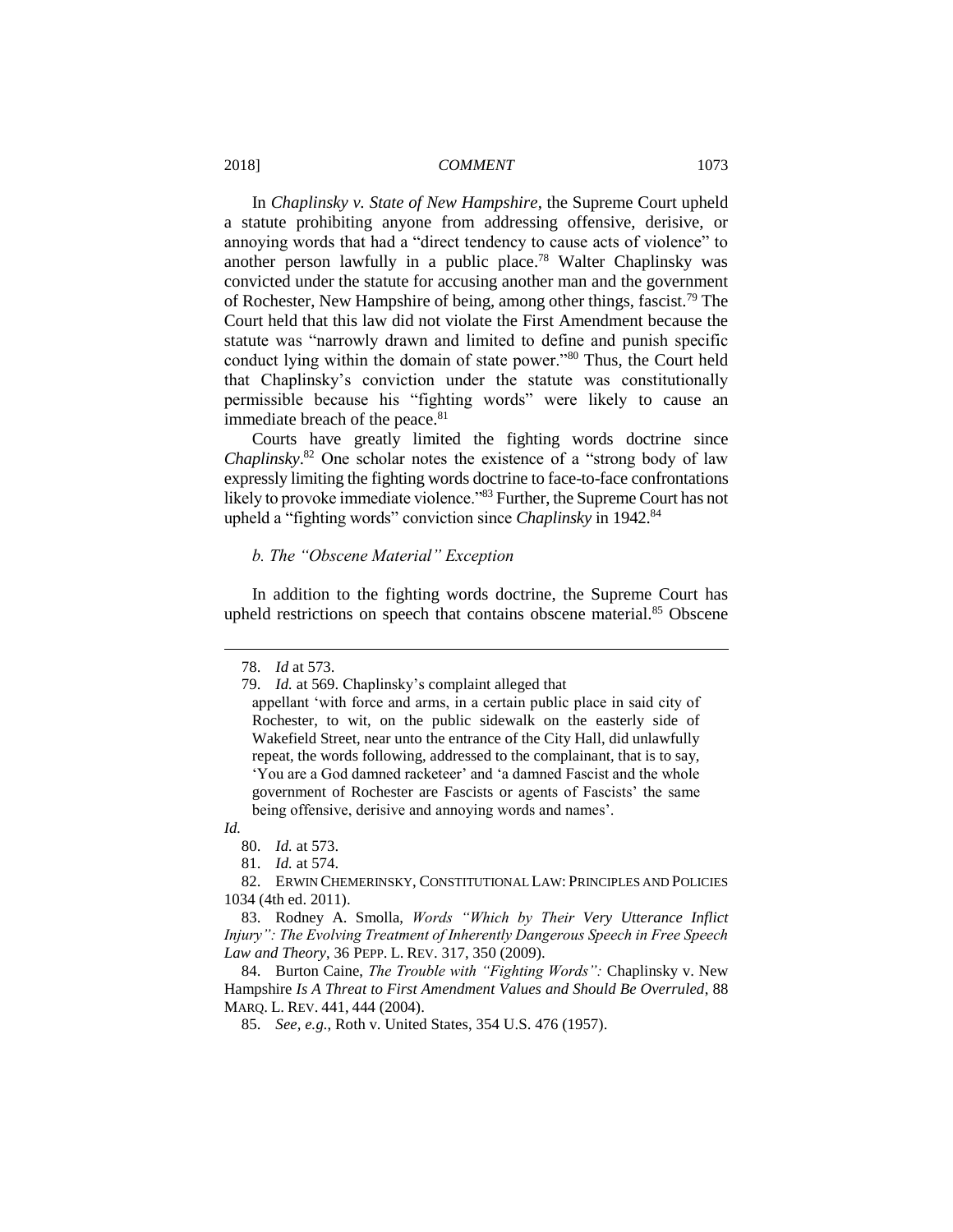material "deals with sex in a manner appealing to prurient<sup>86</sup> interest" and is not protected by the First Amendment.<sup>87</sup> To determine whether material appeals to a prurient interest, the court asks whether the material "offend[s] the common conscience of the community by present-day standards."<sup>88</sup> A statute regulating obscene material must regulate speech that depicts or describes sexual conduct and specifically define the prohibited speech.<sup>89</sup> Further, the obscenity statute must concern works appealing to that prurient interest, "which portray[s] sexual conduct in a patently offensive way, and which, taken as a whole, do[es] not have serious literary, artistic, political, or scientific value."90

In *Roth v. United States*, Samuel Roth was charged with "mailing obscene circulars and advertising, and an obscene book, in violation of the federal obscenity statute."<sup>91</sup> Federal law provided that "[e]very obscene, lewd, lascivious, or filthy book . . . or other publication of an indecent character; . . . [i]s declared to be nonmailable matter and shall not be conveyed in the mails . . . ."<sup>92</sup> The Supreme Court found that the statute was constitutional because the First Amendment does not protect obscenity; thus, the Court upheld Roth's conviction.<sup>93</sup>

### *c. The "Incitement" Exception*

In addition to obscenity, the Supreme Court has upheld restrictions on inciting speech. The First Amendment does not protect speech that is "directed to inciting or producing imminent lawless action and is likely to

 $\overline{a}$ 

93. *Id.* at 484–85 ("[I]mplicit in the history of the First Amendment is the rejection of obscenity as utterly without redeeming social importance. This rejection for that reason is mirrored in the universal judgment that obscenity should be restrained, reflected in the international agreement of over 50 nations, in the obscenity laws of all of the 48 States, and in the 20 obscenity laws enacted by the Congress from 1842 to 1956. We hold that obscenity is not within the area of constitutionally protected speech or press.") (internal footnotes omitted).

<sup>86.</sup> *Prurient*, MERRIAM-WEBSTER, http://www.merriam-webster.com/dic tionary/prurient (last visited Nov. 2, 2017) (defining "prurient" as "marked by or arousing an immoderate or unwholesome interest or desire; *especially*: marked by, arousing, or appealing to sexual desire") [https://perma.cc/QE2P-PSFG].

<sup>87.</sup> *Roth*, 354 U.S. at 487 (footnote omitted).

<sup>88.</sup> *Id.* at 490.

<sup>89.</sup> Miller v. California, 413 U.S. 15, 23–24 (1973) (internal citation omitted).

<sup>90.</sup> *Id.*

<sup>91.</sup> *Roth*, 354 U.S. at 480.

<sup>92.</sup> *Id.* at 479 n.1.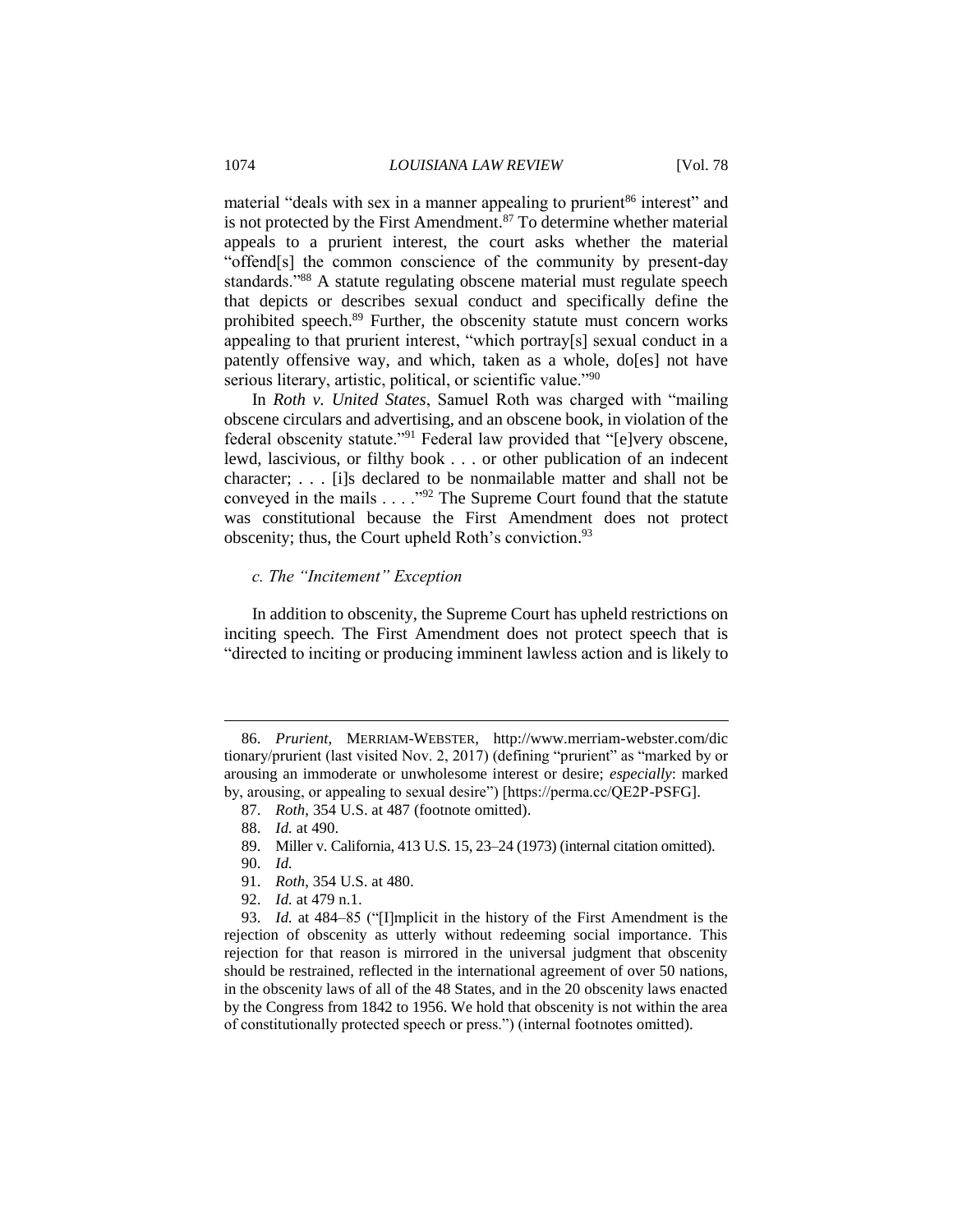incite or produce such action."<sup>94</sup> Speech is protected, however, if it fails either to "incite lawless action" or if the speech is unlikely to induce the lawless action that the government seeks to avoid.<sup>95</sup> For example, organizing, equipping, and urging people to participate in "virtual sit-ins" that caused website servers to slow down was incitement because virtual sit-ins are unlawful and the lawless conduct actually occurred.<sup>96</sup> But religious protestors making vulgar and disparaging comments towards another religion was not inciting speech because the protestors did not advocate for imminent lawlessness.<sup>97</sup>

In *NAACP v. Claiborne Hardware Co.*, the Claiborne County, Mississippi chapter of the National Association for the Advancement of Colored People ("NAACP") boycotted white merchants after the chapter's petition for racial equality and integration was not satisfactorily answered.<sup>98</sup> The boycott organizer, Charles Evers, said that "boycott violators would be 'disciplined' by their own people and warned that the Sheriff could not sleep with boycott violators at night."<sup>99</sup> Further, Evers threatened, "If we catch any of you going in any of them racist stores, we're gonna break your damn neck."<sup>100</sup> Even though Evers expressed himself through "emotionally charged rhetoric," his speech was protected by the First Amendment because it did not actually incite lawless action.<sup>101</sup> Advocating the use of force or violence does not strip speech of First Amendment protections if the speech is unlikely to induce violent action.<sup>102</sup>

<sup>94.</sup> NAACP v. Claiborne Hardware Co., 458 U.S. 886, 928 (1982) (quoting Brandenburg v. Ohio, 395 U.S. 444, 447 (1969)).

<sup>95.</sup> *Id.*

<sup>96.</sup> United States v. Fullmer, 584 F.3d 132, 155 (3d Cir. 2009) ("[A]n . . . email titled 'Electronic Civil Disobedience,' . . . encouraged and compelled an imminent, unlawful act that was not only likely to occur, but provided the schedule by which the unlawful act was to occur. This type of communication is not protected speech under [*Brandenburg*] . . . .").

<sup>97.</sup> Bible Believers v. Wayne Cty., Mich., 805 F.3d 228, 244 (6th Cir. 2015) ("The only references to violence or lawlessness . . . were messages such as, 'Islam is a Religion of Blood and Murder,' 'Turn or Burn,' and 'Your prophet is a pedophile.' These messages, however offensive, do not advocate for, encourage, condone, or even embrace imminent violence or lawlessness.").

<sup>98.</sup> *Claiborne Hardware Co.*, 458 U.S. at 898–900.

<sup>99.</sup> *Id.* at 902.

<sup>100.</sup> *Id.*

<sup>101.</sup> *Id.* at 928. ("An advocate must be free to stimulate his audience with spontaneous and emotional appeals for unity and action in a common cause. When such appeals do not incite lawless action, they must be regarded as protected speech.").

<sup>102.</sup> *Id.* at 927.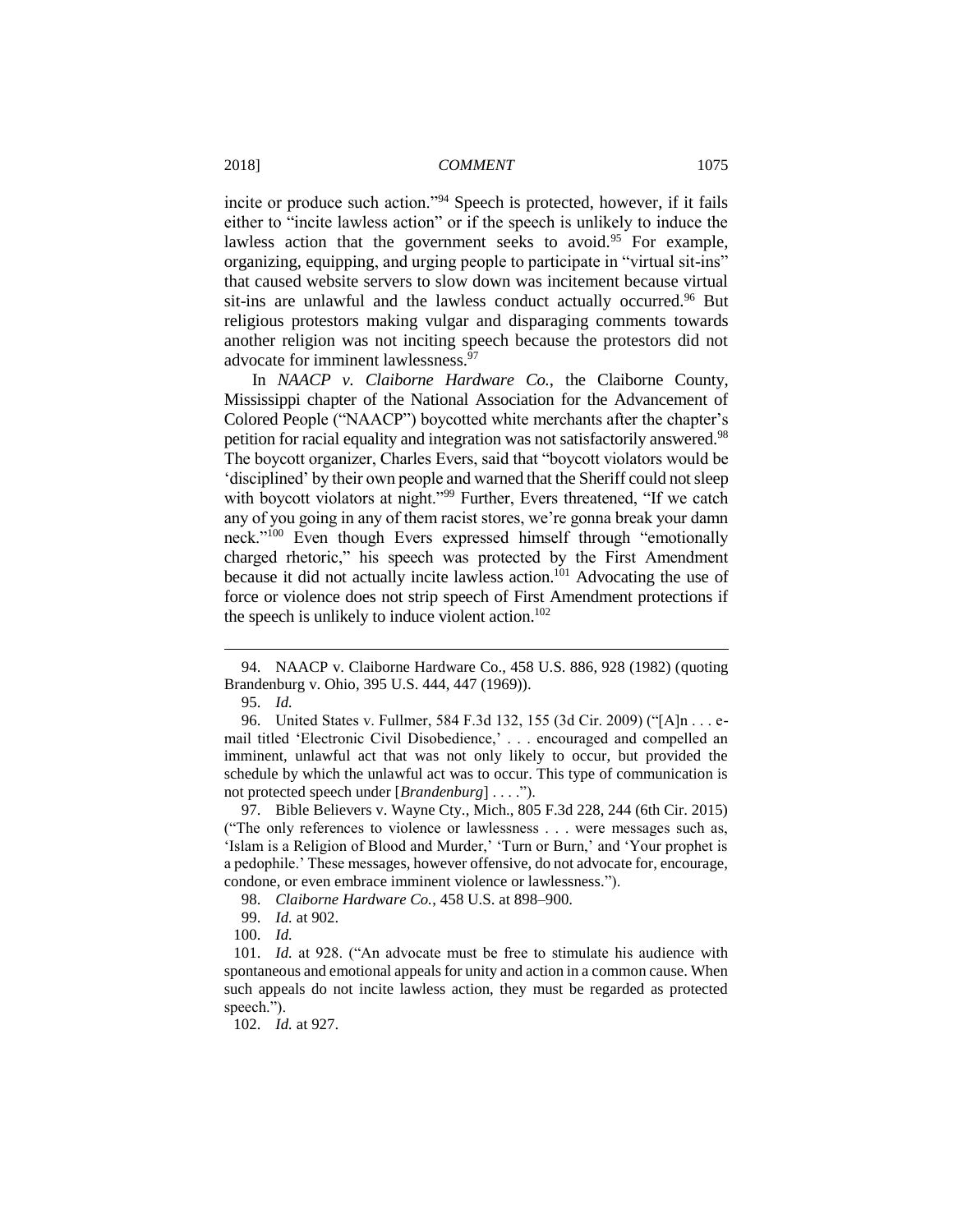# *d. The "True Threats" Exception*

True threats, the fourth notable exception to First Amendment guarantees, are not protected by the First Amendment.<sup>103</sup> A true threat is the serious expression of intent to perform an illegal violent act that is directed toward a particular person or group.<sup>104</sup> The speaker does not actually have to intend to perform the act for the speech to constitute a true threat. 105

In *Virginia v. Black*, the Supreme Court upheld prohibitions on burning a cross with the intent to intimidate someone because that expression constituted a true threat.<sup>106</sup> Cross burning in the United States is historically associated with the Ku Klux Klan.<sup>107</sup> Crosses often were burnt to "serve[] as a message of intimidation, designed to inspire in the victim a fear of bodily harm."<sup>108</sup> Because cross burning often is intended to place recipients of the message in fear for their lives, the "First Amendment permits Virginia to outlaw cross burnings done with the intent to intimidate."<sup>109</sup>

It is clear that strict scrutiny will not apply if the speech falls within a traditionally limited genre.<sup>110</sup> But strict scrutiny will not automatically apply if a content-based speech restriction is outside of a traditionally limited speech genre.<sup>111</sup> Strict scrutiny will also not apply if the restriction raises a pedagogical,<sup>112</sup> or education-related, concern, which is addressed in *Tinker* and its progeny.

#### II. JURISPRUDENCE RELEVANT TO CRIMINALIZING CYBERBULLYING

States must respect federal constitutional speech protections when adopting cyberbullying statutes.<sup>113</sup> The Supreme Court has specifically addressed a student's constitutional rights concerning speech made on

<sup>103.</sup> *See* Virginia v. Black, 538 U.S. 343, 359 (2003)*.*

<sup>104.</sup> *Id.* at 359–60.

<sup>105.</sup> *Id.*

<sup>106.</sup> *Id.* at 360.

<sup>107.</sup> *See, e.g.*, *id.* at 352

<sup>108.</sup> *Id.* at 357 ("[T]he history of violence associated with the Klan shows that the possibility of injury or death is not just hypothetical.").

<sup>109.</sup> *Id.* at 363.

<sup>110.</sup> *See supra* Part I.B.2.

<sup>111.</sup> *See, e.g.*, Hazelwood Sch. Dist. v. Kuhlmeier, 484 U.S. 260, 263 (1988).

<sup>112.</sup> *Pedagogical*, MERRIAM-WEBSTER, http://www.merriam-webster.com /dictionary/pedagogical (last visited Nov. 2, 2017) (defining "pedagogical" as "of or relating to teachers or education") [https://perma.cc/E36R-HGQD].

<sup>113.</sup> *See, e.g.*, State v. Bishop, 787 S.E.2d 814, 820 (N.C. 2016).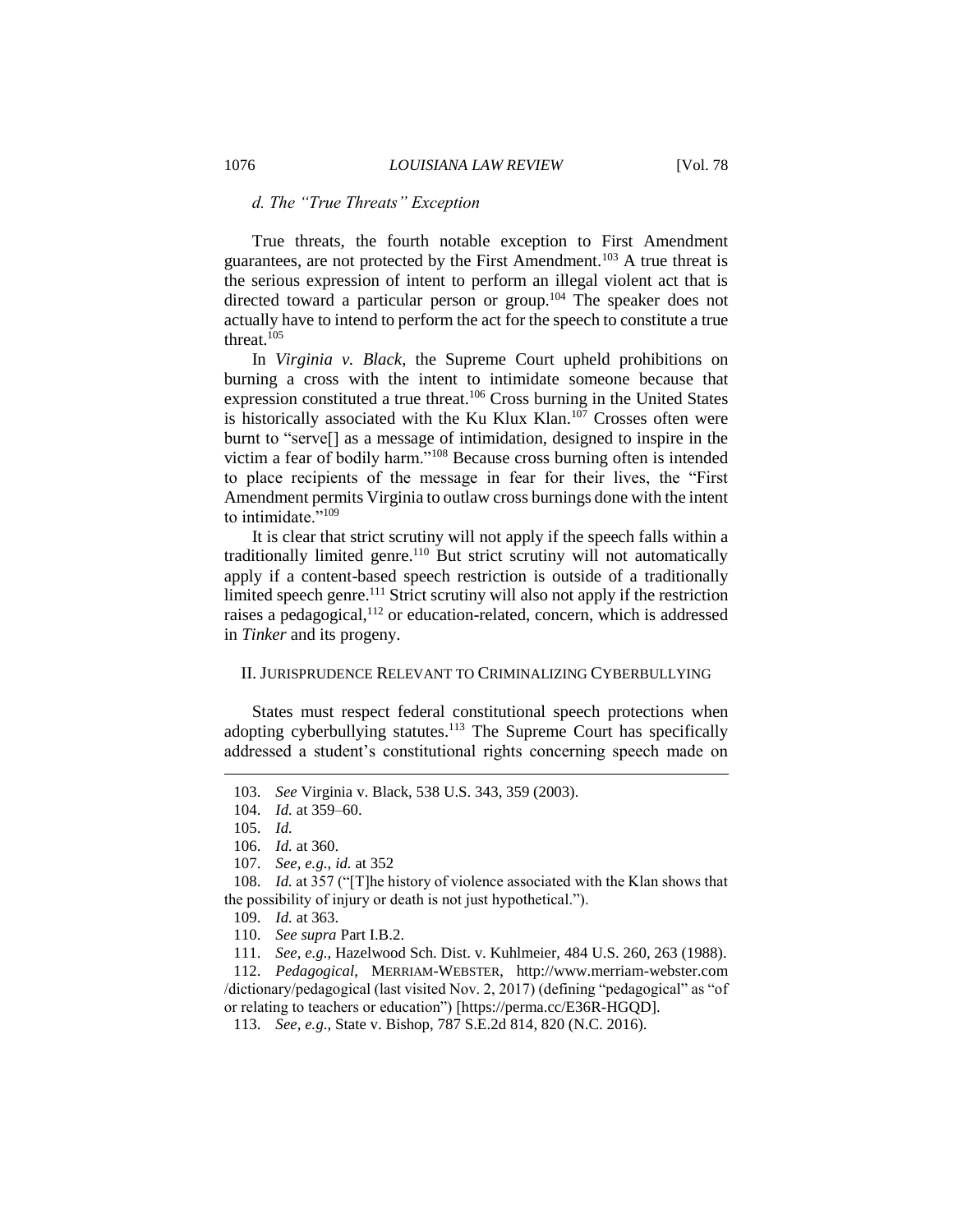campus or at school-sponsored events.<sup>114</sup> The Supreme Court has remained silent, however, regarding the intersection of online bullying and the First Amendment.<sup>115</sup> Because of the Supreme Court's silence on this issue, lower courts have had to determine what, if any, federal constitutional protections apply to bullying occurring entirely online.<sup>116</sup>

# *A. Speech Limitations Furthering Legitimate Pedagogical Concerns Are Constitutional*

Speech restrictions relating to a school's learning environment are not subject to strict scrutiny if the speech raises legitimate pedagogical concerns.<sup>117</sup> In 1969, the Supreme Court in *Tinker* recognized that students' speech enjoys First Amendment protections—but not without exception.<sup>118</sup> The Court held that schools can restrict students' speech made on the school's campus if the speech disrupts the learning environment.<sup>119</sup> In subsequent decisions, the Supreme Court has shown a willingness to deviate from *Tinker*'s stringent disruption standard to permit the content-based restriction of indecent speech made at a school

118. *Tinker*, 393 U.S. at 506–07.

<sup>114.</sup> *See, e.g*., Tinker v. Des Moines Indep. Cmty. Sch. Dist., 393 U.S. 503 (1969).

<sup>115.</sup> *See* Bell v. Itawamba Cty. Sch. Bd., 799 F.3d 379 (5th Cir. 2015), *cert. denied*, 136 S. Ct. 1166 (2016) (denying certiorari when the discipline of a student was upheld for posting a rap song to Facebook and YouTube—a song that threatened violence on school teachers); Kowalski v. Berkeley Cty. Sch., 652 F.3d 565 (4th Cir. 2011), *cert. denied*, 132 S. Ct. 1095 (2012) (denying certiorari when a student's creation of an online chat room to ridicule a fellow student was upheld); Blue Mt. Sch. Dist. v. J.S. *ex rel.* Snyder, 650 F.3d 915 (3d Cir. 2011), *cert. denied*, 132 S. Ct. 1097 (2012) (denying certiorari when a student creating a false online profile of her principal was held to be protected by the First Amendment).

<sup>116.</sup> *See, e.g.*, *Bell*, 799 F.3d at 394.

<sup>117.</sup> *See, e.g*., Hazelwood Sch. Dist. v. Kuhlmeier, 484 U.S. 260 (1988).

<sup>119.</sup> *See id.* at 513. The Supreme Court noted that conduct

by the student, in class or out of it, which for any reason—whether it stems from time, place, or type of behavior—materially disrupts classwork or involves substantial disorder or invasion of the rights of others is, of course, not immunized by the constitutional guarantee of freedom of speech.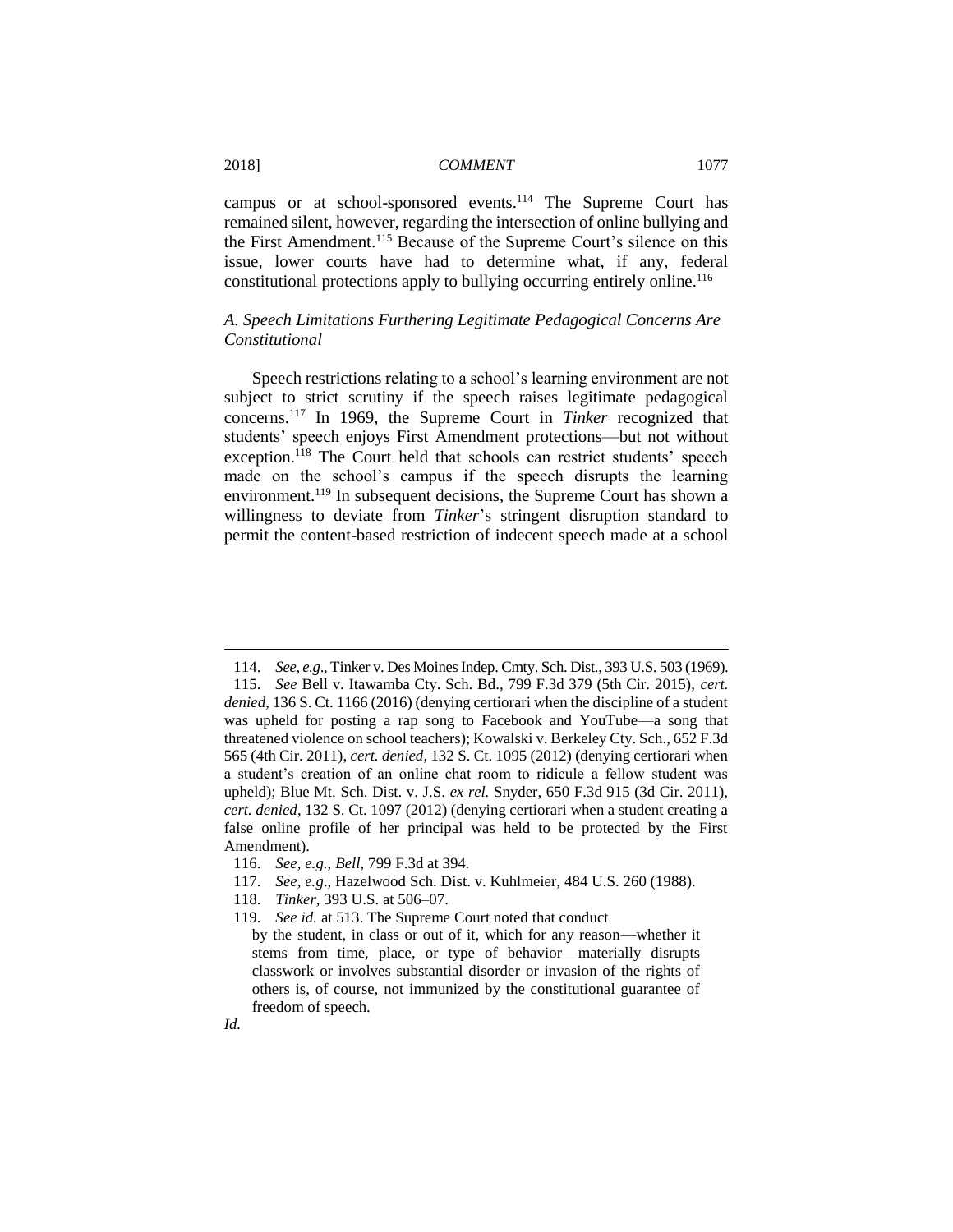assembly,<sup>120</sup> controversial speech in a student newspaper, $121$  and offcampus speech made at a school-sponsored event by a student encouraging illegal drug use. $122$ 

*1.* Tinker v. Des Moines Independent Community School District

In *Tinker,* the Supreme Court considered students' First Amendment right to engage in political speech on their high school campus by wearing armbands protesting the Vietnam War.<sup>123</sup> John Tinker, Mary Beth Tinker, and Christopher Eckhardt were high school students who decided to object publicly to the Vietnam War and to express support for a truce by wearing small black armbands to school.<sup>124</sup> Before the students wore the armbands to school, the Des Moines school system adopted a policy forbidding students from wearing the armbands to school.<sup>125</sup> Under the policy, students wearing the armband to school would be asked to remove it.<sup>126</sup> If the student refused to remove the armband he or she would be suspended.<sup>127</sup>

Knowing their school's policy, John Tinker, Mary Beth Tinker, and Christopher Eckhardt wore the armbands to school and were suspended.<sup>128</sup> There was no evidence that wearing the armbands caused any interference or disruption in the classroom. <sup>129</sup> Further, the Des Moines schools did not prohibit wearing all political or controversial symbols—instead, the schools singled out wearing this specific armband protesting the Vietnam

<sup>120.</sup> Bethel Sch. Dist. No. 403 v. Fraser, 478 U.S. 675 (1986) (digressing from the "substantial disruption" test, the Court held that the school district may prohibit lewd, indecent, or offensive speech and conduct when made at a school assembly).

<sup>121.</sup> *Kuhlmeier*, 484 U.S. at 273 (holding that a school may censor speech made in a student paper about controversial topics when the school's actions are "reasonably related to legitimate pedagogical concerns").

<sup>122.</sup> Morse v. Frederick, 551 U.S. 393, 410 (2007) (holding that a school may restrict speech made off-campus at a school sponsored event when the speech encourages illegal drug use).

<sup>123.</sup> *Tinker*, 393 U.S. at 504 ("On December 16, Mary Beth and Christopher wore black armbands to their schools. John Tinker wore his armband the next day. They were all sent home and suspended from school until they would come back without their armbands.").

<sup>124.</sup> *Id.*

<sup>125.</sup> *Id.*

<sup>126.</sup> *Id.*

<sup>127.</sup> *Id.*

<sup>128.</sup> *Id.*

<sup>129.</sup> *See id.* at 508.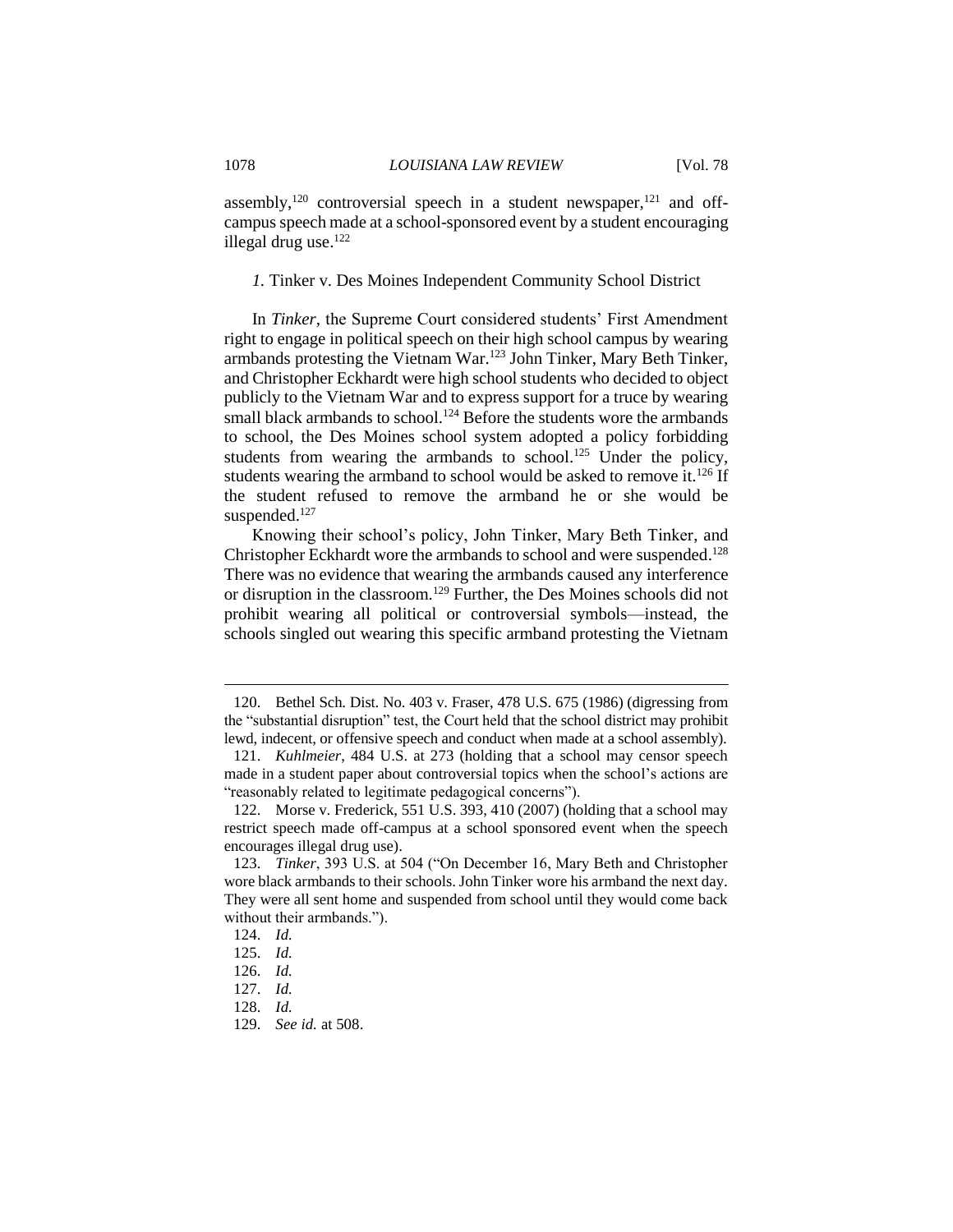War.<sup>130</sup> Analyzing these facts, the Court held that students possess First Amendment rights at school,<sup>131</sup> and expressing a point of view by wearing an armband is speech protected by the First Amendment.<sup>132</sup> Because there was no evidence that wearing the armbands "might reasonably have led school authorities to forecast [a] substantial disruption of or material interference with school activities," the Constitution prohibits state officials from denying students right to speech.<sup>133</sup>

The Court further recognized that state and school officials can constitutionally regulate some speech in schools.<sup>134</sup> The Court stated that state legislatures and school boards may restrict speech if the "conduct by the student, in class or out of it . . . materially disrupts classwork or involves substantial disorder or invasion of the rights of others."<sup>135</sup> The students in *Tinker* peacefully wearing armbands, however, were not a sufficient disruption to justify suppressing the students' speech.<sup>136</sup>

*2.* Bethel School District No. 403 v. Fraser

In 1986, the Supreme Court announced its first deviation from the *Tinker* substantial disruption standard by expanding a school's authority to restrain speech in *Bethel School District No. 403 v. Fraser*. <sup>137</sup> Matthew Fraser nominated a fellow high school classmate for student office in front of a mandatory school assembly.<sup>138</sup> During the speech, Fraser referred to his candidate "in terms of an elaborate, graphic, and explicit sexual

<sup>130.</sup> *See id.* at 510–11.

<sup>131.</sup> *Id.* at 506 ("It can hardly be argued that either students or teachers shed their constitutional rights to freedom of speech or expression at the schoolhouse gate.").

<sup>132.</sup> *Id.* at 505.

<sup>133.</sup> *See id.* at 514.

<sup>134.</sup> *Id.* at 507 ("[T]he Court has repeatedly emphasized the need for affirming the comprehensive authority of the States and of school officials, consistent with fundamental constitutional safeguards, to prescribe and control conduct in the schools.").

<sup>135.</sup> *Id.* at 513.

<sup>136.</sup> *Id.* at 514 ("They neither interrupted school activities nor sought to intrude in the school affairs or the lives of others . . . . In the circumstances, our Constitution does not permit officials of the State to deny their form of expression.").

<sup>137.</sup> Bethel Sch. Dist. No. 403 v. Fraser, 478 U.S. 675, 685–86 (1986) (digressing from *Tinker*'s "substantial disruption" test, the Court held that the school district may prohibit lewd, indecent, or offensive speech and conduct when made at a school assembly).

<sup>138.</sup> *Id.* at 677–78.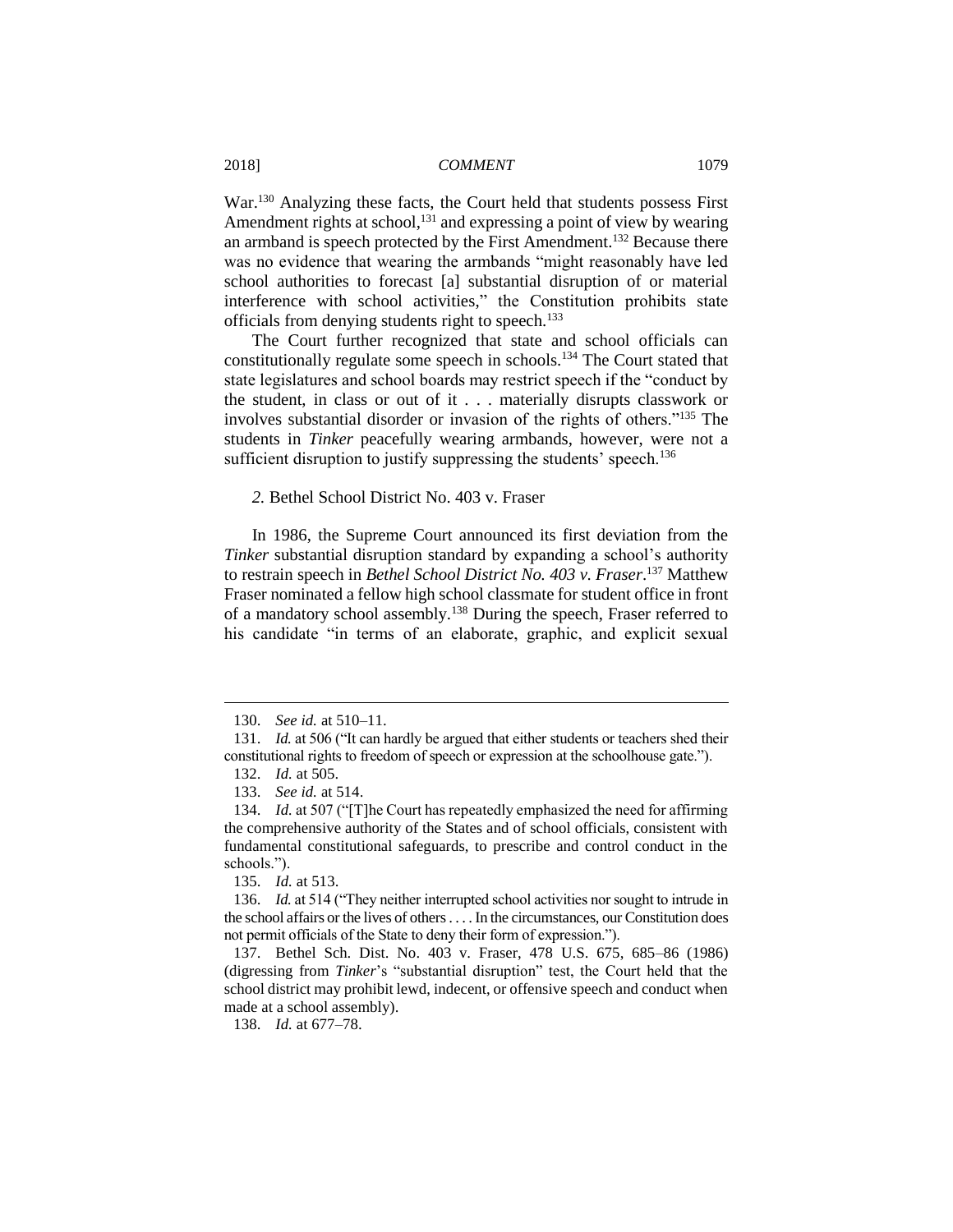metaphor."<sup>139</sup> Consequently, the principal suspended Fraser for three days.<sup>140</sup> In upholding Fraser's suspension, the Supreme Court broadened *Tinker*'s material disruption standard and held that a school district may restrict "offensively lewd and indecent speech" that would "undermine the school's basic educational mission."<sup>141</sup> By allowing the restriction of lewd or indecent speech at school, the Court broadened the school's authority beyond *Tinker*, which required a material disruption of classwork or a substantial disorder before speech could be limited.<sup>142</sup>

#### *3.* Hazelwood School District v. Kuhlmeier

Two years later, in 1988, the Supreme Court again broadened schools' authority to restrict student speech in *Hazelwood School District v. Kuhlmeier* by permitting schools to censor some speech before granting the speech the school's imprimatur.<sup>143</sup> In *Hazelwood*, a principal prevented the student newspaper from publishing two articles.<sup>144</sup> The first article covered three students' pregnancies.<sup>145</sup> The principal was concerned that the pregnant students in the article could be identified and that an article concerning sexual activity and birth control was inappropriate for the school's younger students.<sup>146</sup> The second article discussed the impact of divorce on students. $147$  In refusing to publish the divorce article, the principal worried that a father identified in the article, who was accused of not spending enough time with his family prior to the divorce, had not been granted "an opportunity to respond to these remarks or to consent to their publication."<sup>148</sup>

Upholding the principal's refusal to publish the students' articles, the *Kuhlmeier* Court deviated from the *Tinker* standard.<sup>149</sup> The Court held that a school may refuse to "lend its name and resources" to the proliferation

<sup>139.</sup> *Id.* at 678; *see also id.* at 687 (Brennan, J., concurring) (detailing some of Fraser's speech: "I know a man who is firm—he's firm in his pants, he's firm in his shirt, his character is firm—but most . . . of all, his belief in you, the students of Bethel, is firm. Jeff Kuhlman is a man who takes his point and pounds it in. If necessary, he'll take an issue and nail it to the wall. . . .") (internal quotation marks omitted).

<sup>140.</sup> *Id.* at 678 (majority opinion).

<sup>141.</sup> *Id*. at 685.

<sup>142.</sup> *See* Tinker v. Des Moines Indep. Cmty. Sch. Dist., 393 U.S. 503, 513 (1969).

<sup>143.</sup> Hazelwood Sch. Dist. v. Kuhlmeier, 484 U.S. 260, 263 (1988).

<sup>144.</sup> *Id*.

<sup>145.</sup> *Id.*

<sup>146.</sup> *Id.*

<sup>147.</sup> *Id.*

<sup>148.</sup> *Id.*

<sup>149.</sup> *Id.* at 272–73.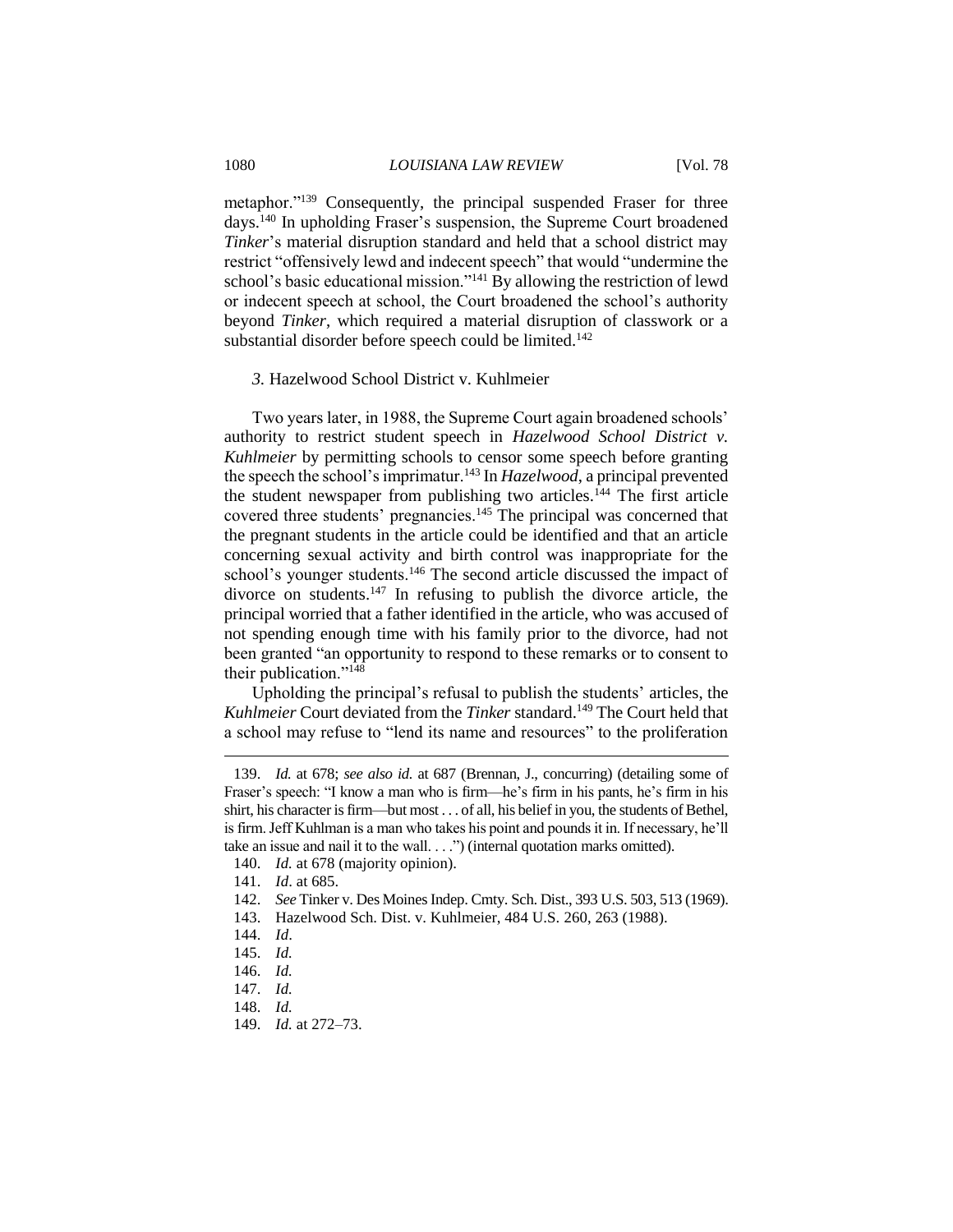of a student's speech provided its "actions are reasonably related to legitimate pedagogical concerns."<sup>150</sup>A school may exercise dominion over student speech made using school resources to ensure that participants learn what the activity is supposed to teach, protect consumers from being exposed to material inappropriate for their maturity, and prevent certain opinions from being erroneously attributed to the school.<sup>151</sup> Allowing schools to control certain student speech made using school resources is another expansion of school authority beyond *Tinker*'s material disruption or substantial disorder requirement.<sup>152</sup>

#### *4.* Morse v. Frederick

Most recently, in 2007, the Supreme Court once again deviated from *Tinker*'s material disruption standard and broadened schools' authority to restrict speech based on its content in *Morse v. Frederick*. <sup>153</sup> In *Morse*, a high school principal confiscated a banner reading "BONG HiTS 4 JESUS," which a student, Joseph Frederick, displayed at an off-campus but school-sponsored—event.<sup>154</sup> The school subsequently suspended Frederick.<sup>155</sup> In upholding the restriction, the Supreme Court held that "schools may take steps to safeguard those entrusted to their care from speech that can reasonably be regarded as encouraging illegal drug use."<sup>156</sup>

Further, the Court determined the principal reasonably "conclude[d] that the banner promoted illegal drug use . . . and that failing to act would send a powerful message to the students in her charge . . . about how serious the school was about the dangers of illegal drug use."<sup>157</sup> The First Amendment does not require schools to allow expression that "contributes to those dangers" at off-campus, school-sponsored events.<sup>158</sup> Allowing a school to restrict speech promoting illegal drug use is an additional expansion of school authority beyond *Tinker*'s material disruption or substantial disorder requirement.<sup>159</sup>

<sup>150.</sup> *Id.*

<sup>151.</sup> *Id.* at 271.

<sup>152.</sup> *See* Tinker v. Des Moines Indep. Cmty. Sch. Dist., 393 U.S. 503, 513 (1969).

<sup>153.</sup> *See* Morse v. Frederick, 551 U.S. 393, 410 (2007).

<sup>154.</sup> *Id.* at 397.

<sup>155.</sup> *Id.* at 396.

<sup>156.</sup> *Id.* at 397.

<sup>157.</sup> *Id.* at 410.

<sup>158.</sup> *Id.*

<sup>159.</sup> *See* Tinker v. Des Moines Indep. Cmty. Sch. Dist., 393 U.S. 503, 513 (1969).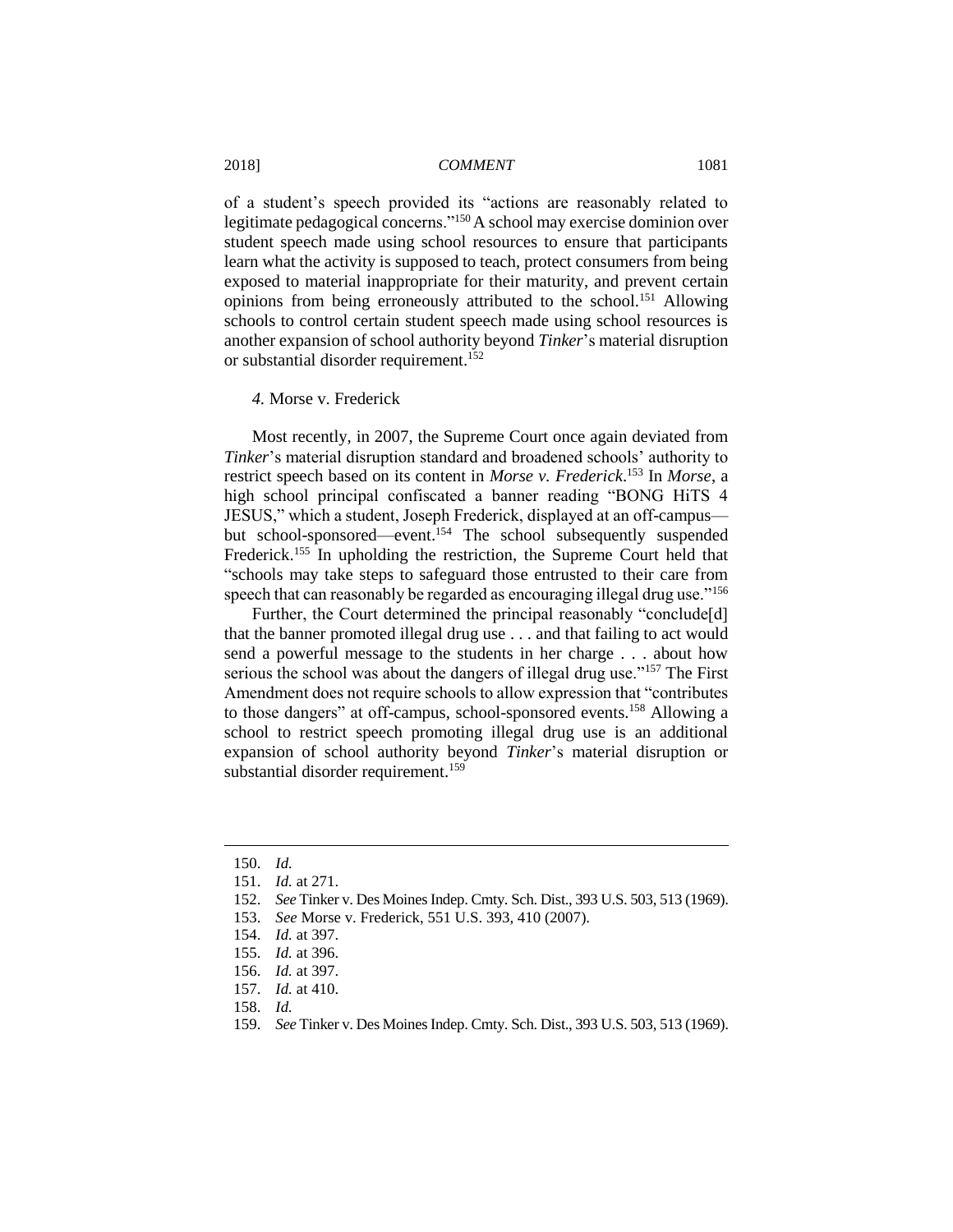# *B. Jurisprudence Analyzing Restrictions of Cyberbullying Under the First Amendment*

The Supreme Court has not decided a case concerning the criminalization of online, off-campus speech vis-à-vis the First Amendment.<sup>160</sup> In fact, the Supreme Court has denied certiorari in cases concerning a potential cyberbully's freedom of speech.<sup>161</sup> Because the Supreme Court has not ruled on a cyberbullying case, federal circuit courts and state courts have developed their own standards.<sup>162</sup> Accordingly, courts often apply *Tinker* to determine whether the bullying speech can be restricted because child cyberbullying cases frequently correlate with faceto-face confrontation at school. 163

# *1.* Bell v. Itawamba County School Board*: The Fifth Circuit Extending* Tinker

The United States Fifth Circuit Court of Appeals recently articulated a standard for determining whether purported cyberbullying is speech protected by the First Amendment in *Bell v. Itawamba County School Board.*<sup>164</sup> In *Bell*, Taylor Bell, a high school student, recorded and shared a rap song on his publicly accessible Facebook and YouTube pages when he was away from his school's campus*.* <sup>165</sup> In the song, Bell named two coaches and threatened to carry out violent acts against them.<sup>166</sup> Bell's rap also included threats to put a pistol in the coaches' mouths and "cap" them,

162. Mitchell J. Waldman, *What Oral Statement of Student Is Sufficiently Disruptive so as to Fall Beyond Protection of First Amendmen*t, 76 A.L.R. FED. 599 (1986).

<sup>160.</sup> Bell v. Itawamba Cty. Sch. Bd., 799 F.3d 379, 394 (5th Cir. 2015), *cert. denied*, 136 S. Ct. 1166 (2016).

<sup>161.</sup> *See* Bell v. Itawamba Cty. Sch. Bd., 136 S. Ct. 1166 (2016) (denying certiorari when the discipline of a student was upheld for posting a rap song to Facebook and YouTube which threatened violence on school teachers); Kowalski v. Berkeley Cty. Schs., 565 U.S. 1173 (2012) (denying certiorari when a student's creation of an online chat room to ridicule a fellow student was upheld); Blue Mt. Sch. Dist. v. J.S. *ex rel.* Snyder, 132 S. Ct. 1097 (2012) (denying certiorari when a student creating a false online profile of her principal was held to be protected by the First Amendment).

<sup>163.</sup> *See, e.g.*, *Bell*, 799 F.3d at 394; Kowalski v. Berkeley Cty. Sch., 652 F.3d 565, 567 (4th Cir. 2011); Saxe v. State Coll. Area Sch. Dist., 240 F.3d 200, 217 (3d Cir. 2001).

<sup>164.</sup> *Bell*, 799 F.3d 379.

<sup>165.</sup> *Id.* at 383.

<sup>166.</sup> *Id.*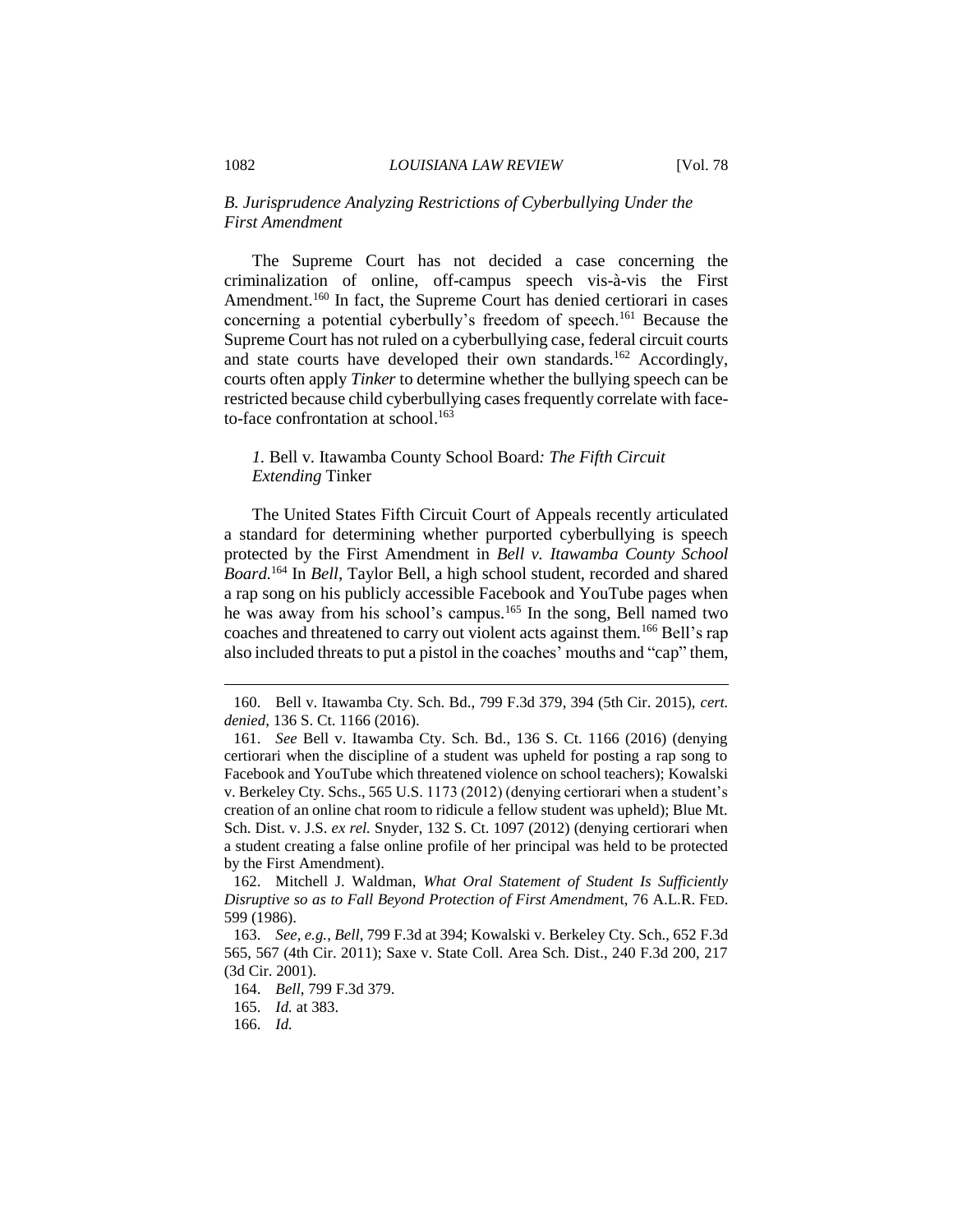described a particular weapon that he would use on the coaches as a "rueger [sic],"<sup>167</sup> encouraged other students to join these actions, and warned the coaches to "watch their backs" because they would receive no mercy.<sup>168</sup> The school suspended Bell because of the rap song.<sup>169</sup>

Sitting *en banc*, a divided Fifth Circuit extended the *Tinker* "substantial disruption" rule<sup>170</sup> to speech made completely online and away from the school's campus when the speaker intended the speech to be seen by the scholastic community.<sup>171</sup> In upholding Bell's suspension, the court found that it was reasonably foreseeable the rap would cause a "substantial disruption" on the school's campus, particularly when Bell admitted<sup>172</sup> that he intentionally directed the rap song to be heard by the school's student body.<sup>173</sup> Interestingly, the Fifth Circuit appears to have created a new standard that allows schools to regulate off-campus speech intentionally directed at a school's student body—speech "constitut[ing] threats, harassment, and intimidation, as a layperson would understand the

 $\overline{a}$ 

171. *See Bell*, 799 F.3d at 383. For the purpose of this Comment, the correctness of the Fifth Circuit's extension of the *Tinker* principle beyond the forum of the school house is assumed without analysis. But see, for example, Katherine E. Geddes, *First Amendment—Student Speech—Why* Bell *Tolls A Review of* Tinker*'s Application to Off-Campus Online Student Speech*, 69 SMU L.REV. 275 (2016), for a view critical of the Fifth Circuit's extension of the *Tinker* principle to reach online speech.

172. *Bell*, 799 F.3d at 396. The Fifth Circuit found that Bell's rap could reasonably substantially disrupt school because

[Bell] admitted during the disciplinary-committee hearing that one of the purposes for producing the recording was to "increase awareness of the alleged misconduct" and that, by posting the rap recording on Facebook and YouTube, he knew people were "gonna listen to it, somebody's gonna listen to it", remarking that "students all have Facebook".

173. *Id.* at 393 ("Our holding concerns the paramount need for school officials to be able to react quickly and efficiently to protect students and faculty from threats, intimidation, and harassment intentionally directed at the school community.").

<sup>167.</sup> This reference apparently is a misspelling of the Ruger firearm brand. Ruger is a firearm producer that manufactures millions of firearms each year, including various models of handguns. *See Ruger History*, RUGER CORP., http://www.ruger-firearms.com/corporate/ (last visited Nov. 2, 2017) [https://perma .cc/4R66-ZTHR].

<sup>168.</sup> *Bell*, 799 F.3d at 396–97.

<sup>169.</sup> *Id.* at 385.

<sup>170.</sup> Tinker v. Des Moines Indep. Cmty. Sch. Dist., 393 U.S. 503 (1969) (holding that conduct that materially disrupts classwork or involves substantial disorder or invasion of the rights of others is not immunized by the First Amendment).

*Id.*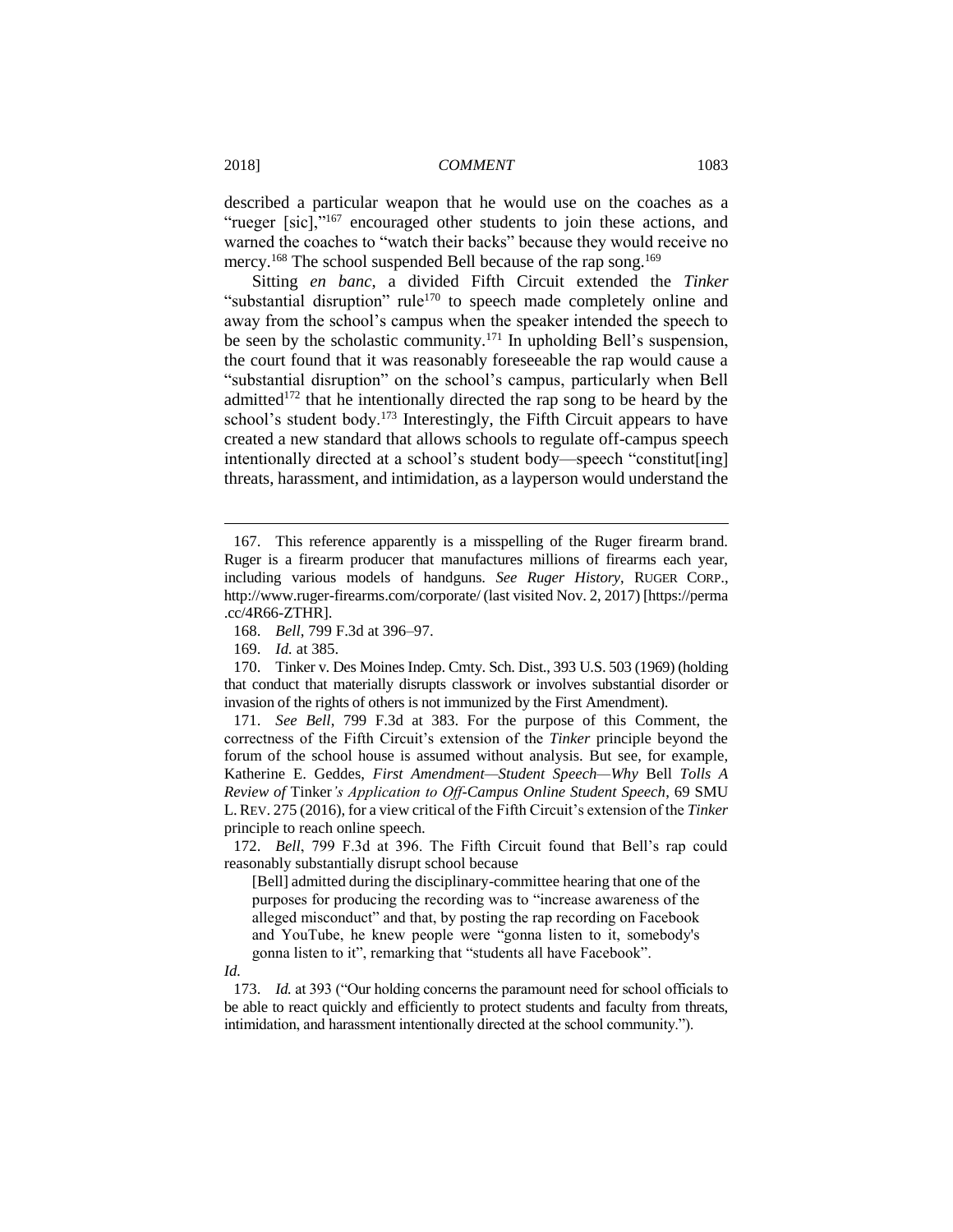terms."<sup>174</sup> This extends *Tinker* to reach beyond speech occurring at school.<sup>175</sup>

Four judges dissented from the majority opinion.<sup>176</sup> Among their concerns, the dissenting judges contended that *Tinker*, a decision concerning armbands worn on school property, was ill-suited to address this question and that *Tinker* had been extended beyond what the Supreme Court intended by being applied to online and off-campus speech.<sup>177</sup> Additionally, the dissenters were concerned that by allowing a state actor to restrict speech a layperson understands to be threatening, harassing, or intimidating, "the majority opinion fail[ed] to apprehend that reasonable minds may differ about when speech qualifies as 'threatening,' 'harassing,' or 'intimidating.'"<sup>178</sup>

The majority of the United States circuit courts that have considered the issue have extended *Tinker* and applied its substantial disruption standard to off-campus speech in cyberbullying cases.<sup>179</sup> Since *Tinker* was decided in 1969, six circuits have considered whether *Tinker* should apply to off-campus speech.<sup>180</sup> Five circuits, including the Fifth Circuit, have applied *Tinker* to off-campus speech.<sup>181</sup> The Third Circuit has an intra-

 $\overline{a}$ 

180. *Bell*, 799 F.3d at 393.

<sup>174.</sup> *Id.* at 397 ("Accordingly, . . . there is no genuine dispute of material fact that Bell threatened, harassed, and intimidated the coaches by intentionally directing his rap recording at the school community, thereby subjecting his speech to *Tinker.*").

<sup>175.</sup> *See Tinker*, 393 U.S. at 513.

<sup>176.</sup> *Id.* at 403–36.

<sup>177.</sup> *Id.* at 424 (Dennis, J., dissenting) (*"Tinker* does not authorize school officials to regulate student speech that occurs off campus and not at a schoolsponsored event, where the potential 'collision' of interest upon which *Tinker*'s holding pivots simply is not present.").

<sup>178.</sup> *Id.* at 418.

<sup>179.</sup> *See* Wisniewski v. Bd. of Educ. of Weedsport Cent. Sch. Dist., 494 F.3d 34, 35 (2d Cir. 2007); Kowalski v. Berkeley Cnty. Sch., 652 F.3d 565, 573–74 (4th Cir. 2011); S.J.W. *ex rel.* Wilson v. Lee's Summit R-7 Sch. Dist., 696 F.3d 771, 777 (8th Cir. 2012); Wynar v. Douglas Cty. Sch. Dist., 728 F.3d 1062, 1069 (9th Cir. 2013); *Bell*, 799 F.3d 379.

<sup>181.</sup> *See Wisniewski*, 494 F.3d at 35 (applying *Tinker* to an eighth grader's off-campus creation and Internet transmission of an icon that depicted and called for the killing of a teacher to 15 friends); *Kowalski*, 652 F.3d at 573–74 (finding that when a student created and posted on an online webpage, "the School District was authorized by *Tinker* to discipline Kowalski, regardless of where her speech originated, because the speech was materially and substantially disruptive in that it 'interfer[ed] . . . with the schools' work [and] colli[ded] with the rights of other students to be secure and to be let alone.'" (quoting *Tinker*, 393 U.S. at 513)); *S.J.W. ex rel. Wilson*, 696 F.3d at 777 ("Thus, student speech that causes a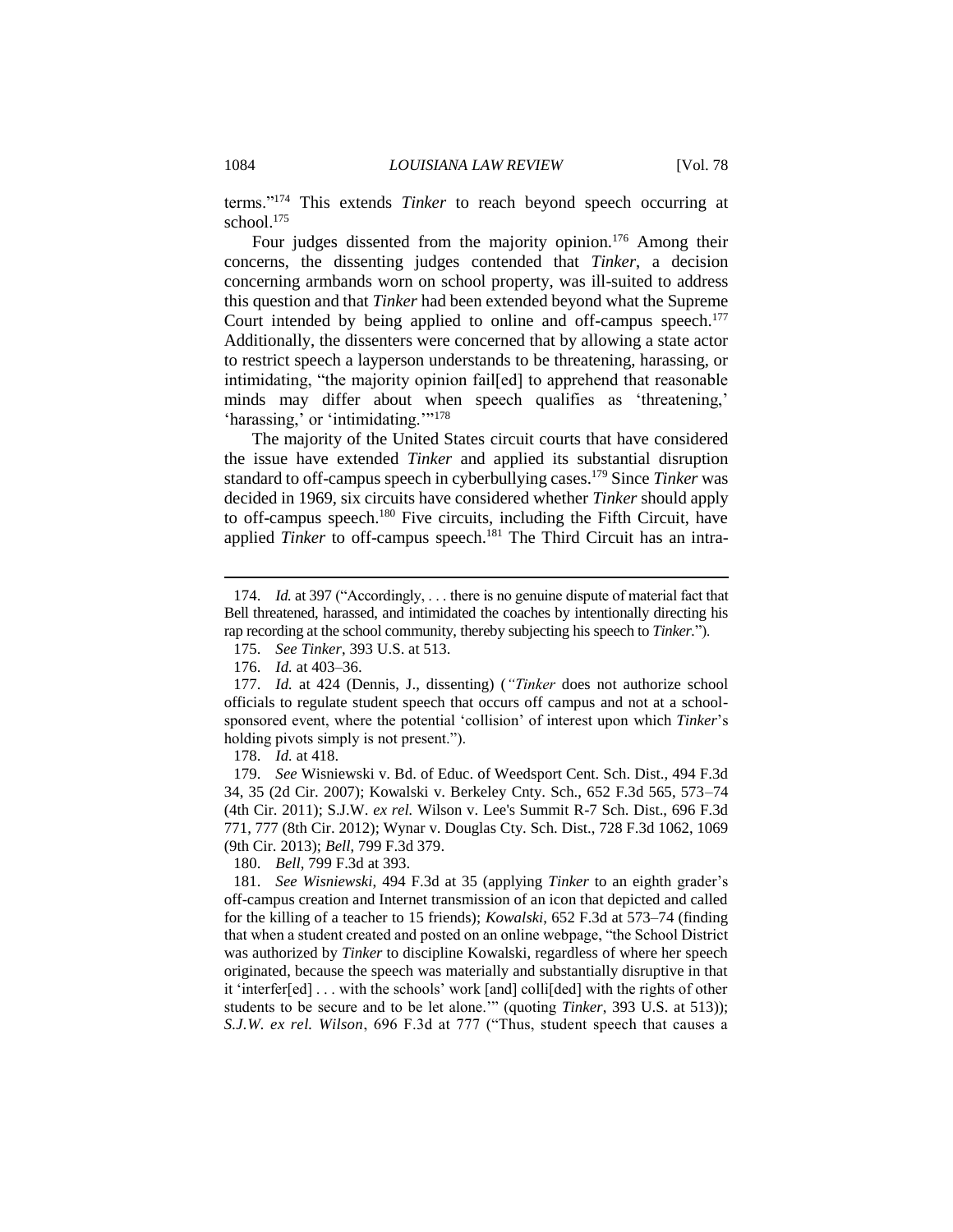circuit split concerning *Tinker*'s application to off-campus speech.<sup>182</sup> The remaining circuits appear not to have addressed the issue.<sup>183</sup> Because *Bell* is the Fifth Circuit's most recent decision regarding state's authority to restrict online speech, *Bell*'s extension of *Tinker* to reach online speech informs any analysis of and potential amendments to Louisiana's cyberbullying statute.

# *2.* State v. Bishop*: North Carolina's Analysis of the State's Cyberbullying Law*

Responding to cyberbullying related suicides, several states have imposed criminal sanctions.<sup>184</sup> North Carolina is one of these states.<sup>185</sup> In 2016, North Carolina's Supreme Court declared a portion of that state's cyberbullying statute unconstitutional in *State v. Bishop*. <sup>186</sup> The portion of the statute in question criminalized "[p]ost[ing] or encourage[ing] others to post on the Internet private, personal, or sexual information pertaining to a minor" with the "intent to intimidate or torment a minor."<sup>187</sup>

substantial disruption is not protected. Based on the cases below and on the District Court's finding that NorthPress was 'targeted at' Lee's Summit North, we believe *Tinker* is likely to apply."); *Wynar*, 728 F.3d at 1069 ("[W]hen faced with an identifiable threat of school violence, schools may take disciplinary action in response to off-campus speech that meets the requirements of *Tinker*."). The circuit courts disagree concerning the appropriate standard with which to apply *Tinker*. *See* Petra Ingerson Bergman, *Off-campus Freedom of Speech and* Tinker*: Political Protest to Bullying*, U. CIN. L. REV. (Feb. 15, 2017), https://uclawreview .org/2017/02/15/off-campus-freedom-of-speech-and-tinker-political-protest-to-bul lying/#\_ftn47 ("*Tinker* is integral to the three cases involved in the current circuit split concerning the application of *Tinker*, and its progeny, to the ability of schools to regulate off-campus speech and the appropriate standard under which to analyze off-campus speech. On one side, the Eighth Circuit held that the proper test to analyze the ability of schools to regulate or discipline off-campus speech is whether it was 'reasonably foreseeable' that the speech would reach the school and cause a 'substantial disruption.' On the other side, the Fourth Circuit held that the proper test was the 'nexus' test that holds that certain degree of intertwinement between the school and the speech will justify regulation by the school.") (internal footnotes omitted) [https://perma.cc/RN5Z-BE3R].

182. *See* Layshock v. Hermitage Sch. Dist., 650 F.3d 205, 219–20 (3d Cir. 2011) (Jordan, J., concurring) (discussing that *Tinker*'s applicability to offcampus speech remains unresolved in the Third Circuit).

- 183. *Bell*, 799 F.3d at 394.
- 184. *See* Hinduja & Patchin, *supra* note 17.
- 185. *See* N.C. GEN. STAT. § 14-458.1 (2017).
- 186. State v. Bishop, 787 S.E.2d 814, 820 (N.C. 2016).
- 187. § 14-458.1(a)(1)(d).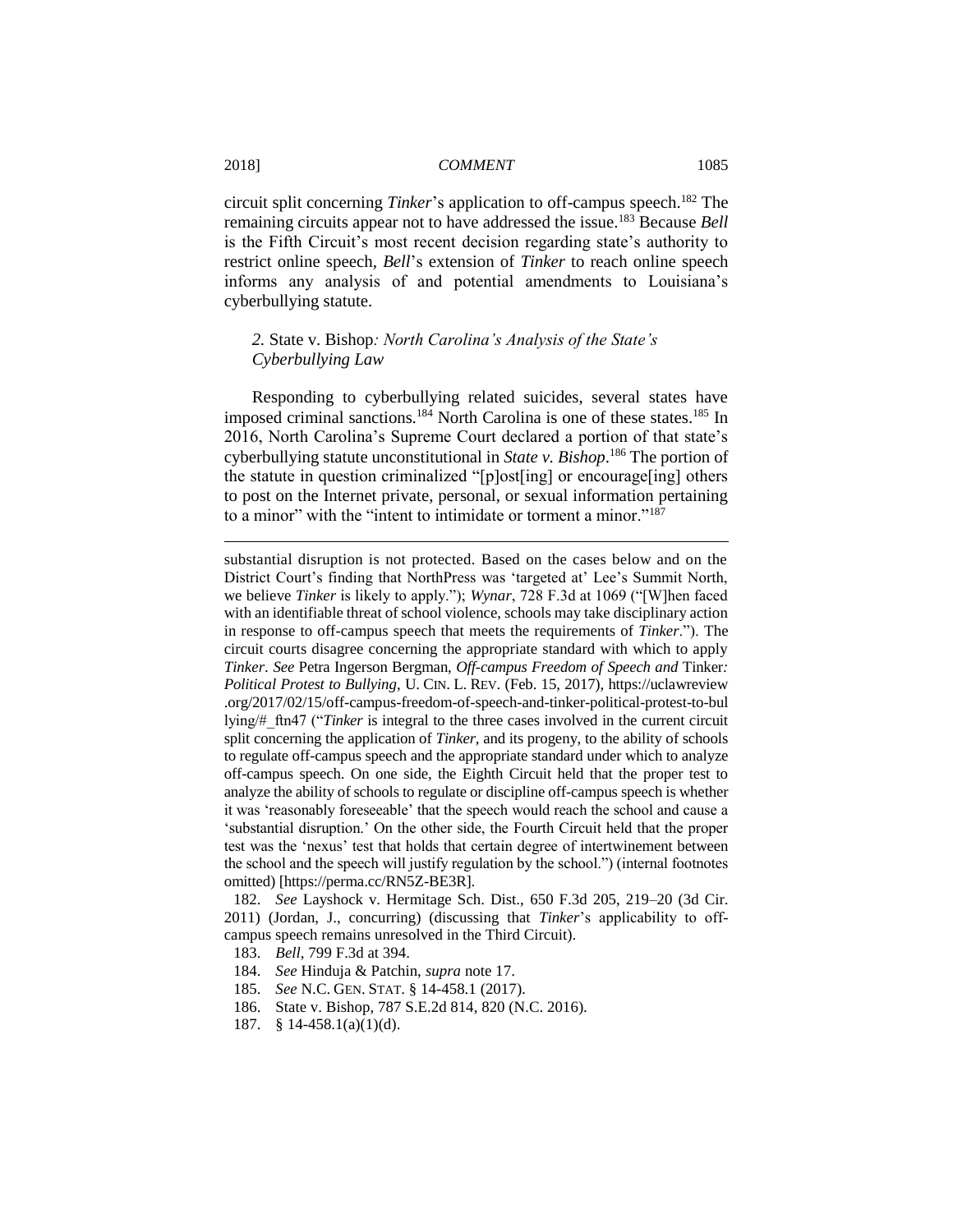#### 1086 *LOUISIANA LAW REVIEW* [Vol. 78

During the 2011–2012 school year, Robert Bishop, the bully, and Dillion Price, the victim, were classmates.<sup>188</sup> Throughout the school year, Bishop and others bullied Price on Facebook.<sup>189</sup> In September, a classmate posted a screenshot<sup>190</sup> of a "sexually themed text message" Price mistakenly sent to him.<sup>191</sup> Price, Bishop, and several others commented on the post.<sup>192</sup> Subsequently, at least two similar Facebook posts involving "comments and accusations about each other's sexual proclivities, along with name-calling and insults" followed, all involving Price, Bishop, and others.<sup>193</sup> That December, Price's mother found him very upset, throwing things, and hitting himself in the head.<sup>194</sup> After learning about the comments and pictures that Price's classmates had posted and fearing for his well-being, Price's mother contacted the police.<sup>195</sup> On February 9, 2012, Robert Bishop was arrested and charged with violating North Carolina's cyberbullying statute.<sup>196</sup>

The North Carolina Supreme Court found that the state's statute did not fall within one of the narrow, traditional exception to First Amendment protections.<sup>197</sup> Likewise, the statute failed to raise the pedagogical concerns central to *Tinker*. <sup>198</sup> Because the statute criminalized certain speech purely because of its content, the statute was a content-based speech restriction subject to strict scrutiny.<sup>199</sup>

In its strict scrutiny analysis, the North Carolina Supreme Court observed that protecting children from cyberbullying is a compelling government interest.<sup>200</sup> In spite of furthering this compelling interest, the

 $\overline{a}$ 

198. *See* Tinker v. Des Moines Indep. Cmty. Sch. Dist., 393 U.S. 503, 513 (1969) (holding that a student's conduct that materially disrupts classwork or involves substantial disorder or invasion of the rights of others is not immunized by the First Amendment right to free speech).

200. *Id.*

<sup>188.</sup> *Bishop*, 787 S.E.2d at 815.

<sup>189.</sup> *Id.*

<sup>190.</sup> *Screenshot*, DICTIONARY.COM, http://www.dictionary.com/browse/screen shot (last visited Nov. 2, 2017) ("Also called screen capture. a copy or image of what is seen on a computer screen at a given time.") [https://perma.cc/7FR5-HFR8].

<sup>191.</sup> *Bishop*, 787 S.E.2d at 815.

<sup>192.</sup> *Id.*

<sup>193.</sup> *Id.* at 816.

<sup>194.</sup> *Id.*

<sup>195.</sup> *Id.*

<sup>196.</sup> *Id.*

<sup>197</sup>*. See id.* at 821 n.3 (stating that the court need not consider a hypothetical statute which would criminalize a true threat although the court acknowledged this might present a "closer constitutional question").

<sup>199.</sup> *Bishop*, 787 S.E.2d at 819.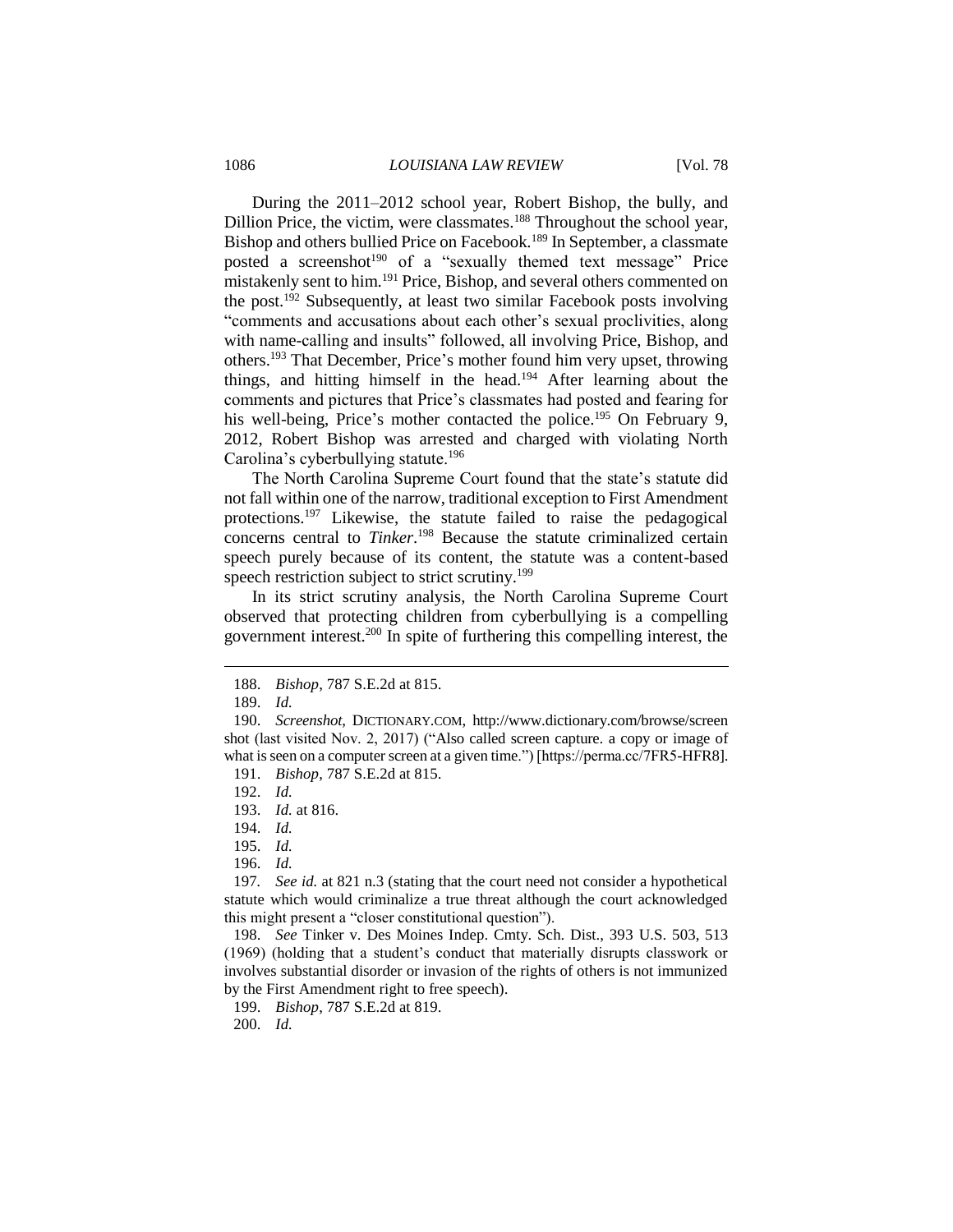court held that the provision in question was not the least restrictive means of accomplishing that interest and was, therefore, unconstitutional.<sup>201</sup>

The Court expressed concern that "the statute contain[ed] no requirement that the subject of an online posting suffer injury as a result, or even that he or she become aware of such a posting."<sup>202</sup> Additionally, the Court was troubled by the overbreadth of the provision concerning criminal motive of the poster and content of the posting.<sup>203</sup> North Carolina's cyberbullying statute forbade the motive to "intimidate or torment" and subsequently neglected to define either term that, absent a clear definition, included protected speech.<sup>204</sup>

The statute also failed to define exactly what it sought to prohibit when it broadly forbade publishing "private, personal, or sexual information pertaining to a minor."<sup>205</sup> These broad, undefined terms criminalize protected speech "that a robust contemporary society must tolerate because of the First Amendment."<sup>206</sup> For these reasons, the North Carolina Supreme Court held that the state's cyberbullying statute was a content-based speech restriction that failed to survive strict scrutiny because the statute was "not narrowly tailored to the State's asserted interest in protecting children from the harms of online bullying."<sup>207</sup> Because the Louisiana and North Carolina cyberbullying statutes share the common interest of protecting children from harmful online speech and raise the corresponding overbreadth concerns,<sup>208</sup> *Bishop*'s strict scrutiny analysis of North Carolina's cyberbullying statute can inform an analysis of the Louisiana statute's constitutionality.

# III. ANALYZING THE CONSTITUTIONALITY OF LOUISIANA'S CYBERBULLYING STATUTE

Bells sound when one tinkers with the freedom of speech—even when one intends to protect children.<sup>209</sup> In attempting to protect minors from cyberbullying by criminalizing certain messages, Louisiana's cyberbullying

<sup>201.</sup> *Id.* at 820–21 ("The protection of minors' mental well-being may be a compelling governmental interest, but it is hardly clear that teenagers require protection via the criminal law from online annoyance.").

<sup>202.</sup> *Id.* at 820.

<sup>203.</sup> *Id.* at 821.

<sup>204.</sup> *Id.*

<sup>205.</sup> *Id.*

<sup>206.</sup> *Id.*

<sup>207.</sup> *Id.* at 822.

<sup>208.</sup> *Compare* LA. REV. STAT. § 14:40.7 (2017), *with Bishop*, 787 S.E.2d at 819–21 (N.C. 2016).

<sup>209.</sup> *See, e.g.*, Bethel Sch. Dist. No. 403 v. Fraser, 478 U.S. 675 (1986).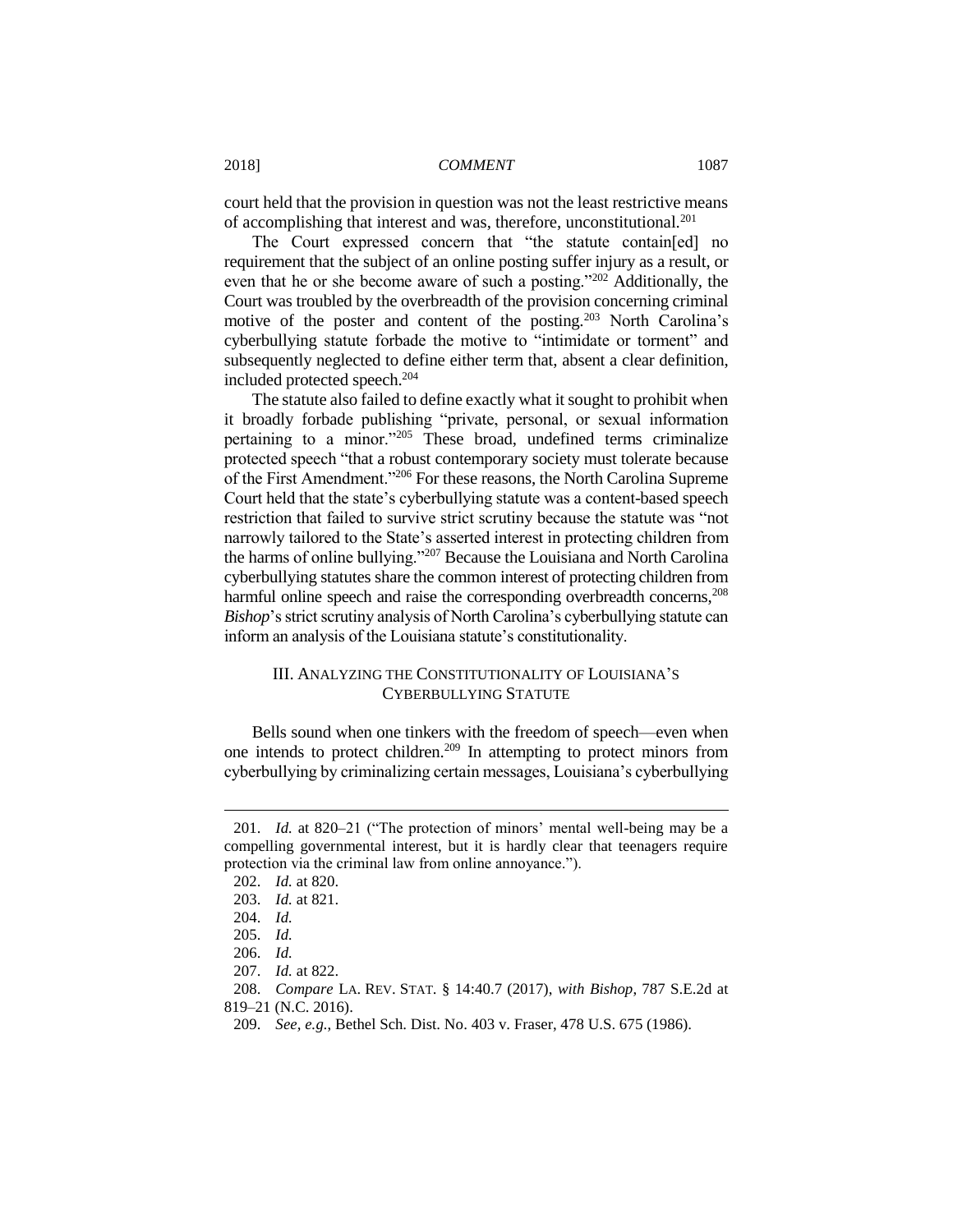statute raises First Amendment concerns.<sup>210</sup> To determine the constitutionality of Louisiana's cyberbullying statute under the United States Constitution, the court must analyze the statute through the jurisprudential doctrine of strict scrutiny and any applicable exceptions to strict scrutiny. Additionally, Louisiana's cyberbullying statute must be considered in light of Louisiana's own constitutional protections of the freedom of expression.

#### *A. Louisiana's Cyberbullying Statute*

In 2010, Louisiana enacted a statute that criminalizes "the transmission of any electronic . . . communication with the malicious and willful intent to coerce, abuse, torment, or intimidate a person under the age of eighteen" in an attempt to stop cyberbullying. $2^{11}$  An offense under this statute "may be deemed to have been committed where the communication was originally sent, originally received, or originally viewed by any person."<sup>212</sup> Further, if the offender is under 17 years old, Title VII of the Louisiana Children's Code governs the matter exclusively.<sup>213</sup> The statute neither expressly raises the schoolhouse disruption concerns central to *Tinker* nor addresses any of the traditionally limited genres that would exempt the statute from the strict scrutiny's application.<sup>214</sup> For Louisiana's existing criminal cyberbullying statute to be constitutional, the statute must be one of the rare cases to survive strict scrutiny.

# *B. Applying Federal First Amendment Jurisprudence to Louisiana's Cyberbullying Statute*

The First Amendment forbids interference with the inalienable and fundamental right to free speech unless a statute survives strict scrutiny or satisfies one of the jurisprudential exceptions.<sup>215</sup> As a general rule, the First Amendment establishes that the government cannot "restrict expression

<sup>210.</sup> *See* Brown v. Ent. Merchs. Ass'n, 564 U.S. 786, 790 (2011) ("And whatever the challenges of applying the Constitution to ever-advancing technology, 'the basic principles of freedom of speech and the press, like the First Amendment's command, do not vary' when a new and different medium for communication appears." (quoting Joseph Burstyn, Inc. v. Wilson, 343 U.S. 495, 503 (1952))).

<sup>211.</sup> § 14:40.7(A).

<sup>212.</sup> § 14:40.7(C).

<sup>213.</sup> § 14:40.7(D)(2).

<sup>214.</sup> *See* § 14:40.7.

<sup>215.</sup> *See supra* Part I.B.2.; Part II.A.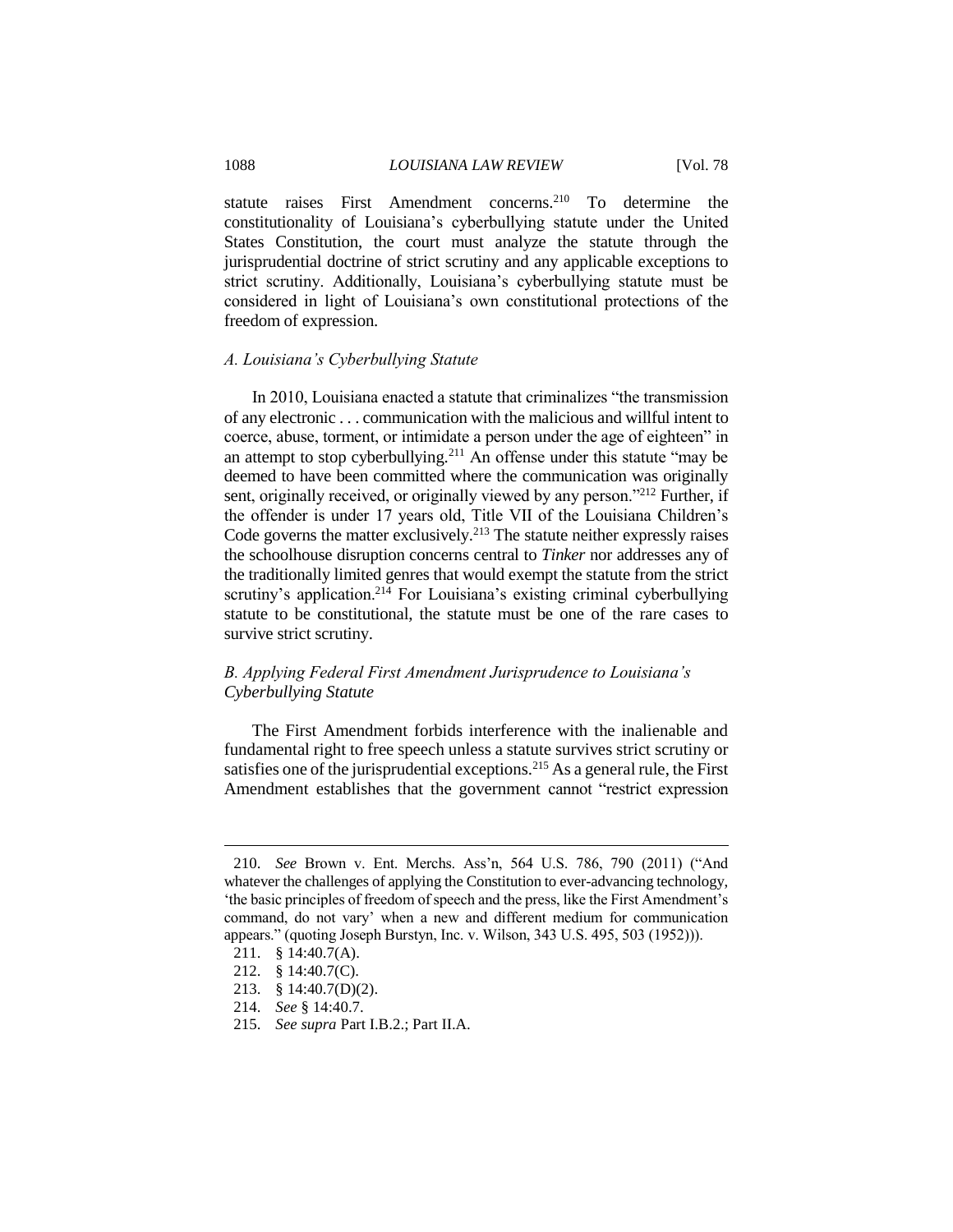because of its message, its ideas, its subject matter, or its content."<sup>216</sup> Jurisprudential exceptions to this general rule exist for traditionally restricted speech genres and speech raising pedagogical concerns.<sup>217</sup> Any content-based speech restriction not falling under one of these jurisprudential exceptions is subject to strict scrutiny.<sup>218</sup>

# *1. Louisiana's Cyberbullying Statute Fails to Survive the Two-Pronged Test of Strict Scrutiny*

Louisiana's cyberbullying statute forbids speech based on its content by criminalizing a communication "with the malicious and willful intent to coerce, abuse, torment, or intimidate."<sup>219</sup> Because Louisiana's cyberbullying statute restricts speech based on the message it expresses, the statute is a content-based restriction;<sup>220</sup> consequently, because it does not fall within one of the jurisprudential exceptions to First Amendment protections, the statute is subject to strict scrutiny. $^{221}$ 

The United States Supreme Court has recognized that protecting children from certain kinds of speech is a legitimate interest.<sup>222</sup> Like North Carolina's cyberbullying statute analyzed in *Bishop*, Louisiana has a compelling interest in protecting its children from the harmful effects of cyberbullying.<sup>223</sup> Louisiana expresses this concern by criminalizing cyberbullying only when it is directed at a "person under the age of eighteen."<sup>224</sup> Like the North Carolina statute, however, Louisiana's statute fails to use the least restrictive means to accomplish that goal.<sup>225</sup> In failing

<sup>216.</sup> Ashcroft v. Am. Civil Liberties Union, 535 U.S. 564, 573 (2002) (internal quotation marks omitted) (quoting Bolger v. Youngs Drug Products Corp., 463 U.S. 60, 65 (1983)).

<sup>217.</sup> *See supra* Part II.

<sup>218.</sup> *See supra* Part I.B.1.

<sup>219.</sup> § 14:40.7(A).

<sup>220.</sup> *See* § 14:40.7; Reed v. Town of Gilbert, 135 S. Ct. 2218, 2227 (2015); State v. Bishop, 787 S.E.2d 814, 820 (N.C. 2016).

<sup>221.</sup> *Reed*, 135 S. Ct. at 2227 (explaining that content-based restrictions on speech are subject to strict scrutiny).

<sup>222.</sup> *See* Sable Commc'ns of Cal., Inc. v. FCC, 492 U.S. 115, 126 (1989) ("[T]he District Court concluded that while the Government has a legitimate interest in protecting children from exposure to indecent dial-a-porn messages . . . . We agree.").

<sup>223.</sup> § 14:40.7. *See* State v. Bishop, 787 S.E.2d 814, 819 (N.C. 2016).

<sup>224.</sup>  $\S$  14:40.7(A) ("Cyberbullying is the transmission of any electronic textual, visual, written, or oral communication with the malicious and willful intent to coerce, abuse, torment, or intimidate a person under the age of eighteen.").

<sup>225.</sup> *See Bishop*, 787 S.E.2d at 820.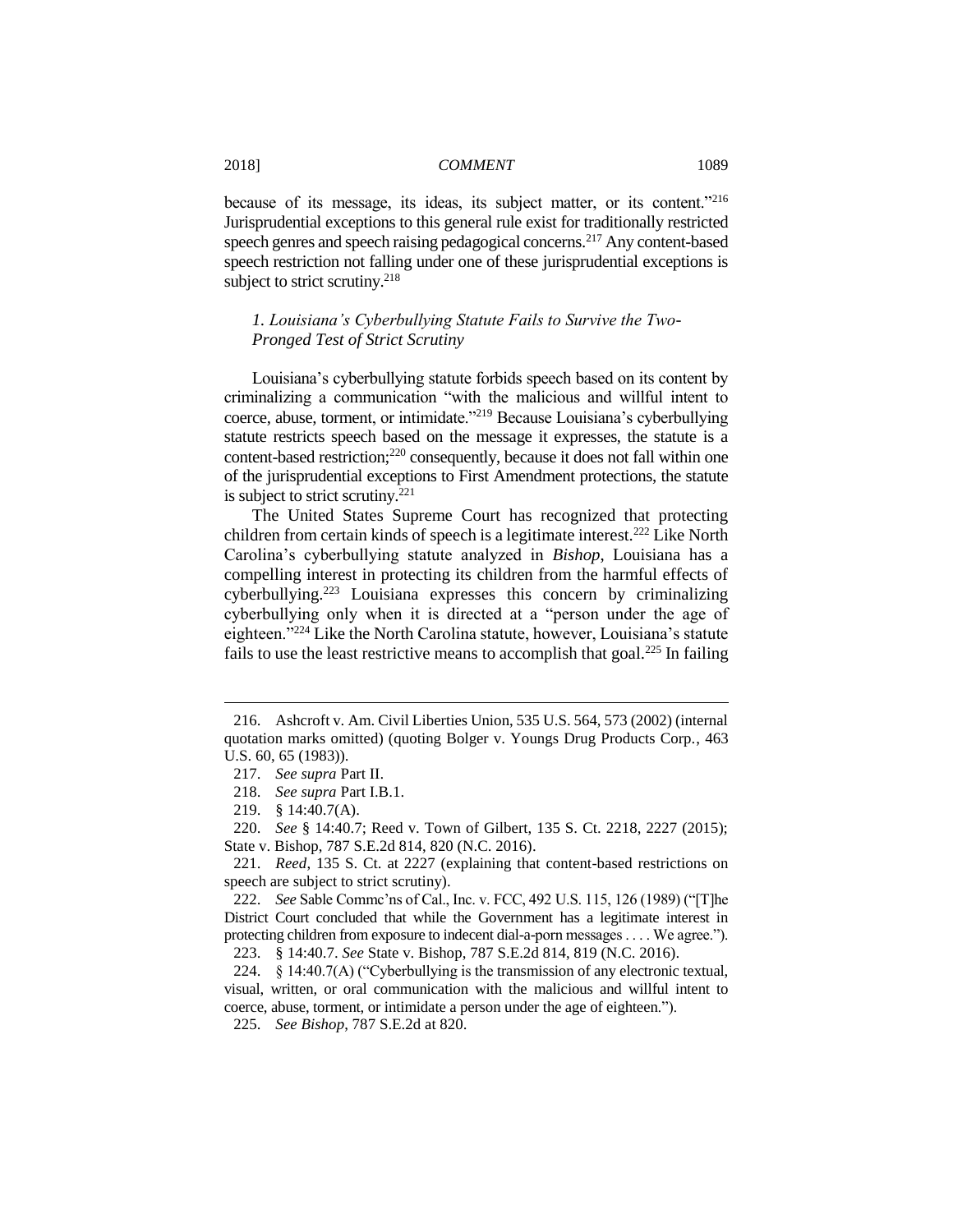to specifically define several of the statute's key terms, the overly broad statute restricts speech that is protected by the First Amendment.<sup>226</sup>

The failure of Louisiana's criminal cyberbullying statute to define "transmission," "malicious," "willful," "coerce,"<sup>227</sup> "abuse,"<sup>228</sup> "torment," and "intimidate" raises serious constitutional concerns.<sup>229</sup> For example, Merriam-Webster defines "transmission" as "(1) the act or process of sending electrical signals to a radio, television, computer, etc; (2) something (such as a message or broadcast) that is transmitted to a radio, television, etc."<sup>230</sup> Using Merriam-Webster's definition, Louisiana's cyberbullying statute criminalizes "transmissions" that the legislature likely did not intend, such as a Facebook "share" or Twitter "retweet"<sup>231</sup> of a message originally conveyed by someone else.

Additionally, a transmission, under the lay definition, arguably covers the social media phenomenon in which large numbers of people submit demeaning or disparaging comments to run anonymously through accounts that then broadcast the message to a thousand or more of the account's followers.<sup>232</sup> Although criminalization of these transmissions may be constitutional if the speech falls under a traditionally limited genre or under *Tinker*, it is unclear whether the legislature intended to criminalize these kinds of speech. $233$  Also, though the statute's requirement that an individual possess a "malicious and willful intent" narrows the scope of proscribed speech, failing to define the terms "coerce, abuse, intimidate, or

<sup>226.</sup> *See* § 14:40.7(A).

<sup>227.</sup> For a common definition, see *Coerce*, BLACK'S LAW DICTIONARY (10th ed. 2014) (defining "coerce" as "[t]o compel by force or threat <coerce a confession>").

<sup>228.</sup> For a common definition, see *Abuse*, BLACK'S LAW DICTIONARY (10th ed. 2014) (defining "abuse" as "(1) To damage (a thing). (2) To depart from legal or reasonable use in dealing with (a person or thing); to misuse. (3) To injure (a person) physically or mentally").

<sup>229.</sup> § 14:40.7(A).

<sup>230.</sup> *Transmission*, MERRIAM-WEBSTER, https://www.merriam-webster.com/dic tionary/transmission (last visited Nov. 2, 2017) [https://perma.cc/GDF8-ST98].

<sup>231.</sup> *See FAQs about Retweets (RT)*, TWITTER, https://support.twitter.com /articles/77606 (last visited Nov. 2, 2017) ("A Retweet is a re-posting of a Tweet. Twitter's Retweet feature helps you and others quickly share that Tweet with all of your followers. You can Retweet your own Tweets or Tweets from someone else.") [https://perma.cc/5P45-6U6D].

<sup>232.</sup> *See, e.g.*, LA HS confessions (@LAHighSchool898), TWITTER, https://twitter.com/LAHSConfession (last updated May 11, 2016) (containing a Twitter account that posts anonymous messages from Louisiana high school students—messages that often contain degrading and inflammatory messages) [https://perma.cc/Q3G6-N5HR].

<sup>233.</sup> *See supra* Part I.B.2; Part II.A.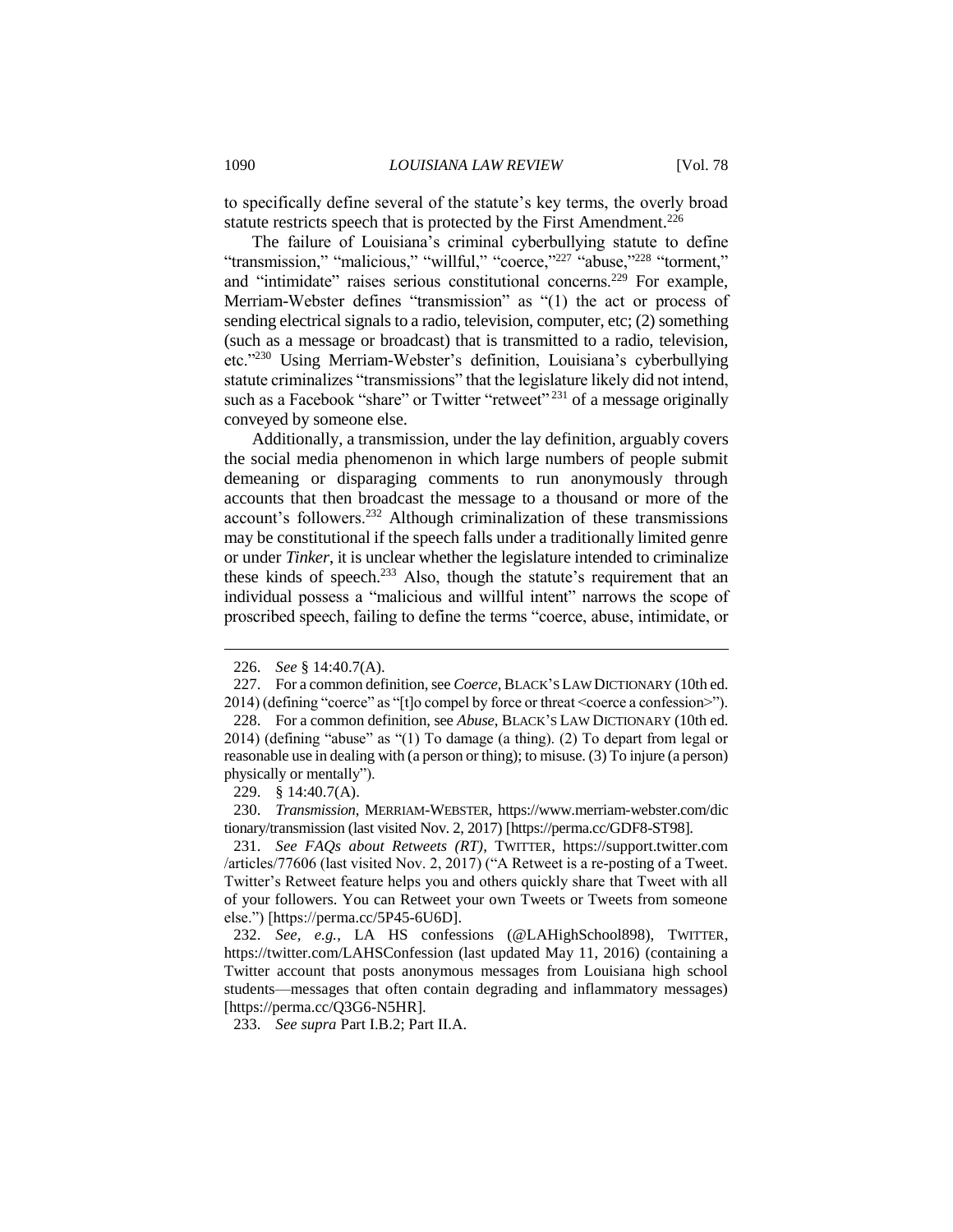torment" causes the statute to prohibit an impermissibly broad spectrum of speech.<sup>234</sup>

Black's Law Dictionary defines "malicious" as "[s]ubstantially certain to cause injury" or **"**[w]ithout just cause or excuse" and "willful" as "[v]oluntary and intentional, but not necessarily malicious."<sup>235</sup> Further, Black's Law Dictionary defines "coerce" as "[t]o compel by force or threat."<sup>236</sup> Without a clearly defined and proscribed intent standard and using Black's Law Dictionary definitions, "coerce" may criminalize electronic transmissions of messages by a student seeking to compel another student to act by threatening to no longer be friends with her if she spoke to a particular person. Further, Merriam-Webster defines "intimidate" as "to make timid or fearful[: frighten;](http://www.merriam-webster.com/dictionary/frighten) *especially*: to compel or deter by or as if by threats."<sup>237</sup> Using this definition, "intimidate" may include electronic messages traditionally known as "trash talking" before a big high school football game. $238$ 

There is no requirement that the bullying speech be seen or have any effect upon any victim.<sup>239</sup> Transmission of the ill-defined proscribed speech alone is sufficient to warrant criminal sanctions, regardless of whether the speech has any effect.<sup>240</sup> Louisiana's cyberbullying statute fails to survive strict scrutiny because it does not embody the least

#### *Id.*

<sup>234.</sup> *See* § 14:40.7(A).

<sup>235.</sup> *Malicious*, BLACK'S LAW DICTIONARY (10th ed. 2014); *Willful*, BLACK'S LAW DICTIONARY (10th ed. 2014) Black's Law Dictionary defines willful as

Voluntary and intentional, but not necessarily malicious. . . . A voluntary act becomes willful, in law, only when it involves conscious wrong or evil purpose on the part of the actor, or at least inexcusable carelessness, whether the act is right or wrong. The term *willful* is stronger than *voluntary* or *intentional*; it is traditionally the equivalent of *malicious*, *evil*, or *corrupt*.

<sup>236.</sup> *See Coerce*, BLACK'S LAW DICTIONARY, *supra* note 227.

<sup>237.</sup> For a common definition, see *Intimidate*, MERRIAM-WEBSTER, http://www .merriam-webster.com/dictionary/ intimidate (defining "intimidate" as "to make timid or fearful: frighten; *especially*: to compel or deter by or as if by threats <tried to *intimidate* a witness>") (last visited Nov. 2, 2017) [https://perma.cc/CD6B-FJTG].

<sup>238.</sup> "Trash talking" traditionally is a part of competitive athletics. For a list purporting to rank the top ten sports trash-talkers of all time, see Jim Haldem, *The 10 Greatest Trash Talkers in the History of Sports*, GOLIATH (Oct. 5, 2015), http://www.goliath.com/sports/10-greatest-trash-talkers-in-the-history-of-sports/5/ [https://perma.cc/78RN-U26V].

<sup>239.</sup> *See* § 14:40.7(A).

<sup>240.</sup> *See id.*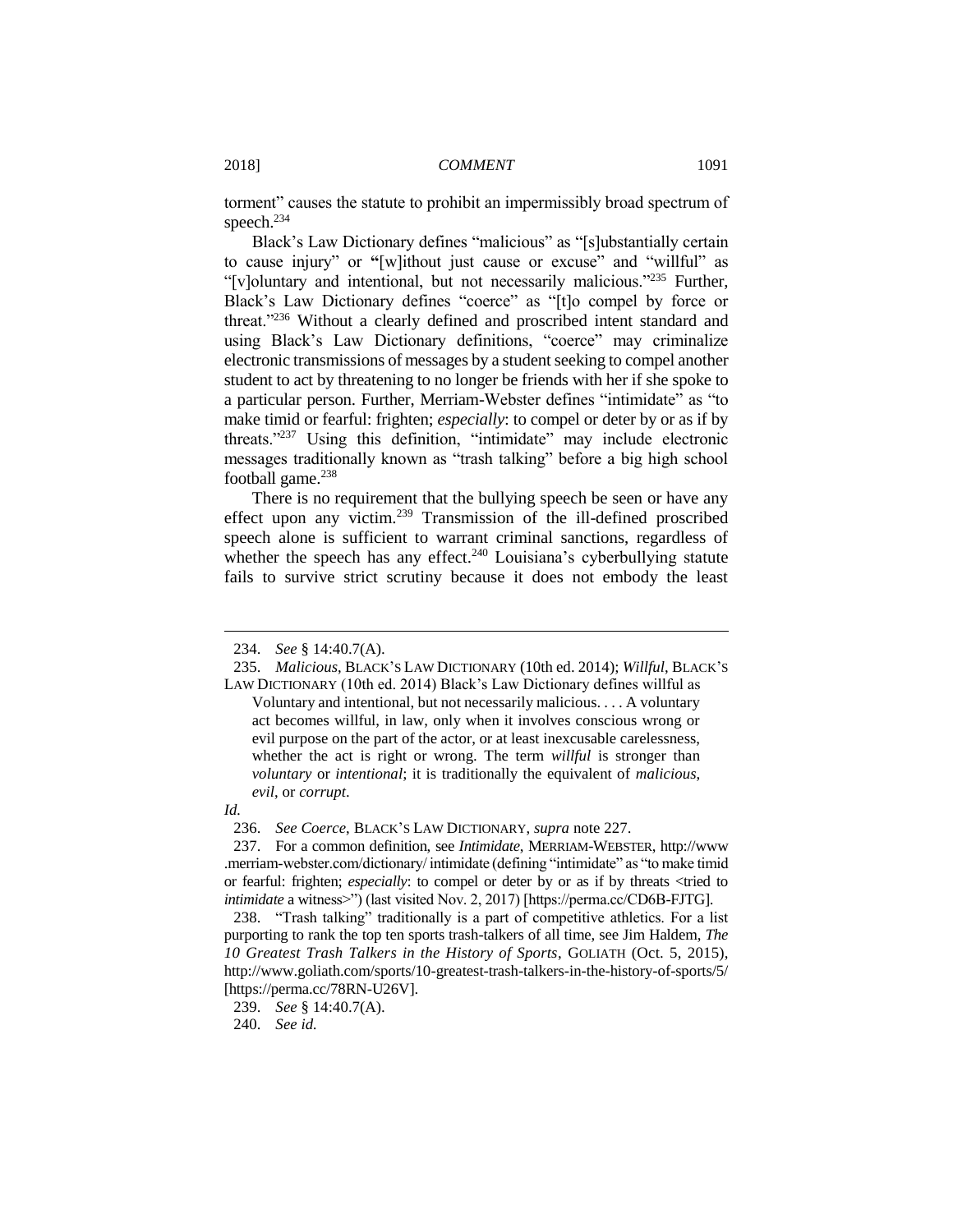restrictive means of achieving a compelling state interest.<sup>241</sup> The statute fails to specifically and narrowly define each type of speech it attempts to criminalize.<sup>242</sup>

# *2. Louisiana's Cyberbullying Statute Fails to Use the Traditional Genres or* Tinker

The Louisiana Legislature may prohibit speech constituting a true threat, incitement, fighting words, or obscenity because the First Amendment does not protect these traditionally restricted genres.<sup>243</sup> Additionally, the Supreme Court has held that state actors may restrict certain types of speech related to legitimate pedagogical concerns.<sup>244</sup> Louisiana's cyberbullying statute, however, does not track the language of either of these jurisprudential doctrines.<sup>245</sup> Therefore, Louisiana fails to provide minors with constitutionally permissible protection from certain types of cyberbullying.<sup>246</sup> Nevertheless, speech restrictions that satisfy the minimal constitutional standards under the United States Constitution may not satisfy Louisiana's constitutional safeguards of the freedom of expression.<sup>247</sup>

# *C. Applying Louisiana's Constitutional Protections to Louisiana's Cyberbullying Statute*

The Louisiana Constitution protects freedom of expression by providing that "[n]o law shall curtail or restrain the freedom of speech or of the press. Every person may speak, write, and publish his sentiments on any subject, but is responsible for abuse of that freedom."<sup>248</sup> The Louisiana Supreme Court has yet to delineate the boundaries of the Louisiana

 $\overline{a}$ 

248. *Id.*

<sup>241.</sup> *See* Reed v. Town of Gilbert, 135 S. Ct. 2218, 2227 (2015) (holding that a city's content-based restriction on speech was unconstitutional when the law in question failed to satisfy strict scrutiny).

<sup>242.</sup> *See* § 14:40.7.

<sup>243.</sup> *See supra* Part I.B.2.;*see, e.g.*, United States v. Alvarez, 567 U.S. 709, 717– 18 (2012) (reciting content-based speech restrictions that have been permitted in a few historical categories, including incitement, fighting words, and true threats).

<sup>244.</sup> *See supra* Part II.A.; s*ee, e.g.*, Tinker v. Des Moines Indep. Cmty. Sch. Dist., 393 U.S. 503 (1969) (holding that conduct by a student which materially disrupts classwork or involves substantial disorder or invasion of the rights of others is not immunized by the First Amendment right to free speech).

<sup>245.</sup> *See* § 14:40.7(A).

<sup>246.</sup> *See id.*

<sup>247</sup>*. See* LA. CONST. art. I, § 7.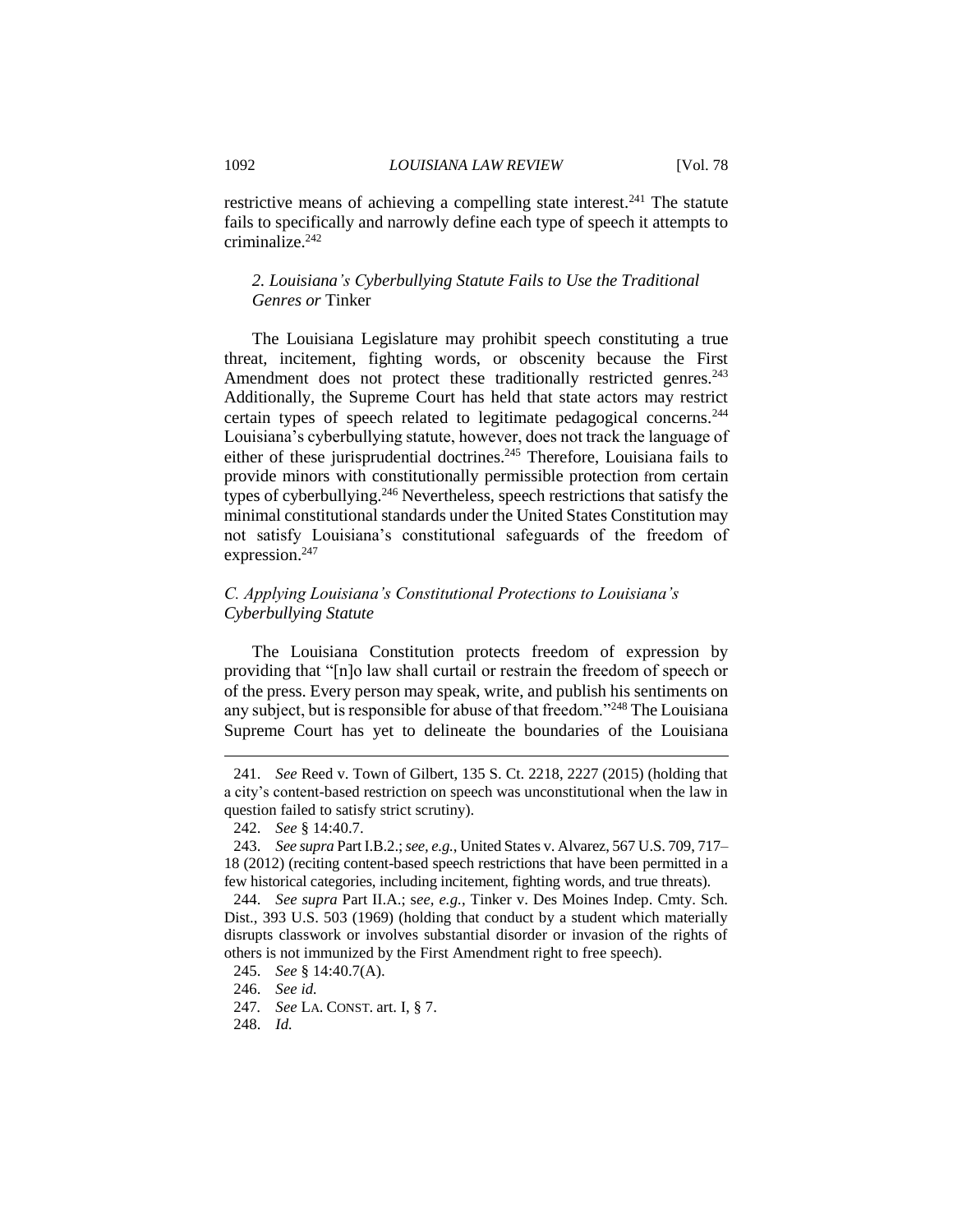$\overline{a}$ 

Constitution's guarantee of the freedom of expression.<sup>249</sup> Each time the Louisiana Supreme Court has addressed a freedom of speech issue, it decided the issue by relying on the First Amendment of the United States Constitution.<sup>250</sup> True to the civilian tradition, however, Louisiana courts do not rely on *stare decisis*. <sup>251</sup> In future cases, Louisiana courts will have to determine the boundaries of Louisiana's freedom of expression by examining the Constitution's text.<sup>252</sup> Louisiana's Constitution clearly protects freedom of speech, but what qualifies as an impermissible "abuse" of that freedom is unclear.<sup>253</sup>

The theory of "new federalism," in which state constitutions are expansively interpreted to provide broader protections of individual rights than the limited boundaries set by the federal constitution,  $254$  has not yet

250. *See supra* note 249.

253. *See id.*

254. *See* Donald E. Wilkes, Jr., *The New Federalism in Criminal Procedure: State Court Evasion of the Burger Court*, 62 KY. L.J. 421, 425–26 (1974); *see also* Bock v. Westminster Mall Co., 819 P.2d 55, 59 (Colo. 1991) ("Colorado's tradition of ensuring a broader liberty of speech is long. For more than a century, this Court has held that Article II, Section 10 provides greater protection of free

<sup>249.</sup> *See, e.g*., Brown v. State Through Dept. of Pub. Safety and Corrs., La. Gaming Control Bd., 680 So. 2d 1179, 1183 (La. 1996) (recognizing Louisiana's separate constitutional provisions but ruling the speech restriction at issue unconstitutional solely on First Amendment grounds) ( $R.S. 27:13(C)(6)$  is clearly unconstitutional under the First Amendment to the U.S. Constitution insofar as it prohibits contributions to committees supporting or opposing ballot measures."); *see also* Mashburn v. Collin, 355 So. 2d 879, 891–92 (La. 1977) (holding that a restriction of expression to be unconstitutional solely under the United States Constitution because "[i]n the instant case it was not necessary for us to define such a standard for Louisiana because we found the expressions in question to be opinions fully protected by the minimum federal standards").

<sup>251.</sup> Judicial opinions may provide guidance or be persuasive but are not independent sources of law. Louisiana does not adhere to the common law doctrine of *stare decisis*. *See* Doerr v. Mobil Oil Corp., 774 So. 2d 119, 128 (La. 2000), *opinion corrected on reh'g*, 782 So. 2d 573 (La. 2001) ("Judicial decisions . . . are not intended to be an authoritative source of law in Louisiana."). The Louisiana Supreme Court has recognized that the civilian principle of *jurisprudence constante* can lead to a rule of law becoming part of Louisiana's custom. *Id.* at 128–29 ("Under the civilian tradition, while a single decision is not binding on our courts, when a series of decisions form a 'constant stream of uniform and homogenous rulings having the same reasoning,' *jurisprudence constante* applies and operates with 'considerable persuasive authority.'" (quoting James L. Dennis, *Interpretation and Application of the Civil Code and the Evaluation of Judicial Precedent*, 54 LA. L. REV. 1, 15 (1993))).

<sup>252.</sup> LA. CONST. art. I, § 7.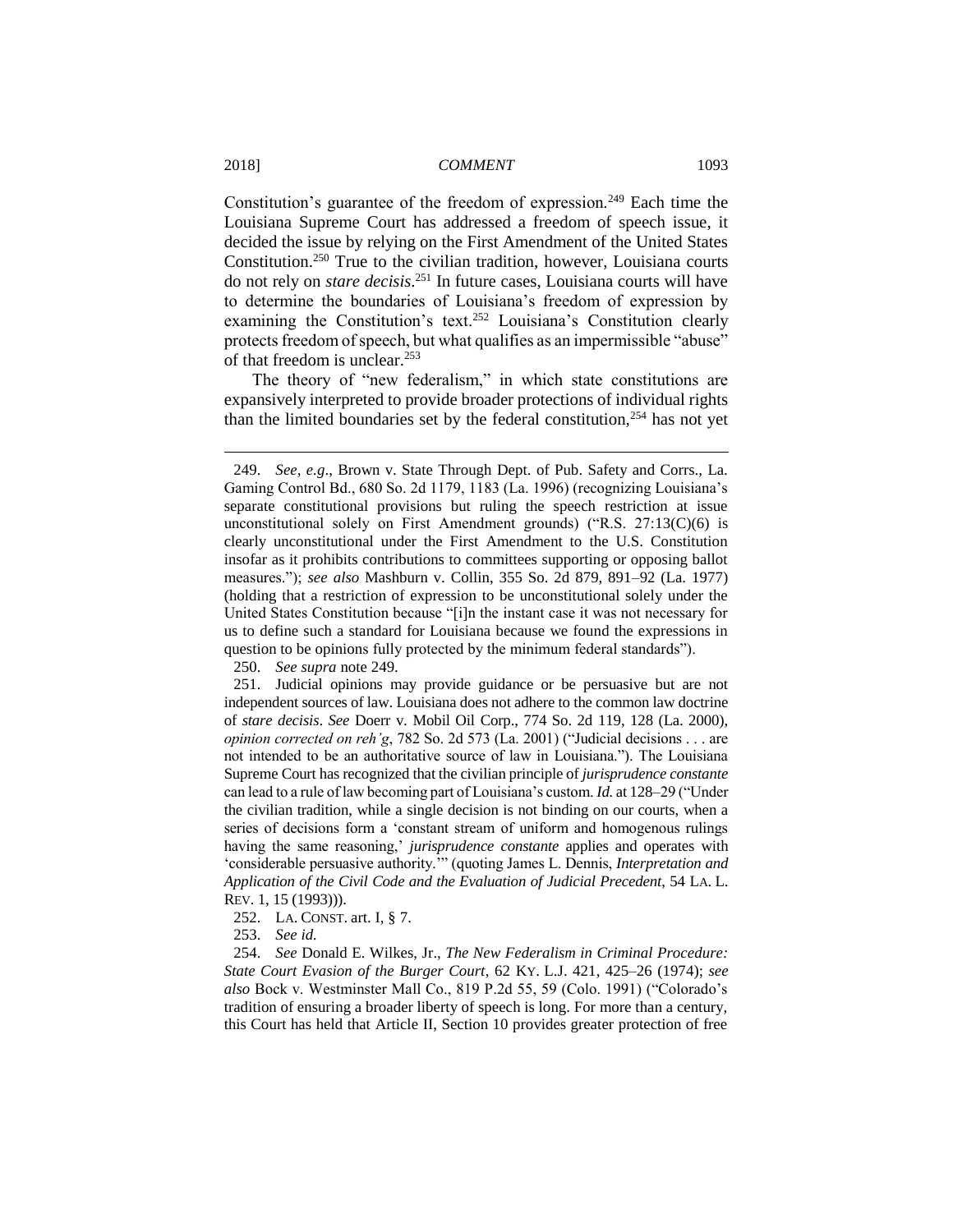been recognized by the Louisiana Supreme Court as a method of enlarging the scope of Louisianans' right of expression guaranteed by the Louisiana Constitution.<sup>255</sup> Louisianans' freedom of speech is protected, at a minimum, to the degree demanded by the First Amendment of the United States Constitution, but the Louisiana Constitution may provide greater speech protections than the First Amendment.<sup>256</sup>

speech than does the First Amendment."); Woodland v. Mich. Citizens Lobby, 378 N.W.2d 337, 343 (Mich. 1985). The Michigan Supreme Court has endorsed new federalism for its constitution:

[That the Michigan] constitution may afford greater protections than the federal constitution is also well established and is based on fundamental constitutional doctrine and principles of federalism. The Michigan Constitution has been interpreted as affording broader protection of some individual rights also guaranteed by the federal constitution's Bill of Rights . . . . [I]t is clear that the Michigan Constitution may afford broader free expression and petition protections against government infringements.

*Woodland*, 378 N.W.2d at 343 (internal footnotes omitted); Robins v. Pruneyard Shopping Ctr., 592 P.2d 341, 347 (Cal. 1979), *aff'd*, 447 U.S. 74 (1980) (acknowledging that the state constitution may provide greater protections than those found in the United States Constitution when holding California's Constitution protects the freedom of speech and petition even when exercised in privately owned shopping centers).

255. *See* State v. Schirmer, 646 So. 2d 890, 904–05 (La. 1994) (Dennis, J., concurring). *But see* State v. Moses, 655 So. 2d 779, 784 (La. Ct. App. 1995) (finding that the Louisiana Constitution's article 1, §§ 5 and 7, read in concert, afford greater protections for anonymity than can be found in the United States Constitution).

256. *See* State v. Moses, 655 So. 2d 779, 784 (La. Ct. App. 1995) (finding that the Louisiana Constitution's article 1, §§ 5 and 7, read in concert, afford greater protections for anonymity than can be found in the U.S. Constitution). While on the Louisiana Supreme Court, former Justice Dennis voiced his concern over the court's refusal to decide a case on Louisiana constitutional grounds. *See Schirmer*, 646 So. 2d at 904–05 (Denis, J., concurring) ("I disagree with the majority's pretermission of the state constitutional question. However, because Article I, § 7 of our state constitution grants as broad and arguably broader protection of rights of free speech than the minimum First Amendment safeguards and because I believe that the majority has applied those minimum safeguards correctly, I join in the judgment of the majority.") (internal citation omitted). Justice Dennis believed that Louisiana should lead in the protections afforded to individual liberty rather than simply lag behind the United States' minimum constitutional standards. *See* State v. Tucker, 626 So. 2d 707, 719 (La. 1993) (Dennis, J., dissenting) ("In reality, my colleagues have sunk this court to the lowest pitch of abject followership. They no longer believe in our state constitution as an act of fundamental self-government by the people of Louisiana. They no longer perceive this court to be the final arbiter of the meaning of that constitution, bound by the intent of the drafters and ratifiers as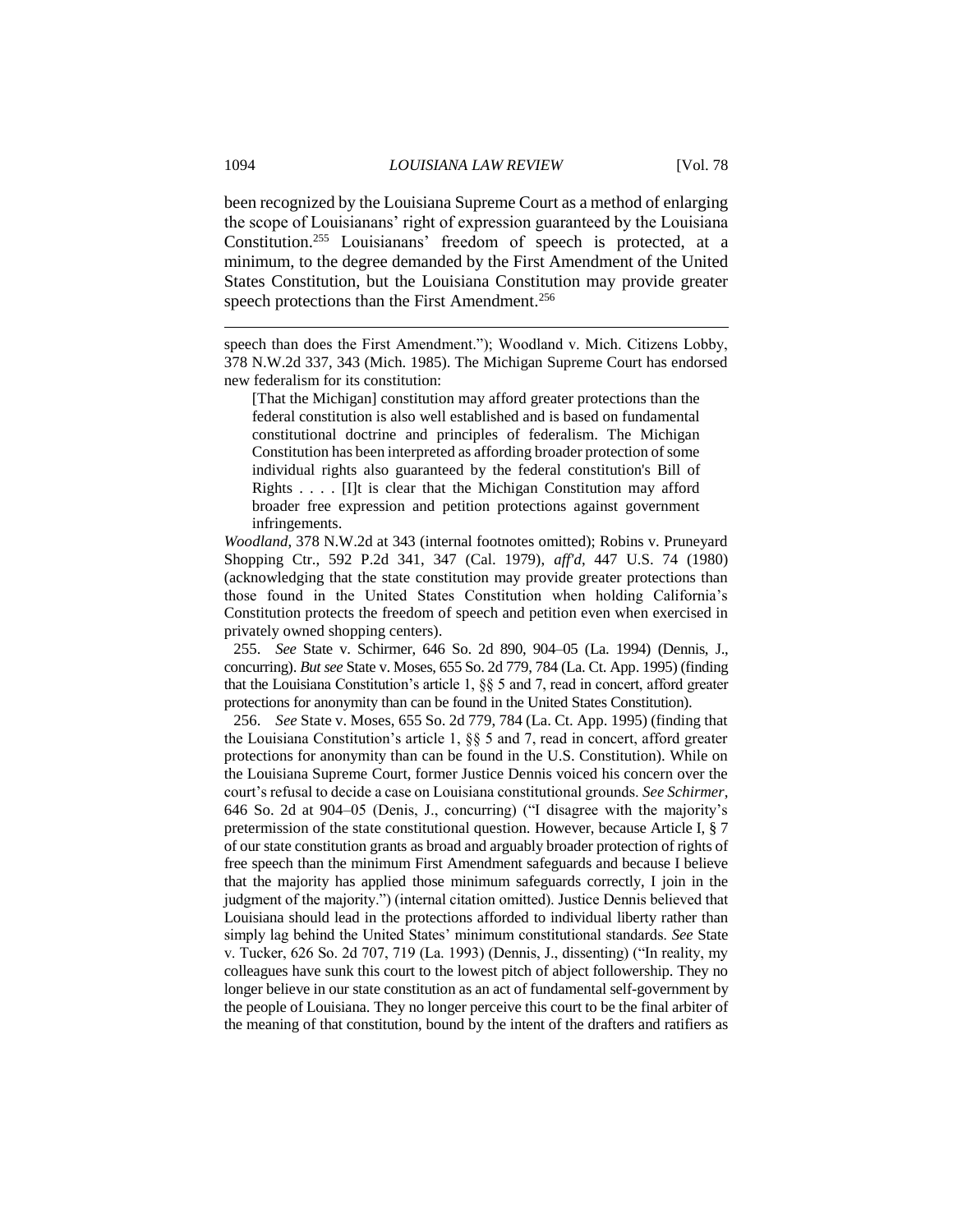#### IV. PROPOSED SOLUTIONS FOR LOUISIANA

Louisiana's criminal cyberbullying statute, a content-based restriction on speech, will be presumed by courts to be an unconstitutional infringement upon the inalienable right to free speech under the First Amendment.<sup>257</sup> Nevertheless, states are allowed to restrict speech in limited circumstances.<sup>258</sup> For Louisiana's cyberbullying statute to constitutionally achieve its goal of protecting children, the statute must be amended to include the language of the traditionally restricted speech genres.<sup>259</sup> Further, the statute should be amended to restrict speech likely to cause a material disruption or substantial disorder in accordance with *Tinker* and the Fifth Circuit's *Tinker-Bell* analysis.<sup>260</sup> Online speech often is as disruptive to the learning process as face-to-face confrontation; occasionally, it is more disruptive.<sup>261</sup> These changes will constitutionally restrain cyberbullying under First Amendment jurisprudence.<sup>262</sup> Any other cyberbullying restriction not falling within either of these exceptions must survive strict scrutiny.<sup>263</sup> Moreover, any speech restriction adopted by the Louisiana Legislature must comply with state constitutional protections.<sup>264</sup>

258. *See, e.g.*, United States v. Alvarez, 567 U.S. 709, 717–18 (2012) (explaining that content-based restrictions on speech have traditionally been permitted in a few historical categories).

259. *See, e.g.*, *Brown*, 564 U.S. at 791.

- 263. *See* Sable Commc'ns of Cal., Inc. v. FCC, 492 U.S. 115, 126 (1989).
- 264. *See supra* Part III.C.

reflected by the text, the drafting history, and this court's constitutional precedents. Instead, for them, our state constitution is a blank parchment fit only as a copybook in which to record the lessons on the history of the Common Law that flow from Justice Scalia's pen.").

<sup>257.</sup> *See supra* Part III.A.–B; *see also* Reed v. Town of Gilbert, 135 S. Ct. 2218, 2226 (2015) ("Content-based laws . . . are presumptively unconstitutional and may be justified only if the government proves that they are narrowly tailored to serve compelling state interests."); Brown v. Ent. Merchs. Ass'n, 564 U.S. 786, 799 (2011) ("It is rare that a regulation restricting speech because of its content will ever be permissible." (quoting United States v. Playboy Ent. Grp., Inc., 529 U.S. 803, 818 (2000))).

<sup>260.</sup> *See* Tinker v. Des Moines Indep. Cmty. Sch. Dist., 393 U.S. 503 (1969); Bell v. Itawamba Cty. Sch. Bd., 799 F.3d 379 (5th Cir. 2015), *cert. denied*, 136 S. Ct. 1166 (2016).

<sup>261.</sup> *See* Anderson, Bresnahan & Musatics, *supra* note 21, at 281 (arguing that online bullying is more dangerous than traditional bullying because cyberbullying is perpetrated using a broad range of platforms and online comments are often permanently, and repeatedly, visible to peers).

<sup>262.</sup> *See supra* Part I.B.2.; Part II.A.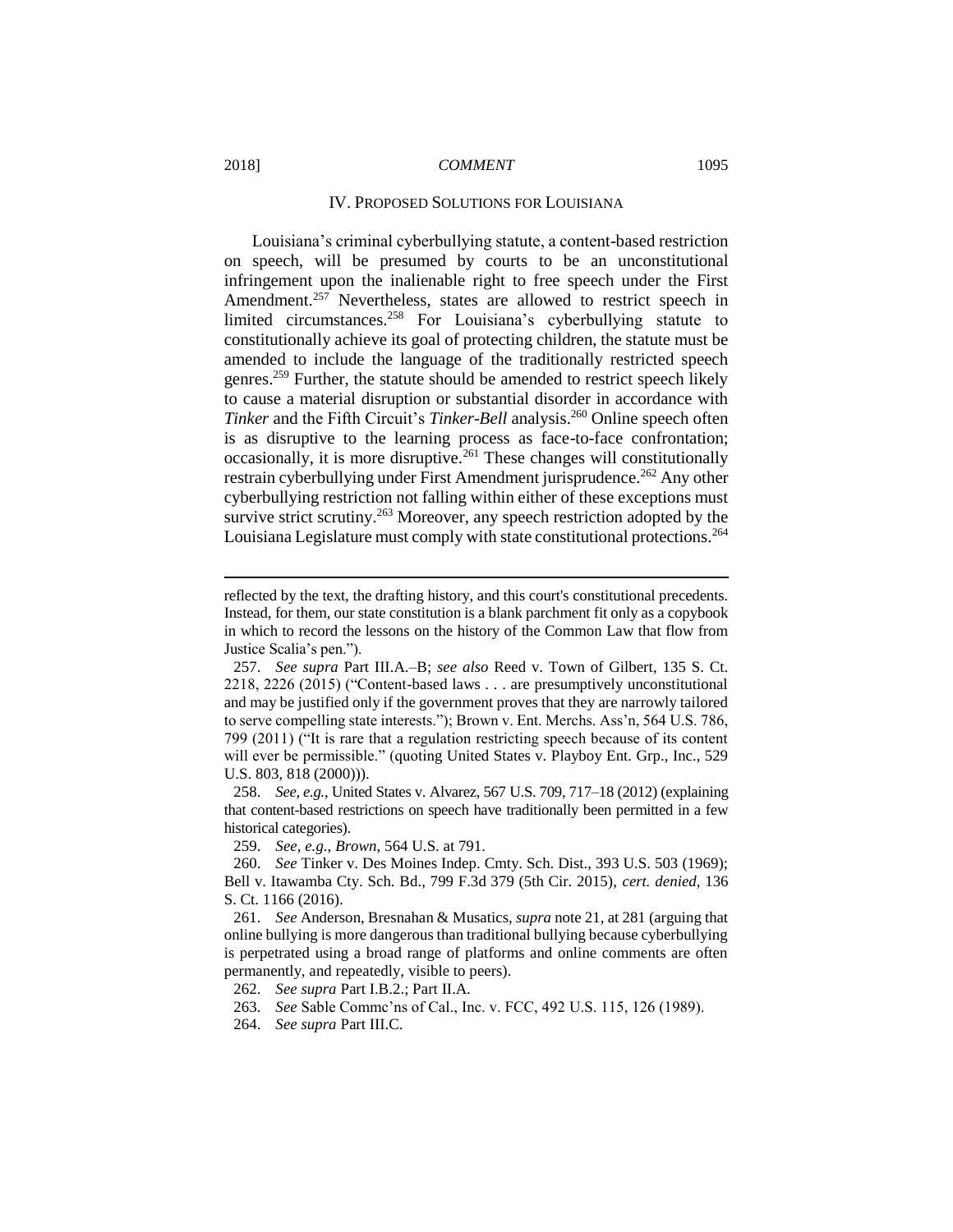# *A. Amending Louisiana's Cyberbullying Statute to Survive Strict Scrutiny*

To survive the two-pronged test of strict scrutiny, a state must show a compelling interest and use the least restrictive means of achieving that interest. <sup>265</sup> To survive the compelling interest prong of strict scrutiny, the importance of protecting children is vital to the survival of the statute. The United States Supreme Court has recognized the necessity of protecting children from certain kinds of speech as a compelling interest.<sup>266</sup>

In an effort to survive the second prong, the Louisiana Legislature attempted to narrowly tailor the statute by requiring a "malicious and willful intent" from the poster and criminalizing only speech that is targeted toward children under 18 years old.<sup>267</sup>Louisiana likely criminalized speech that a free society must tolerate when it purports to criminalize speech which is simply coercive, abusive, or intimidating, using the lay definitions of those words.<sup>268</sup> For the rare cases in which a content-based speech restriction is constitutional under the First Amendment, Louisiana must remove overly broad language from its cyberbullying statute and define with particularity the speech prohibited by the statute.<sup>269</sup> Louisiana should also amend its cyberbullying statute to track the language of traditionally limited genres of speech to prohibit cyberbullying speech that falls under either one of those exceptions.

# *B. Amending Louisiana's Cyberbullying Statute to Include the Traditionally Restricted Genres*

Some cyberbullying may fall under the traditional speech limitations.<sup>270</sup> Louisiana should amend its cyberbullying statute to track the language of these jurisprudentially recognized exceptions.<sup>271</sup> First, to criminalize "fighting words," the cyberbullying statute should prohibit cyberbullying that, by the very posting, "inflict[s] injury or tend[s] to incite

<sup>265.</sup> *See supra* Part II.A.

<sup>266.</sup> *See Sable Commc'ns of Cal.*, 492 U.S. at 126 ("We have recognized that there is a compelling interest in protecting the physical and psychological wellbeing of minors.").

<sup>267.</sup> LA. REV. STAT. § 14:40.7(A) (2017).

<sup>268.</sup> *See id.*

<sup>269.</sup> *See* Brown v. Ent. Merchs. Ass'n, 564 U.S. 786, 799 (2011) ("[A statute restricting speech for the purported reason of protecting minors] is invalid unless California can demonstrate that it passes strict scrutiny—that is, unless it is justified by a compelling government interest and is narrowly drawn to serve that interest.").

<sup>270.</sup> *See id.* at 791 (listing traditionally permissible limitations on speech).

<sup>271.</sup> *See id.*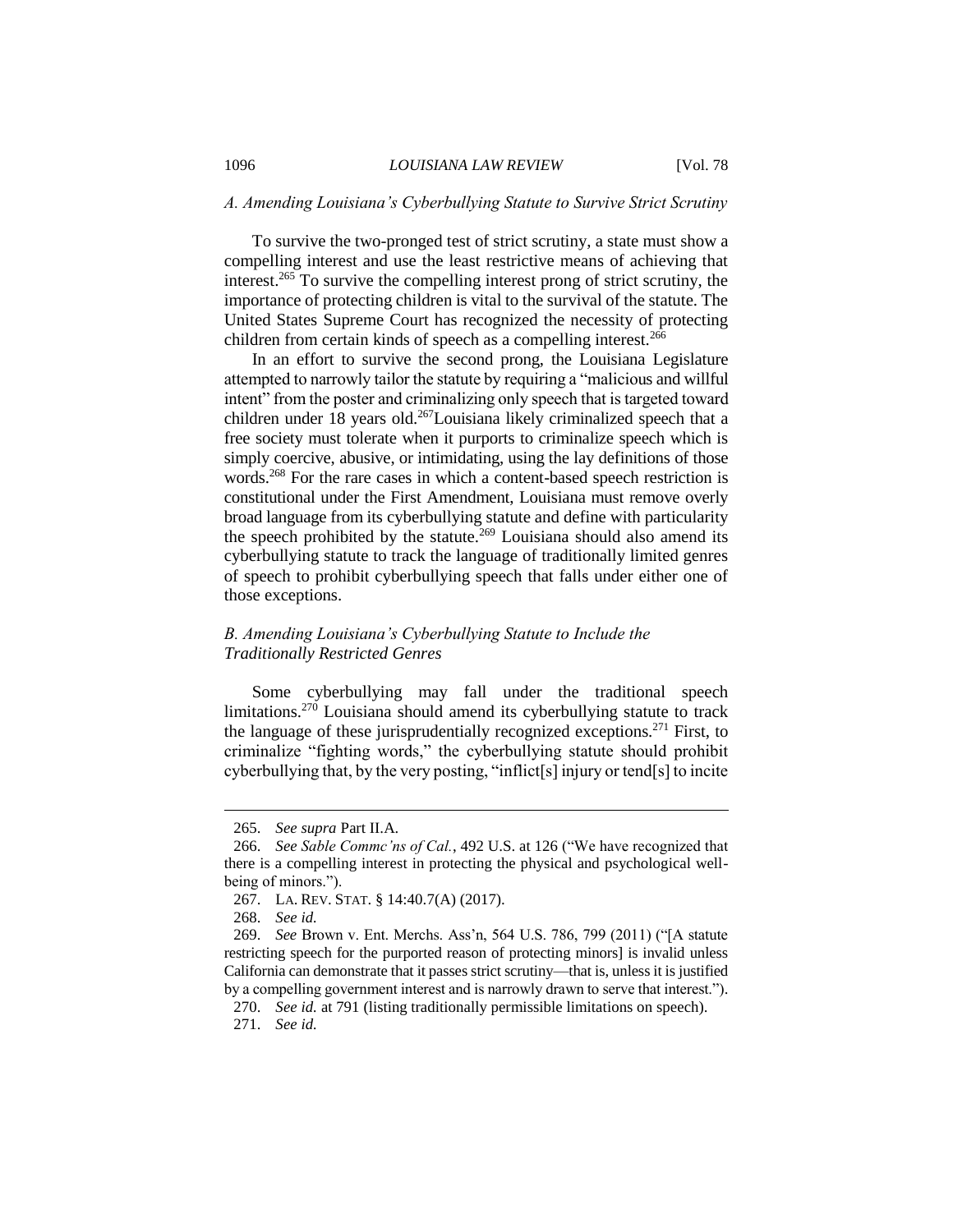an immediate breach of the peace."<sup>272</sup> Prohibiting "fighting words" expressed during online bullying may have a limited practical effect because a body of law "limit[s] the fighting words doctrine to face-to-face confrontations."<sup>273</sup> Cyberbullying, by its nature, does not occur during face-to-face meetings. Therefore, although some cyberbullying may qualify as "fighting words," this exception's reach will be limited.

Second, Louisiana's statute should be amended to prohibit cyberbullying that contains obscene material.<sup>274</sup> Cyberbullying by posting obscene materials happens frequently<sup>275</sup> and can have severe consequences.<sup>276</sup> To prohibit obscene cyberbullying, the statute should prohibit the use of materials that deal with sex in a manner appealing to prurient interests to bully another person online.<sup>277</sup> In *Bishop*, the purported cyberbully posted arguably obscene material; in dicta, the North Carolina Supreme Court recognized that the state's cyberbullying statute may have been constitutional if it had tracked the language of the traditional obscenity exception.<sup>278</sup> By prohibiting cyberbullying using obscene materials, the statute will protect

<sup>272.</sup> Chaplinsky v. New Hampshire, 315 U.S. 568, 572 (1942) (internal quotation marks omitted).

<sup>273.</sup> Smolla, *supra* note 83, at 350; *see also* Cohen v. California, 403 U.S. 15, 20 (1971) (finding that a provocative message containing a "four-letter word" on a jacket did not fall within the fighting words exception because "[n]o individual actually or likely to be present could reasonably have regarded the words on appellant's jacket as a direct personal insult.").

<sup>274.</sup> *See* Sable Commc'ns of Cal., Inc. v. FCC, 492 U.S. 115 (1989) (upholding the restriction of obscene dial-a-porn telephone calls for the purpose of protecting children).

<sup>275.</sup> *See* State In Interest of T.R., 2015 WL 6835248 (La. Ct. App. 2015) (upholding the discipline imposed by the City Court vis-à-vis a minor child who posted obscene photographs that he claimed were taken of female classmates).

<sup>276.</sup> *See* Celizic, *supra* note 1 (telling the story of a young lady who committed suicide after being subjected to cyberbullying that included her ex-boyfriend sending nude photographs of her to other girls at her high school).

<sup>277.</sup> *See* Miller v. California, 413 U.S. 15, 24 (1973) ("A state offense must also be limited to works which, taken as a whole, appeal to the prurient interest in sex, which portray sexual conduct in a patently offensive way, and which, taken as a whole, do not have serious literary, artistic, political, or scientific value.").

<sup>278.</sup> *See* State v. Bishop, 787 S.E.2d 814, 821 n.3 (N.C. 2016) (stating that the court need not consider a hypothetical statute that would criminalize a true threat although the court acknowledged this might present a "closer constitutional question").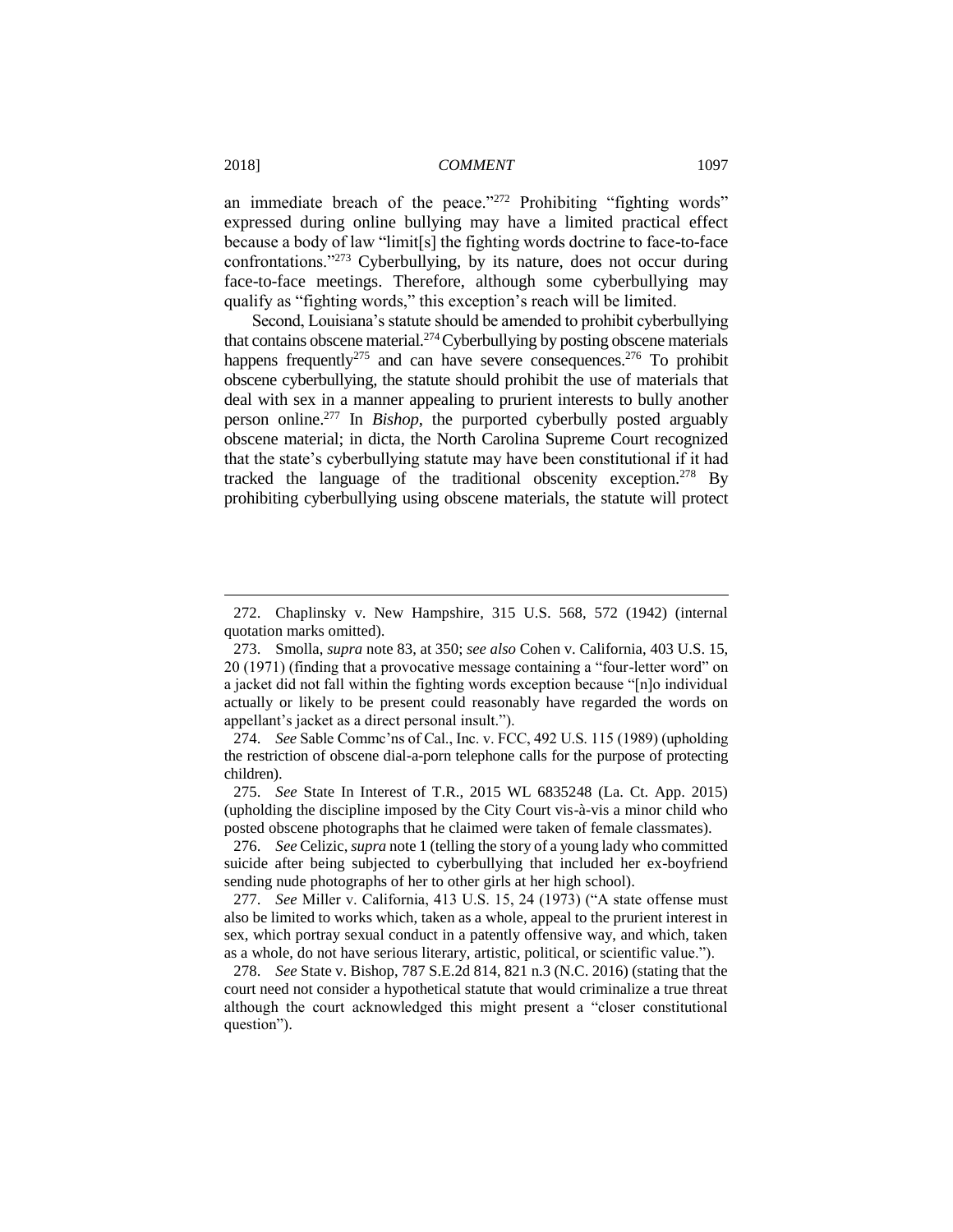many minors who are victimized by bullies who post sexually explicit materials online—material that often pertains to the victim.<sup>279</sup>

Third, the Louisiana Legislature should amend its statute to prohibit cyberbullying containing "true threats" that are "statements where the speaker means to communicate a serious expression of an intent to commit an act of unlawful violence to a particular individual or group of individuals."<sup>280</sup> Prohibiting "true threats" will protect minors from receiving messages that place them in reasonable fear for their safety or well-being. Lastly, the Louisiana Legislature should amend its statute to prohibit "incitement" by criminalizing cyberbullying that both advocates illegal conduct and is likely to produce imminent lawless action.<sup>281</sup> In addition to tracking the traditionally restricted genres, Louisiana should amend its cyberbullying statute to restrict speech that can be constitutionally curtailed within the *Tinker*-*Bell* analysis.

# *C. Louisiana Should Amend the Statute to Track the* Tinker*-*Bell *Analysis*

The Supreme Court upheld the right of a school district to restrict and punish certain types of speech that raise pedagogical concerns.<sup>282</sup> If a state school may restrict speech to further pedagogical concerns, reasoning *a fortiori*<sup>283</sup>, the state legislature may restrict speech if the speech poses a material disruption or substantial disturbance to pedagogical concerns central to *Tinker*-*Bell*. <sup>284</sup> The legislature, expressing the sovereign will of the people, is even more justified in prohibiting harmful speech that "would undermine the school's basic educational mission."<sup>285</sup>

Under the Fifth Circuit's *Tinker*-*Bell* analysis, the Louisiana Legislature may and should prohibit cyberbullying that is intentionally directed at a

<sup>279.</sup> *See, e.g.*, Ley, *supra* note 1 (detailing Hope Sidwell's suicide after her ex-boyfriend shared nude photos of her with their classmates); Dean**,** *supra* note 1 (recounting Amanda Todd's suicide after a man took nude photographs of her during an online chat session and sent them to her classmates); Celizic, *supra* note 1 (recounting Jesse Logan's suicide after a her ex-boyfriend shared nude photos of her with their classmates).

<sup>280.</sup> Virginia v. Black, 538 U.S. 343, 359 (2003).

<sup>281.</sup> Morse v. Frederick, 551 U.S. 393, 436 (2007) (citing Brandenburg v. Ohio, 395 U.S. 444, 449 (1969)).

<sup>282.</sup> *See, e.g.*, Tinker v. Des Moines Indep. Cmty. Sch. Dist., 393 U.S. 503 (1969); Bell v. Itawamba Cty. Sch. Bd., 799 F.3d 379 (5th Cir. 2015), *cert. denied*, 136 S. Ct. 1166 (2016).

<sup>283.</sup> *A fortiori*, BLACK'S LAW DICTIONARY (10th ed. 2014) ("By even greater force of logic; even more so it follows").

<sup>284.</sup> *See, e.g.*, *Tinker*, 393 U.S. 503; *Bell*, 799 F.3d 379.

<sup>285.</sup> *See* Bethel Sch. Dist. No. 403 v. Fraser, 478 U.S. 675, 685 (1986).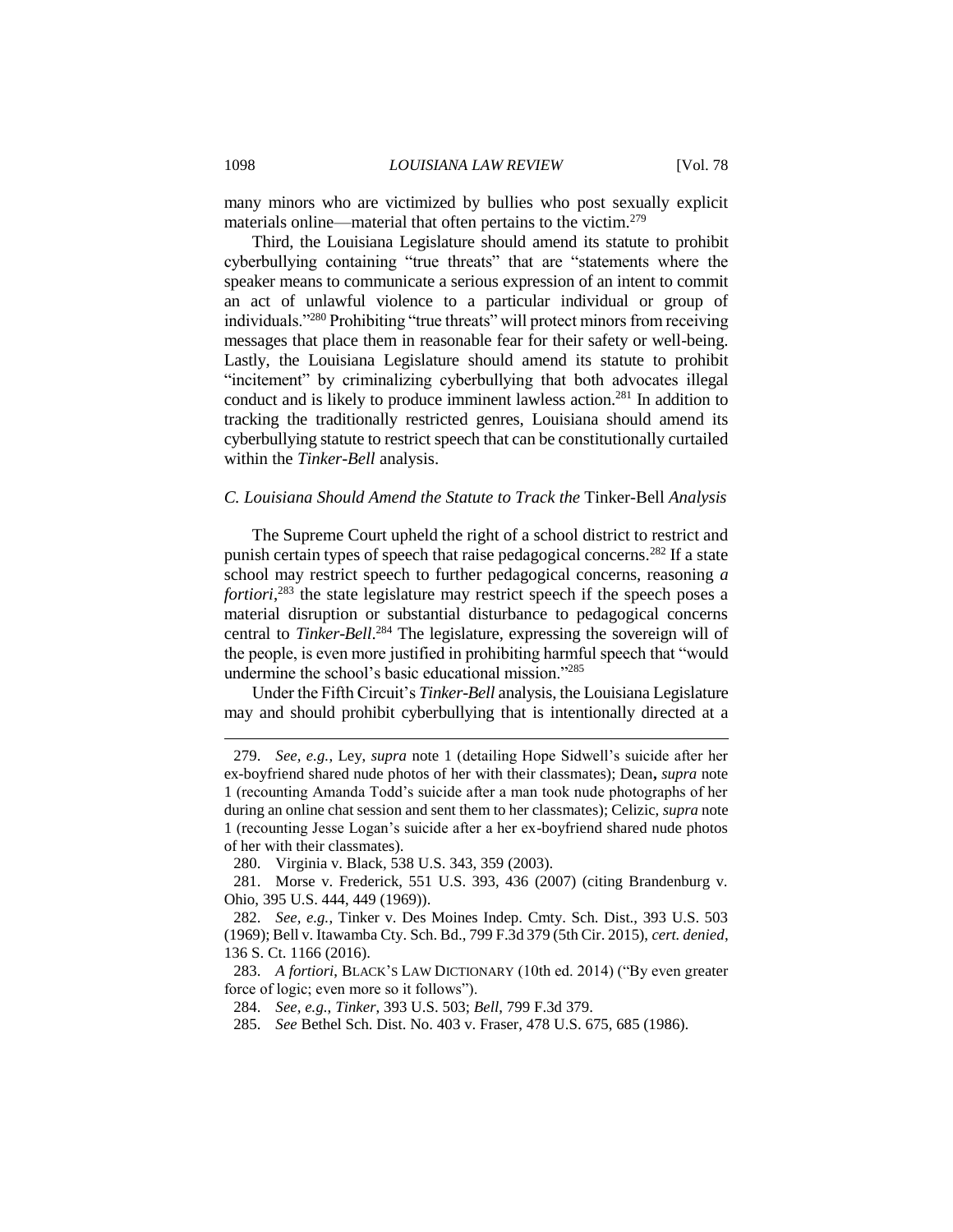school community and reasonably foreseeable to cause material disruptions of classwork or cause a substantial disruption at school.<sup>286</sup> Additionally, the Louisiana Legislature may extend *Kuhlmeier* to prohibit cyberbullying made using state property, such as a school computer or a school's Internet connection.<sup>287</sup> Once Louisiana's cyberbullying statute complies fully with the United States Constitution, the statute must also comply with Louisiana's Constitution.<sup>288</sup>

# *D. Louisiana Statutes Must Comply with Louisiana's Constitutional Protections*

To comply with the Louisiana Constitution's guarantee of the freedom of expression, the cyberbullying statute certainly must, at minimum, comply with the United States Constitution.<sup>289</sup> The Louisiana Constitution clearly states that no law may restrain the freedom of expression, but that prohibition is not absolute.<sup>290</sup> A person is responsible for abusing the freedom of expression.<sup>291</sup> In the absence of Louisiana Supreme Court jurisprudence delineating the extent of Louisiana's constitutional protections, the Louisiana Legislature should address the cyberbullying of children as an impermissible abuse of the freedom of expression.<sup>292</sup>

### **CONCLUSION**

Despite embodying a compelling interest in protecting children, Louisiana's cyberbullying statute criminalizes speech that a robust free

<sup>286</sup>*. Bell*, 799 F.3d 379; *see also* ARK. CODE ANN. § 6-18-514(b)(2)(D) (2017) (providing that a school principal or her designee has the authority to prohibit electronic bullying of a student—bullying that is an actual or reasonably foreseeable "[s]ubstantial disruption of the orderly operation of the school or educational environment").

<sup>287.</sup> *See* Hazelwood Sch. Dist. v. Kuhlmeier, 484 U.S. 260, 273 (1988) (holding that a school may censor speech in made in a school sponsored student paper when the school's actions are "reasonably related to legitimate pedagogical concerns").

<sup>288.</sup> *See supra* Part III.C.

<sup>289.</sup> Mashburn v. Collin, 355 So. 2d 879, 891–92 (La. 1977) (holding that a restriction of expression was unconstitutional because it failed to meet the minimum federal requirements without addressing the state constitutional issue).

<sup>290.</sup> *See* LA. CONST. art. I, § 7.

<sup>291.</sup> *Id.*

<sup>292.</sup> *See id.*